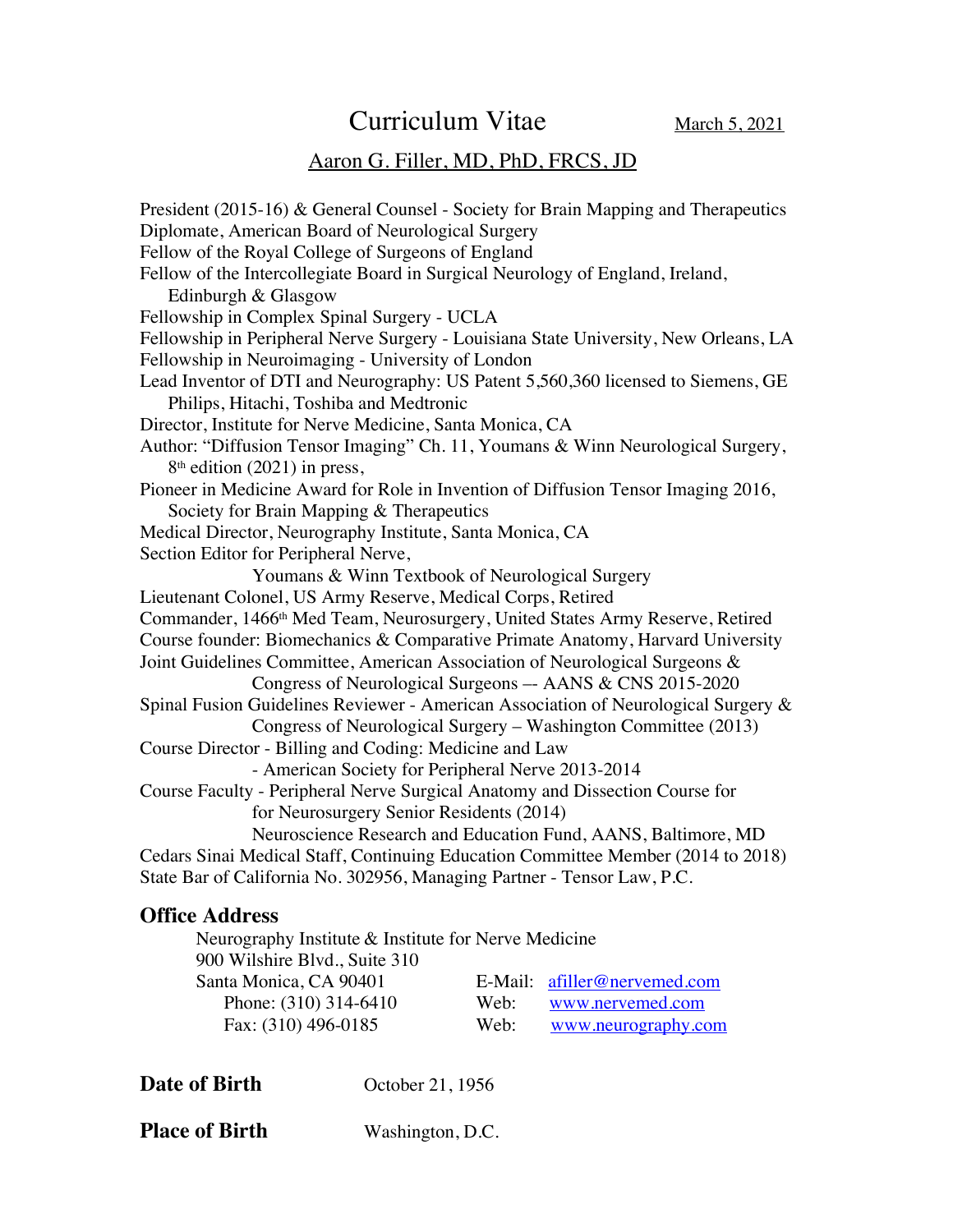# **Education**

| High School             | Walt Whitman H.S., Bethesda, MD<br>$(9/71 - 6/74)$                                                                     |
|-------------------------|------------------------------------------------------------------------------------------------------------------------|
| BA '77 with honors      | University of Chicago, Chicago, IL $(9/74 - 6/77)$<br>Date of Diploma: June 20, 1977                                   |
| MA '79                  | University of Chicago, Chicago, IL<br>$(9/77 - 6/79)$<br>Date of Diploma: December 17, 1979                            |
| $MD$ '86                | University of Chicago, Chicago, IL<br>$(9/77 - 6/79 \& 6/84 - 6/86)$<br>Date of Diploma: June 13, 1986                 |
| PhD '86                 | Harvard University, Cambridge, MA (8/79 – 6/86)<br>Date of Diploma: June 5, 1986                                       |
| Neurosurgical Residency | University of Washington, Seattle, WA (6/86-6/94)                                                                      |
| <b>FRCS (SN) '94</b>    | Intercollegiate Board in Surgical Neurology<br>Royal Colleges of Surgeons,<br>England, Glasgow, Edinburgh, and Ireland |
| <b>FRCS '07</b>         | Fellow of the Royal College of Surgeons of England                                                                     |
| JD'14                   | Concord Law School, Kaplan University (9/10-12/14)<br>Date of Diploma: January 2, 2015                                 |

# **Post-Graduate Medical Education**

| $6/86 - 6/94$ | Neurosurgical Residency                                            |                 |
|---------------|--------------------------------------------------------------------|-----------------|
|               | Department of Neurological Surgery                                 |                 |
|               | University of Washington, Seattle, WA                              |                 |
|               | <b>General Surgery Rotating Internship</b>                         | $(6/86 - 6/87)$ |
|               | Neurosurgical Resident & Chief Resident                            | $(7/87 - 6/94)$ |
|               | Univ. of Washington Hospitals and Clinics                          |                 |
|               | Harborview Medical Center, Seattle, WA                             |                 |
|               | Seattle Veterans Administration Hospital                           |                 |
|               | Children's Hospital Medical Center, Seattle, WA                    |                 |
|               | Atkinson Morley's Hospital, London, U.K. &                         |                 |
|               | St. George's Hospital Med School, London, UK                       |                 |
|               | Including 18 months MRI Basic Science                              |                 |
|               | & Research 12/90 to 5/92                                           |                 |
| $6/94 - 6/95$ | Wellcome Trust Clinical Fellow in Magnetic Resonance Nerve Imaging |                 |
|               | <b>CRC Magnetic Resonance Research Group</b>                       |                 |
|               | Div. of Biochemistry, St. George's Hosp. Med. School,              |                 |

& Departments of Neurosurgery and Neuroradiology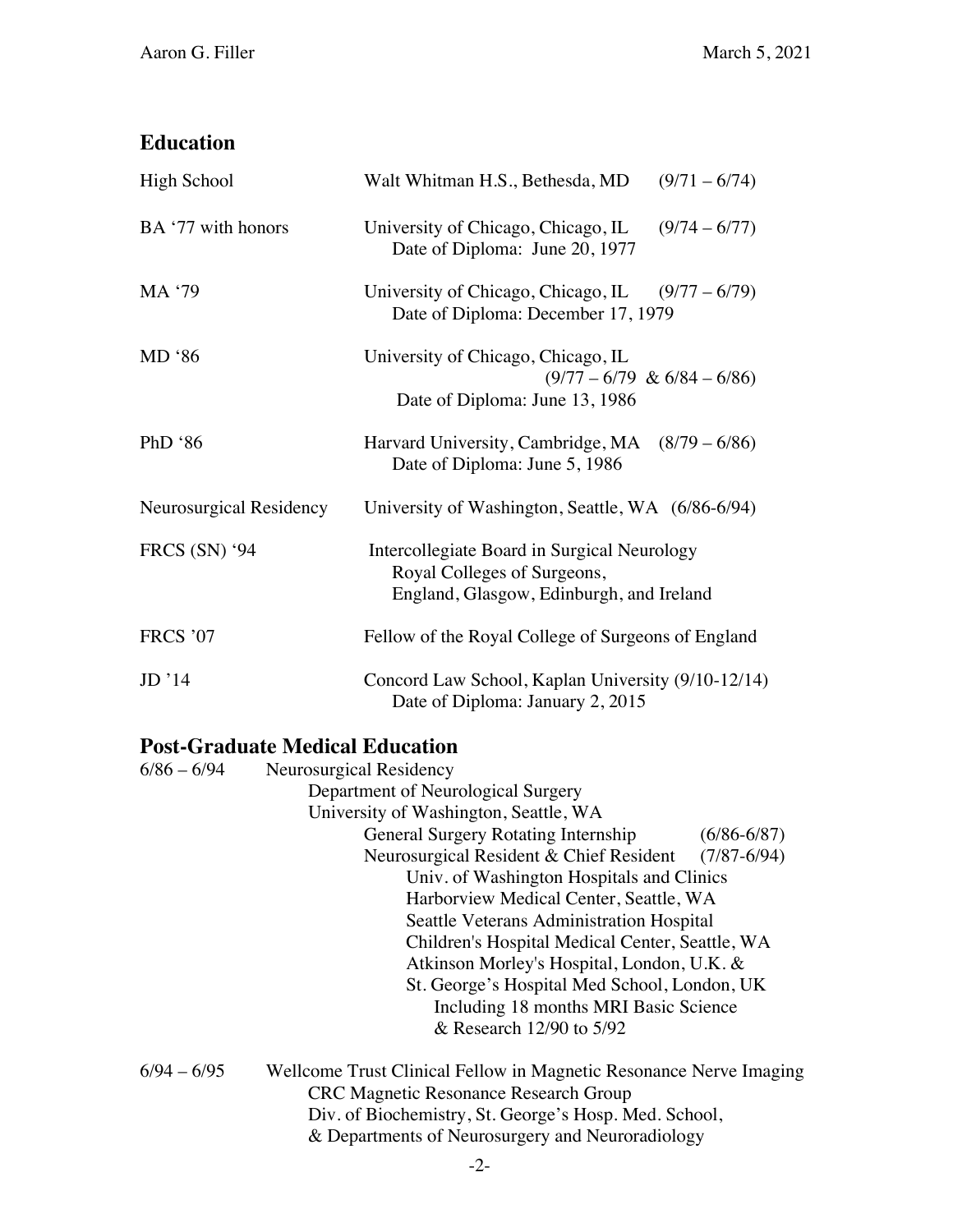#### Atkinson Morley's Hospital, London, U.K.

- $7/95 6/96$  Spine Fellow Professors Ulrich Batzdorf, J. Patrick Johnson, Duncan McBride Complex Spine Reconstruction and Syringomyelia Division of Neurosurgery University of California Los Angeles UCLA Medical Center, Los Angeles, CA
- $3/96 6/96$  Peripheral Nerve Fellow Professor David Kline Department of Neurosurgery Louisiana State University New Orleans, LA

### **Legal Education**

| 2/2015                                | California Bar Exam 2/24/15 - 2/26/15<br>- passed at first opportunity                                                                                       |  |
|---------------------------------------|--------------------------------------------------------------------------------------------------------------------------------------------------------------|--|
| $9/7/2010 - 12/2014$                  | JD - Concord Law School (12/12/14)<br>Los Angeles, California<br>Date of Diploma 1/3/15                                                                      |  |
| 10/2011                               | FYLSE – State Bar of California (October 25, 2011)<br><b>First Year Law Students Examination</b><br>- passed exam at first opportunity                       |  |
| 11/2013                               | MPRE - Multistate Professional Responsibility Exam<br>- passed exam at first opportunity                                                                     |  |
| $11/2013$ - present                   | Certified Law Student - California Sate Bar<br>PTLS - Practical Training of Law Students<br>California Rules of Court 9.42<br>Certification #: 34114         |  |
| $9/2010$ – present                    | California Bar Association<br>Student File $#403403$                                                                                                         |  |
| <b>Academic and Faculty Positions</b> |                                                                                                                                                              |  |
| $2008 - 2009$                         | Section Editor - Peripheral Nerve Surgery - Youman's<br>Textbook of Neurological Surgery, 6th Edition<br>Elsevier. (in press). Richard Winn, Editor in Chief |  |
| 2015 - 2017                           | Section Editor - Peripheral Nerve Surgery - Youman's &<br>Winn, Neurological Surgery, 7th Edition                                                            |  |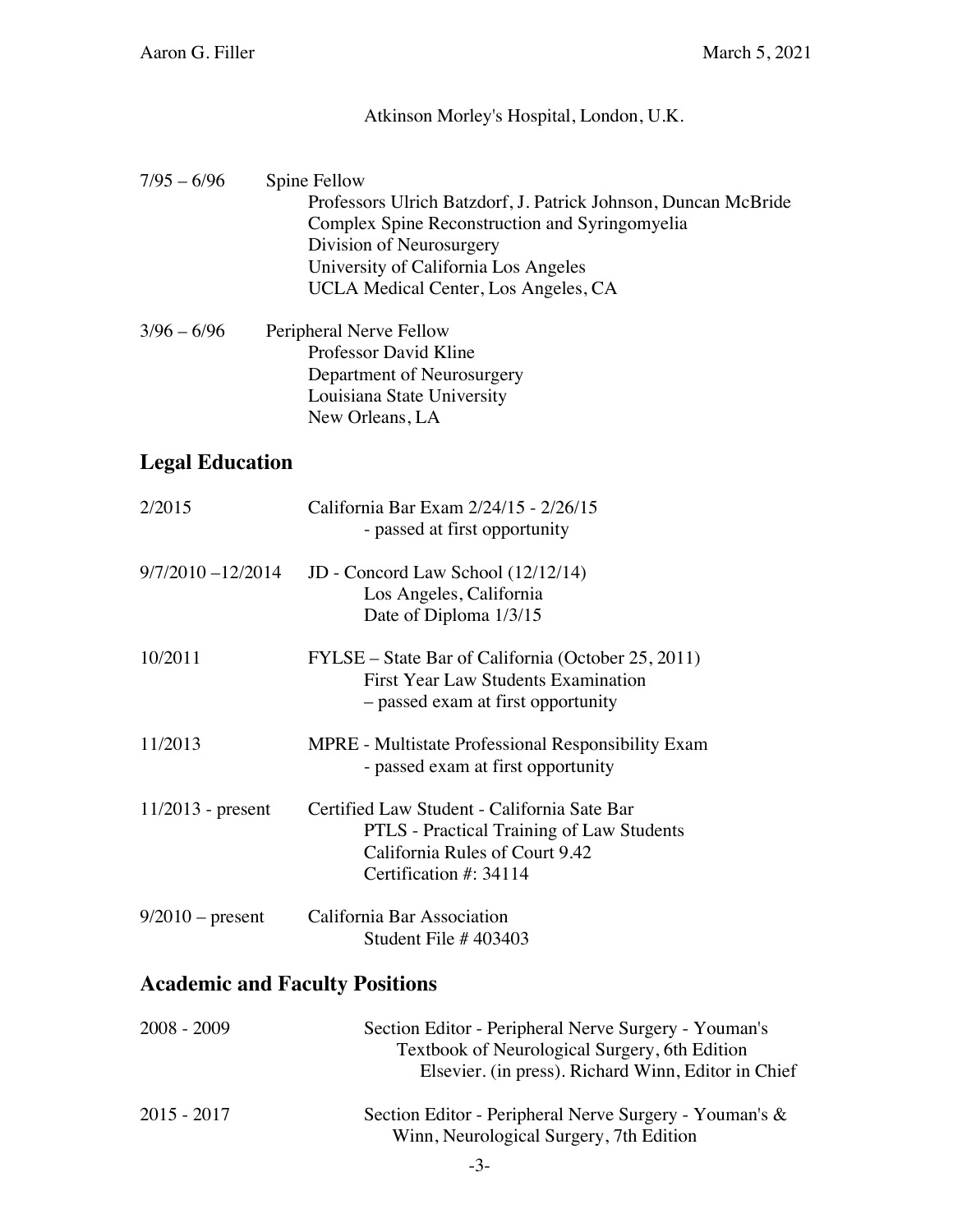| $2019 - 2021$ |                                                                                                   |
|---------------|---------------------------------------------------------------------------------------------------|
|               | Section Editor - Peripheral Nerve Surgery -<br>Author – Chapter 11, Diffusion Tensor Imaging      |
|               | Youman's & Winn Neurological Surgery, 8th Edition                                                 |
|               | Elsevier (in press). Richard Winn, Editor in Chief                                                |
| $2005 - 2008$ | Director, Peripheral Nerve Surgery Program                                                        |
|               | Cedars Sinai Medical Center &                                                                     |
|               | Neurosurgical Residency Program                                                                   |
|               | Cedars Sinai Medical Center, Los Angeles, CA                                                      |
| $2001 - 2005$ | Director, Peripheral Nerve Surgery Program                                                        |
|               | Century City Hospital, Los Angeles, CA                                                            |
| 1996 - 2001   | Assistant Professor of Neurosurgery, UCLA                                                         |
|               | Co-Director, UCLA Peripheral Nerve Surgery Program                                                |
|               | Co-Director, UCLA Interventional MRI Program                                                      |
|               | Director, UCLA Pediatric & Obstetric Brachial Plexus                                              |
|               | <b>Injury Program</b><br>Associate, Comprehensive Spine Program                                   |
|               | Faculty, Neurosurgical Spine Surgery Fellowship Prog.                                             |
|               | Division of Neurosurgery                                                                          |
|               | UCLA Medical Center, Los Angeles, CA                                                              |
| 1995 - 2001   | <b>Clinical Assistant Professor</b>                                                               |
|               | Department of Neurological Surgery                                                                |
|               | University of Washington, Seattle                                                                 |
| 2000          |                                                                                                   |
|               | American Association of Neurological Surgeons                                                     |
|               |                                                                                                   |
|               |                                                                                                   |
|               | <b>UCLA Medical Center</b>                                                                        |
| 1994 - 1995   | <b>Wellcome Trust Lecturer</b>                                                                    |
|               | Division of Clinical Neuroscience                                                                 |
|               | & Division of Biochemistry                                                                        |
|               | St. George's Hospital Medical School                                                              |
|               | University of London, London, U.K.                                                                |
| 1992 - 1994   | Acting Instructor in Neurological Surgery                                                         |
|               | Department of Neurological Surgery                                                                |
|               | University of Washington, Seattle                                                                 |
|               |                                                                                                   |
| 1991 - 1992   | Clinical Lecturer - NeuroImaging                                                                  |
|               | Division of Biochemistry $\&$<br>Clinical Neuroscience Unit                                       |
| 1995 - 1996   | Faculty, Review Course for Board Certification<br>Clinical Instructor<br>Division of Neurosurgery |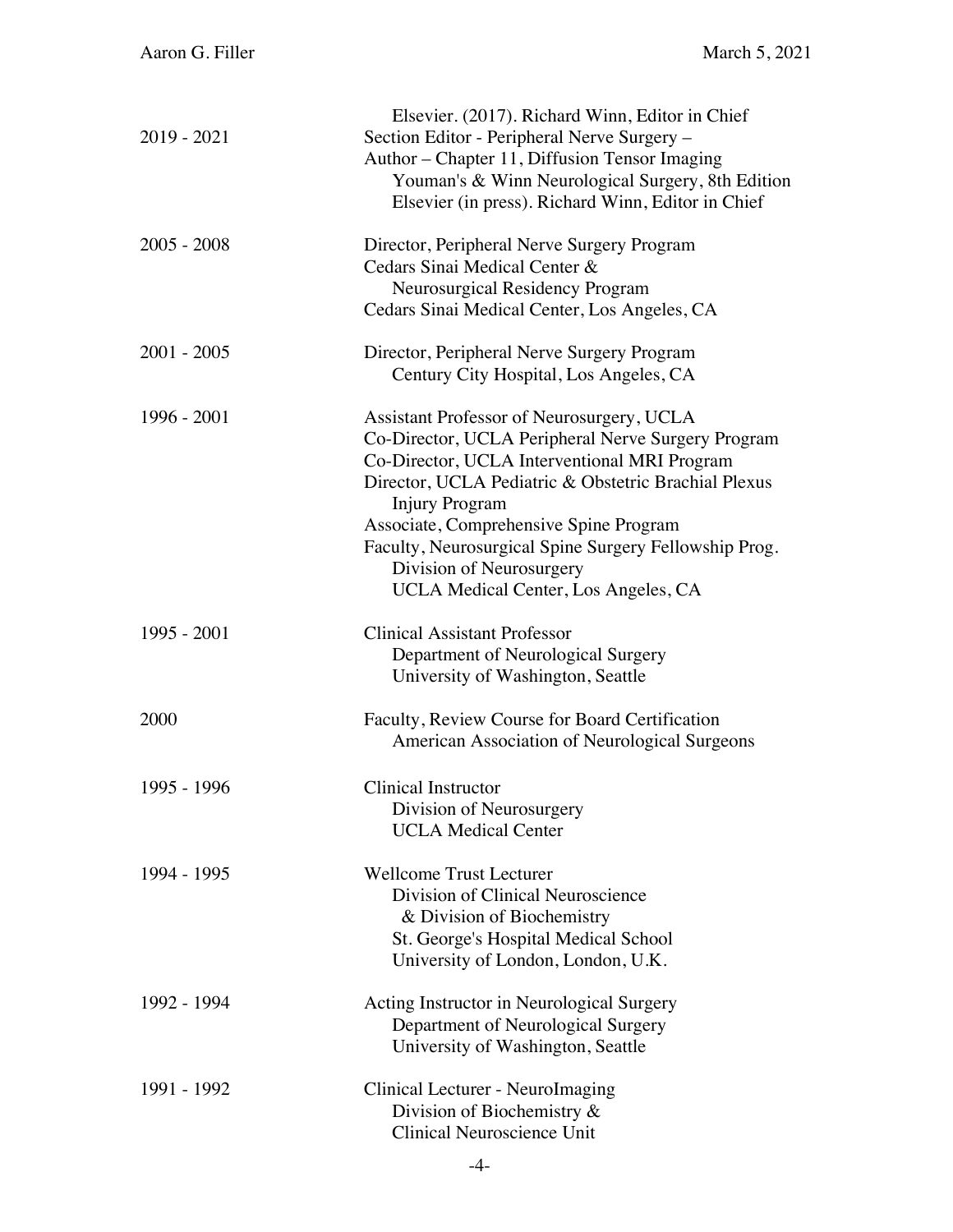|                         | St. George's Hospital Medical School                                                                                                                                                       |
|-------------------------|--------------------------------------------------------------------------------------------------------------------------------------------------------------------------------------------|
| 1990 - 1991             | <b>Visiting Research Fellow</b><br>Division of Biochemistry<br>Department of Cell & Molecular Science<br>St. George's Hospital Medical School<br>London, U.K.                              |
| 1980 - 1983             | Research Advisor for Undergraduates<br><b>Biological Anthropology</b><br>Harvard University                                                                                                |
| 1980 - 1982             | Special Lecturer<br>- Biomechanics & Comparative Primate Anatomy<br>- Laboratory Methods Course<br><b>Biological Anthropology</b><br>Harvard University                                    |
| 1979 - 1983             | <b>Teaching Fellow</b><br>- General Ed., Biology & Biological Anthropology<br><b>Harvard University</b><br>Cambridge, MA                                                                   |
| 1977 - 1978             | Research Fellow,<br>Department of Anatomy,<br>University of Chicago                                                                                                                        |
| <b>Research Support</b> |                                                                                                                                                                                            |
| June '77 - August '77   | University of Chicago School of Medicine,<br><b>Medical Student Research Stipend</b><br>Department of Anatomy, University of Chicago<br>"Morphometric Analysis of Macropodid Skulls"       |
| Feb. '81 - Feb. '84     | NIH PHS Musculo-Skeletal Training Grant<br>Department of Biology, Harvard University<br>NIH PHS #5 T32 GM07117-09 0011<br>"Evolution of the Mammalian Spine"                               |
| Feb. '88 - Sept. '88    | <b>NIH Neurosurgery Training Grant</b><br>Dept. of Neurol. Surg., Univ. of Washington Seattle<br>5T32 NS-07144-09<br>"Imaging of Axonal Transport"                                         |
| Jan. '91 - May '92      | Neurosciences Research Foundation<br>Atkinson Morley's Hospital,<br>Harrison Clinical Lectureship<br>Division of Clinical Neuroscience,<br>St. George's Hosp. Med. School, Univ. of London |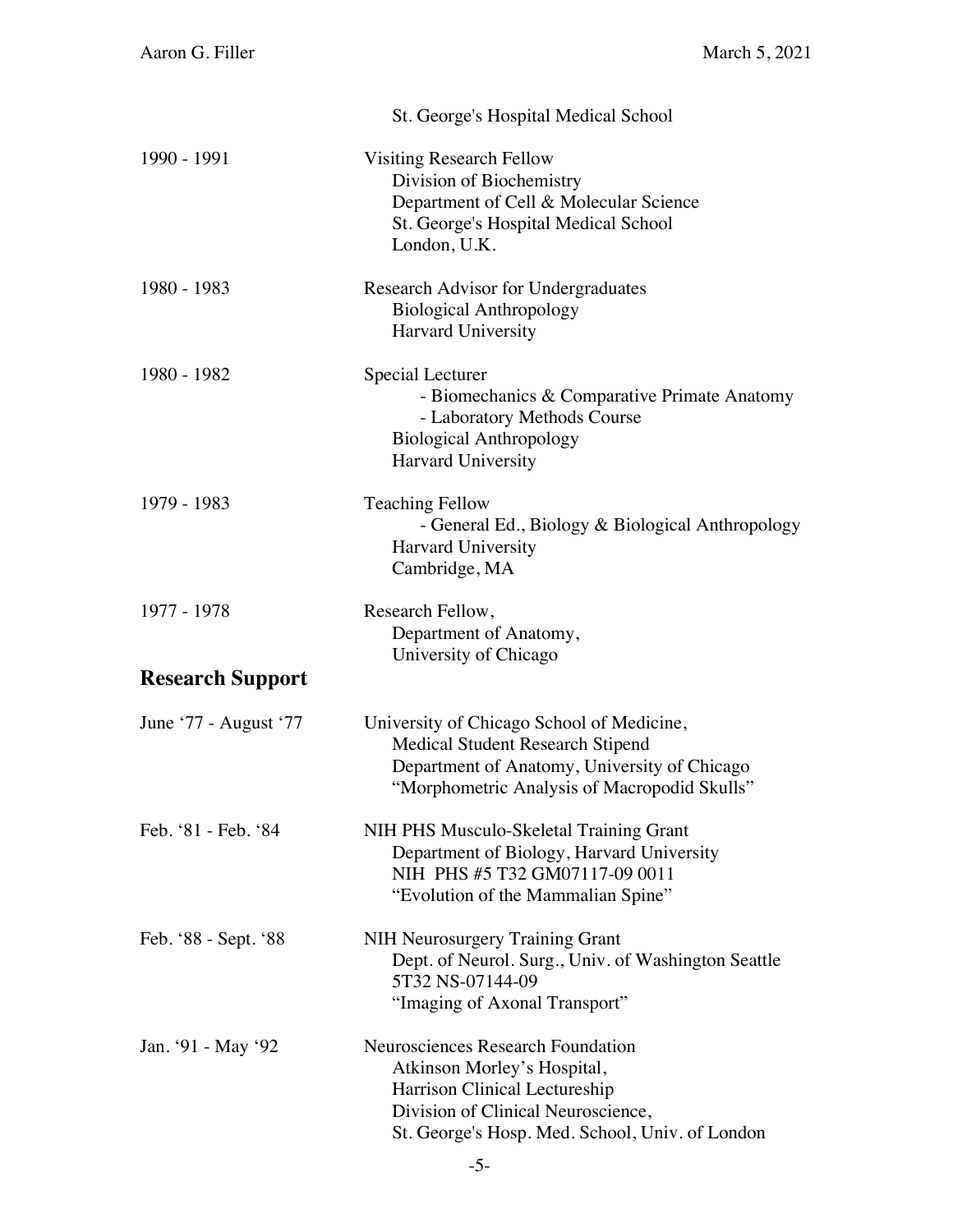|                                          | "MR Imaging of Axonal Transport" (\$80,000)                                                                                                                                                                                                            |
|------------------------------------------|--------------------------------------------------------------------------------------------------------------------------------------------------------------------------------------------------------------------------------------------------------|
| Oct. '91 - May '92                       | Nycomed Imaging, AS, Oslo, Norway<br>- Academic Investigator Support<br>Div. of Biochemistry,<br>St. George's Hospital Medical School, University of<br>London. Principle Investigator. "Axonal Transport of<br>Ferrite MR Contrast Agents" (\$25,000) |
| May '94 - June '95                       | <b>Wellcome Trust Clinical Fellowship</b><br>Division of Clinical Neuroscience<br>& Division of Biochemistry<br>St. George's Hospital Med. School, Univ. of London<br>"MR Imaging of Neural Tracts" (\$75,000)                                         |
| July '95 - June '96                      | <b>UCLA Department of Radiological Sciences</b><br>Pilot Assessment of MR Neurography for Cervical and<br>Lumbar Spinal Imaging                                                                                                                        |
| Sept. '97 - Nov. '97                     | Nycomed Imaging, AS, Oslo, Norway - Black blood<br>contrast agents for enhancement of Neurography -<br>pilot study. (\$10,000)                                                                                                                         |
| Jan. '98 - June '99                      | U.K. Dept of Trade and Industry - SynGenix LTD,<br>Targeted Drug Delivery to the CNS. (\$100,000)                                                                                                                                                      |
| Jan. '99 - Dec. '01                      | SynGenix LTD<br>Axonal Transport for Drug Delivery (\$1.3 million)                                                                                                                                                                                     |
| Sept. '01 - Sept. '03                    | SynGenix LTD<br>Axonal Transport for Drug Delivery (\$8 million)                                                                                                                                                                                       |
| <b>Academic Meeting Session Chairman</b> |                                                                                                                                                                                                                                                        |
| 3/20/2010                                | Filler AG. MRI Imaging. 2 <sup>nd</sup> Chongqing International<br>Clinical Neuroscience Forum & International<br>NeuroDrug Conference, Chongqing,<br>People's Republic of China,<br>2010重庆国际神经病学论坛                                                    |
| 6/25/2010                                | Filler AG. MRI Imaging. NeuroTalk BIT 1 <sup>st</sup> Annual<br>Congress, Singapore. June 25, 2010.                                                                                                                                                    |
| 3/15/2012                                | Filler AG. Neuroscience Imaging. International<br>Neuroscience Conference - Omori Medical Center,<br>Toho University, Tokyo, Japan,<br>東邦大学医療センター大森病院                                                                                                  |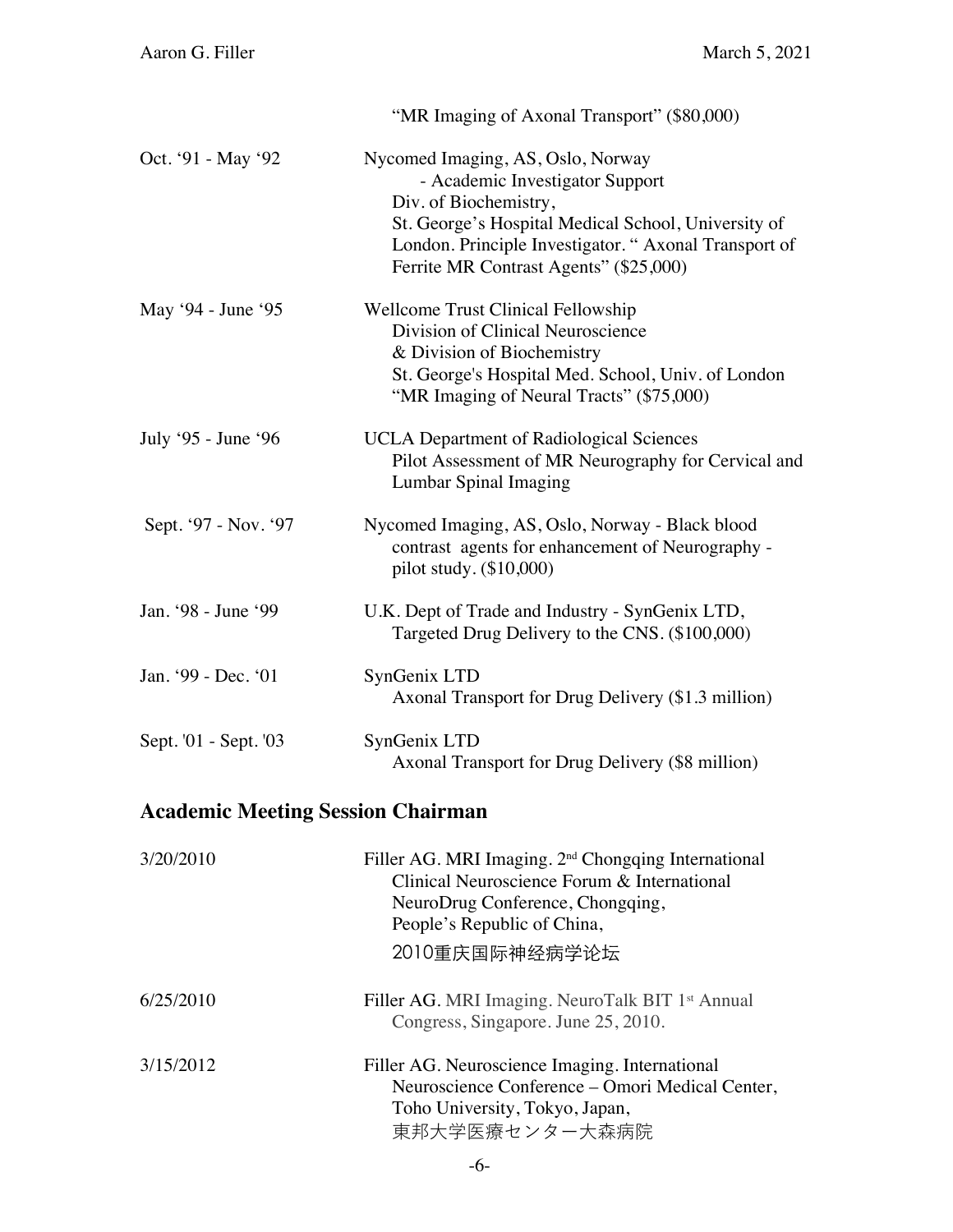| 5/14/2013                                 | Filler AG. Multi-modality Imaging. Society for Brain<br>Mapping & Therapeutics,<br>10 <sup>th</sup> Annual World Congress.<br>Baltimore Convention Center, Baltimore, MD   |
|-------------------------------------------|----------------------------------------------------------------------------------------------------------------------------------------------------------------------------|
| 1/11/2014                                 | Filler AG and Malessy MJ. General Scientific Session.<br>American Society for Peripheral Nerve, Maui, Hawaii                                                               |
| 1/12/2014                                 | Filler AG. Medical and Legal Aspects of Coding and<br>Billing for Peripheral Nerve Surgery.<br>American Society for Peripheral Nerve, Maui, Hawaii                         |
| 3/7/2015                                  | Filler AG. Peripheral Nerve Session I<br>Society for Brain Mapping and Therapeutics,<br>Los Angeles Convention Center, Los Angeles,<br>California                          |
| 4/8/2016                                  | Filler AG. Policy, Ethics and the Law in Neuroscience:<br>Society for Brain Mapping and Therapeutics, Miami<br>Florida.                                                    |
| <b>Medical &amp; Board Certifications</b> |                                                                                                                                                                            |
| 1987                                      | Diplomate<br>National Board of Medical Examiners of U.S.A.<br>NBME #214994                                                                                                 |
| 1994                                      | Diplomate<br>American Board of Neurological Surgeons,<br>Primary Exam for Board Eligibility                                                                                |
| 1994                                      | Diplomate<br>Neurological Surgery Residency Training<br>Department of Neurological Surgery<br>University of Washington, Seattle, WA                                        |
| 1994                                      | Diplomate<br>Intercollegiate Board in Surgical Neurology<br>of the Royal Colleges of Surgeons of<br>Edinburgh, Glasgow, England, and Ireland.<br>(equivalent to FRCS {SN}) |
| 1999                                      | Diplomate<br>American Board of Neurological Surgeons,<br>Oral Exam for Board Certification<br>ABNS Cert. #99073, 11/17/99 to 12/31/2009                                    |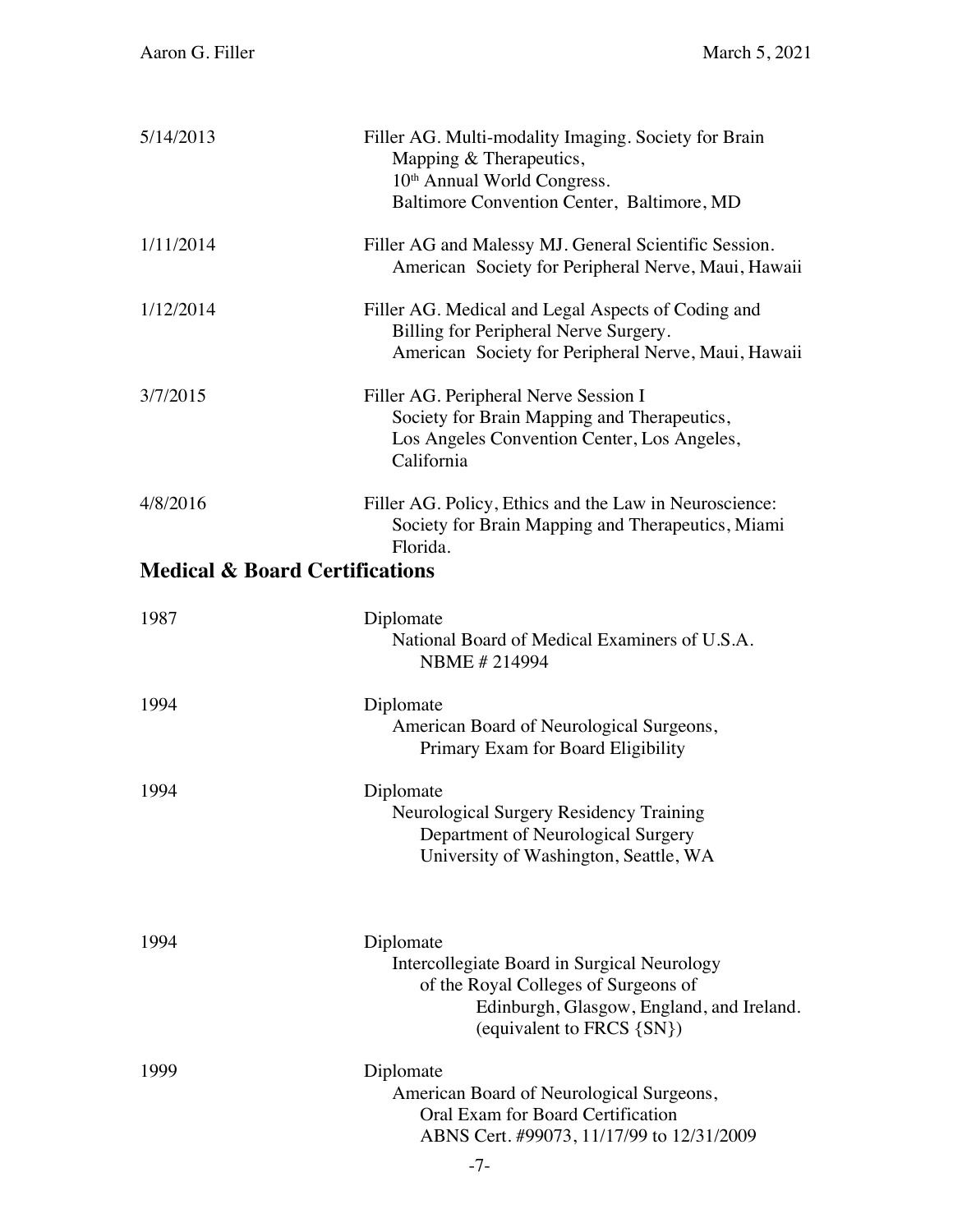Recertification #17043, expiration 12/31/2019

### **Medical Licensure**

California State Physician & Surgeon G81778 7/1995 - current

California State Fluoroscopy Supervisor and Operator: RHC 145535 11/1998 - current

#### Florida

Medical License #: ME 118548 1/17/14 - current

#### Indiana

License #: 01070287A 9/29/2011 to current

#### **Massachusetts**

License #:245500 4/4/2012 to current

Michigan Medical Doctor #:4301104352 12/3/2013 to 10/16

New York State License # - 254556 8/19/2009 to current

#### Nebraska

License # 26935 8/24/2012 to current

#### Ohio

License #: 35098599 2/5/2012 to current

Pennsylvania State Medical Physician & Surgeon MD423086 10/03 – 10/16

Utah State Medical License 5267292-1205 1/27/2004 to 1/31/2006

#### Virginia

Medicine & Surgery License #0101252705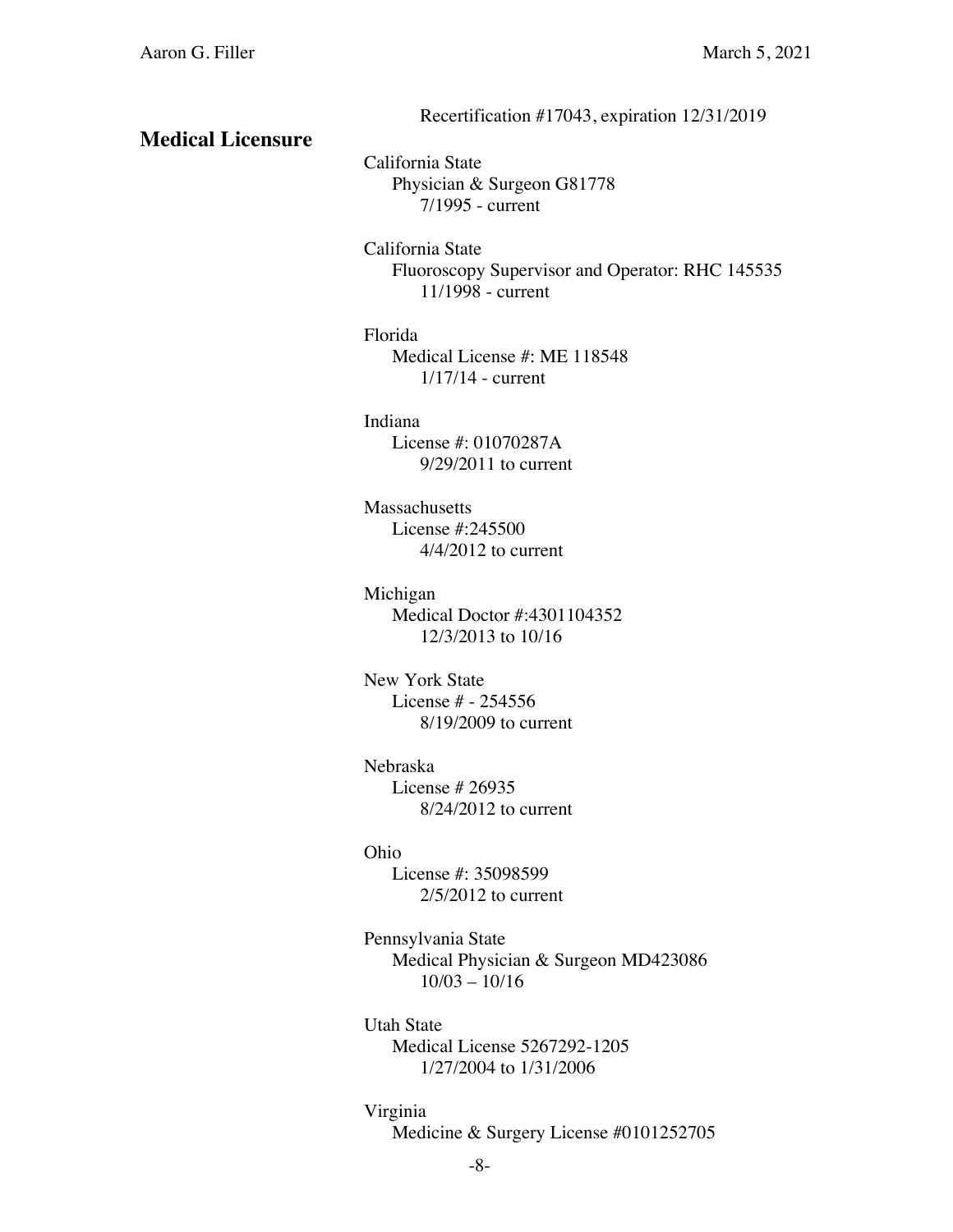|                                                    | $9/6/12$ to $10/16$                                                                                 |  |
|----------------------------------------------------|-----------------------------------------------------------------------------------------------------|--|
|                                                    | <b>Washington State</b><br>Physician and Surgeon License #MD00025619<br>$6/30/88 - 10/21/06$        |  |
|                                                    | Texas<br>$1/2021$ expected - Pending                                                                |  |
|                                                    | U.K. General Medical Council<br>Medical Practitioner Limited Registration: 89/1233<br>12/89 - 5/95  |  |
|                                                    | U.K. General Medical Council<br>Medical Practitioner Full Registration: 4439398<br>$7/97$ - current |  |
| <b>Bar Admissions</b>                              | DEA: BF0683777<br>$6/88$ - current                                                                  |  |
|                                                    | State Bar of California<br>Bar Membership # 302956<br>May 18, 2015                                  |  |
|                                                    | Federal District Court,<br>Central District of California<br>June 17, 2015                          |  |
|                                                    | Court of Appeals for the Federal Circuit<br>July 7, 2015                                            |  |
|                                                    | <b>Court of Federal Claims</b><br>January 30, 2019                                                  |  |
| <b>Advanced Cardiac Life Support Certification</b> |                                                                                                     |  |
| $3/06$ - present                                   | Advanced Cardiovascular Life Support (ACLS)                                                         |  |

3/06 - present Basic Life Support (BLS)

# 2/13 - present Pediatric Advanced Life Support (PALS)

# **Medical Staff Privileges**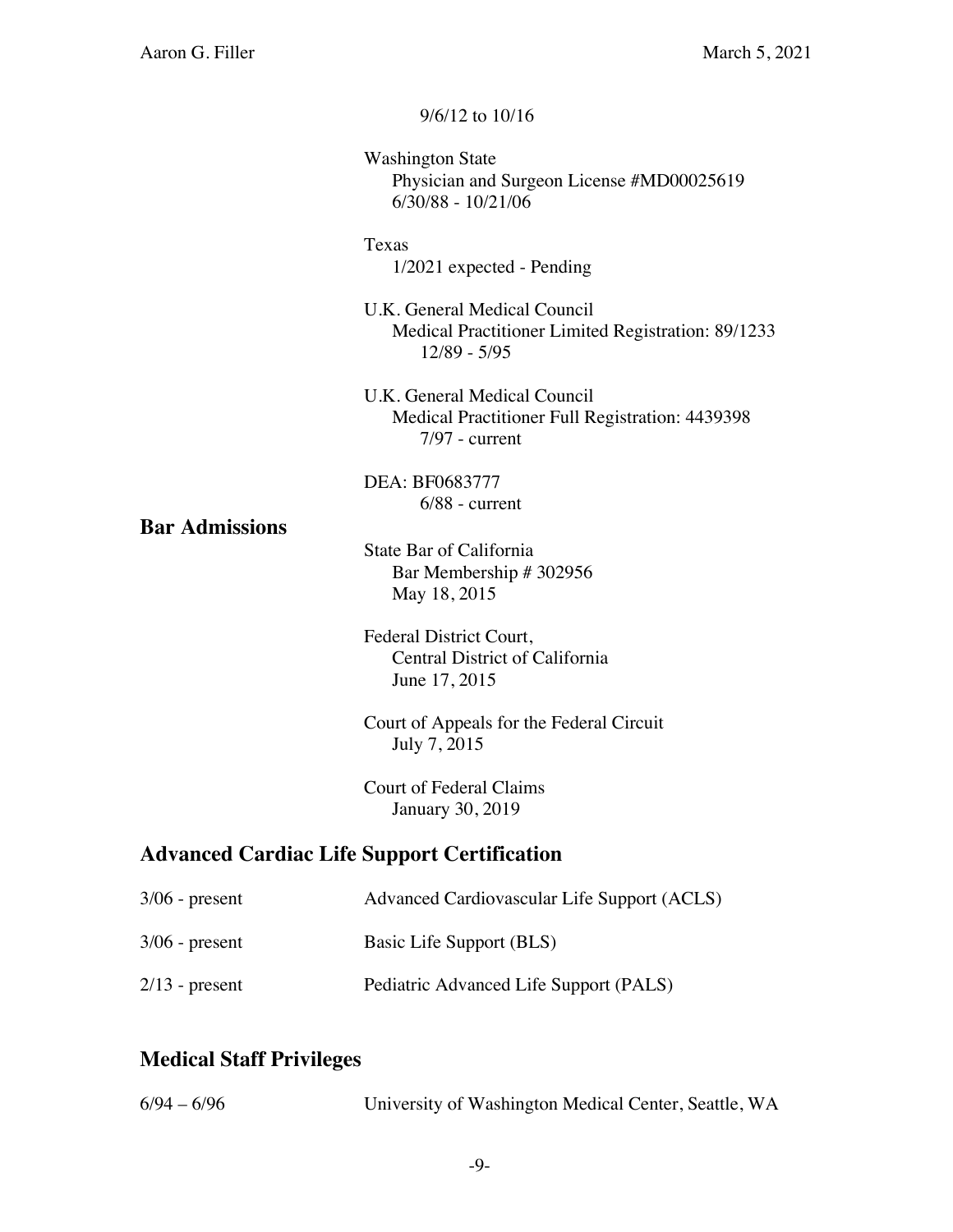| $6/94 - 6/96$     | Harborview Medical Center, Seattle, WA              |
|-------------------|-----------------------------------------------------|
| $6/96 - 6/97$     | Madigan Army Medical Center, Seattle, WA            |
| $6/96 - 6/97$     | Olive View-UCLA Medical Center, Los Angeles, CA     |
| $7/96 - 7/09$     | UCLA Medical Center, Los Angeles, CA                |
| $5/01 - 7/05$     | Century City Hospital, Los Angeles, CA              |
| $1/04 - 4/14$     | Midway/Olympia Hospital Med Center, Los Angeles, CA |
| $7/01$ - present  | Cedars Sinai Medical Center, Beverly Hills, CA      |
| $10/03$ – present | St. John's Health Center, Santa Monica, CA          |

#### **Membership in Professional Societies**

Society for Brain Mapping & Therapeutics

International Society for Magnetic Resonance in Medicine

Society for Neuroscience

Los Angeles County Medical Association

California Medical Association

American Medical Association

American Association for the Advancement of Science

North American Spine Society

American Association of Neurological Surgeons

Congress of Neurological Surgeons

Joint Section for Peripheral Nerve & Spine of the AANS and CNS

Society of British Neurological Surgeons

# **Visiting Professorships**

University of London Atkinson Morley's Hospital St. George's Hospital Medical School Department of Neurosurgery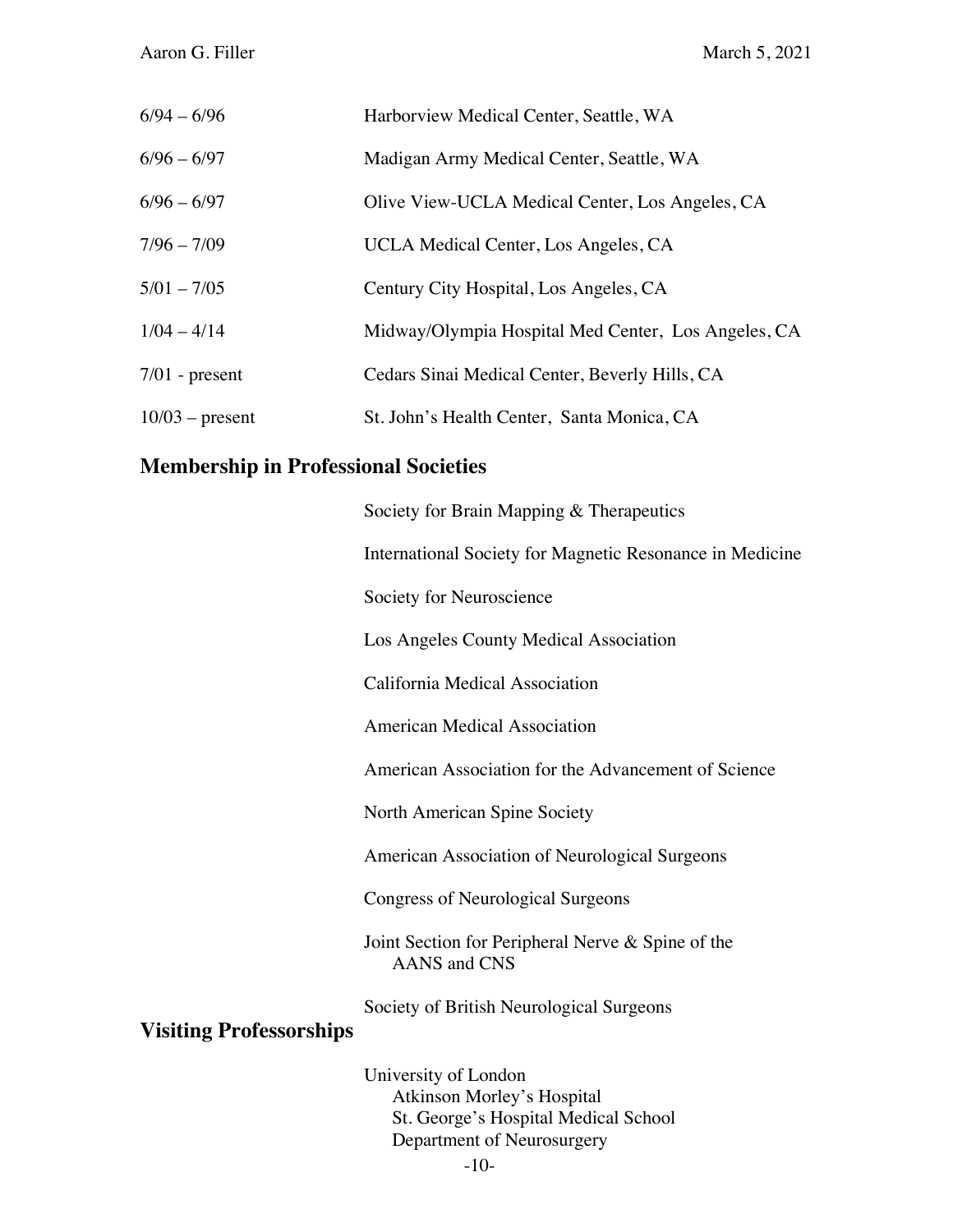London, England, U.K. 10/21/97

Harvard University Beth Israel/Deaconess Hospital Harvard Medical School Department of Anesthesia Cambridge, Massachusetts 11/2/99 –11/3/99

#### **Academic Honors and Awards**

 Pioneer in Medicine Award (2016) for invention of Diffusion Tensor Imaging (DTI) Society for Brain Mapping & Therapeutics

SMART Award. UK Department of Trade and Industry Highly competitive national award in UK for technology in SynGenix LTD (1997)

Wellcome Trust Clinical Fellowship (5/94) Division of Clinical Neuroscience & Division of Biochemistry St. George's Hospital Medical School University of London

- Harrison Clinical Lecturer in Neuroscience (1/91-5/92) Division of Clinical Neuroscience St. George's Hospital Medical School University of London
- NIH PHS Musculo-Skeletal Training Grant (2/81-2/84) Department of Biology, Harvard University

Faculty Search Committee, Department of Anthropology, Harvard University (9/82-9/83)

Bachelors Degree with Honors, (1977) University of Chicago

Howell Murray Award, (1977) University of Chicago

### **Technical Course Certifications**

Midas Rex Bone Dissection 4/93 - current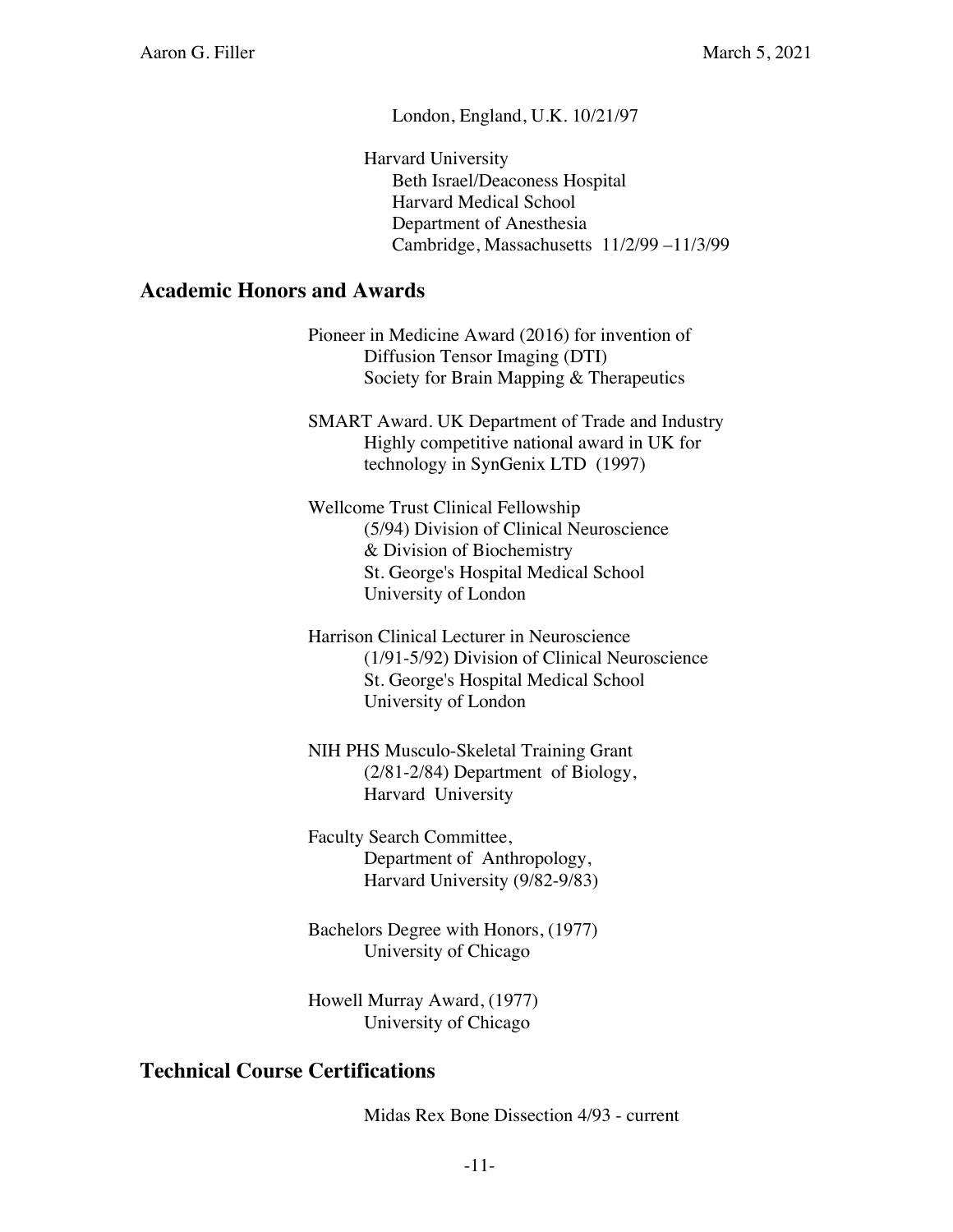|                                | Oratec Intradiscal Electrothermal Therapy 12/98 - current                              |
|--------------------------------|----------------------------------------------------------------------------------------|
| <b>Academic Symposia</b>       |                                                                                        |
| 11/98                          | Fifth Workshop on Obstetric Brachial Plexus Lesions<br>Atrium MC, Heerlen, Netherlands |
| <b>Editorial Appointments</b>  |                                                                                        |
| $7/08$ – present               | <b>Youmans Neurological Surgery</b><br>Section Editor - Peripheral Nerve               |
|                                | <b>Peer Scientist Reviewer for Academic Journals</b>                                   |
| $3/95$ - present               | JMRI, (Journal of Magnetic Resonance Imaging)                                          |
| $9/04$ – present               | Journal of Human Evolution, Harvard University                                         |
| $10/06$ - present              | Neuroradiology                                                                         |
| $4/07$ – present               | Journal of Neuroimaging                                                                |
| $6/09$ – preset                | NeuroImage                                                                             |
| $7/09$ - present               | <b>Clinical Anatomy</b>                                                                |
| $4/10$ – present               | PLOS One                                                                               |
| $9/10$ - present               | Journal of Neurological Sciences                                                       |
| $11/10$ - present              | Neurosurgery                                                                           |
| <b>University Committees</b>   |                                                                                        |
| $9/82 - 9/83$                  | Faculty Search Committee,<br>Department of Anthropology,<br>Harvard University         |
| 2004                           | <b>Examiner for Doctoral Thesis</b><br>School of Medicine<br>University of London      |
| <b>Consultant Appointments</b> |                                                                                        |

| $11/97 - 11/98$ | <b>General Electric Medical Systems</b> |
|-----------------|-----------------------------------------|
|                 |                                         |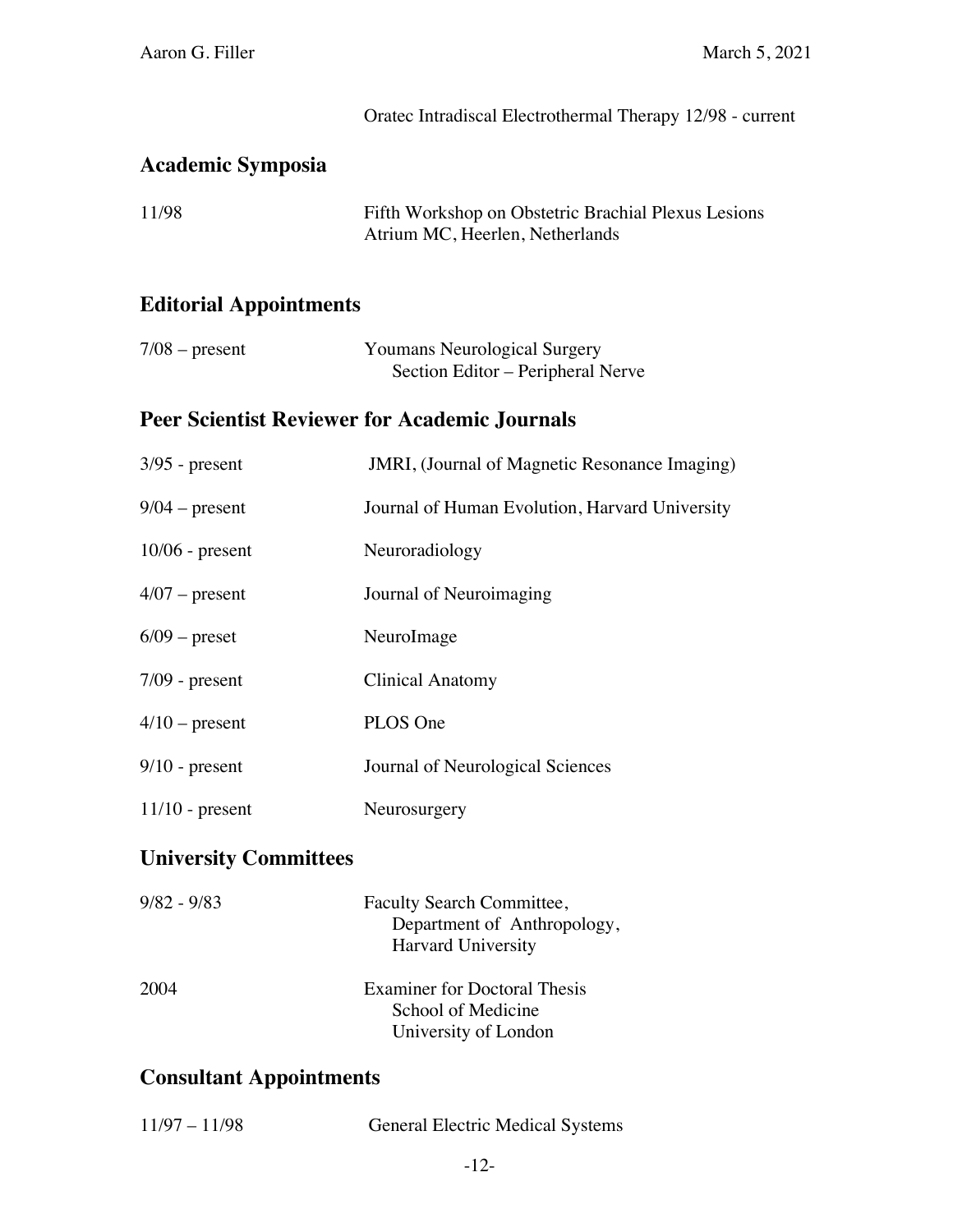| <b>Business Positions</b> | IntraOperative MRI Medical Advisory Board                                                                                                                                                                                                                                                         |
|---------------------------|---------------------------------------------------------------------------------------------------------------------------------------------------------------------------------------------------------------------------------------------------------------------------------------------------|
| $7/15$ – present          | <b>Managing Partner</b><br>Tensor Law, P.C.<br>2716 Ocean Park Blvd., #3082<br>Santa Monica, CA 90405<br>Phone: 310 450-9689                                                                                                                                                                      |
| $11/93 - 3/04$            | www.tensorlaw.com<br>Co-Chief Scientific Officer, Director,<br>& Co-Founder<br>SynGenix Ltd. (English Reg. # 2740120)<br>Babraham Hall<br>Babraham<br>Cambridge, CB2 4AT, UK<br>Phone: (011 44 1223) 496-093                                                                                      |
| $1/04$ – present          | Fax: (011 44 1223) 496-018<br>CEO and Co-Founder, Director<br>Molecular Synthetics Inc.<br>2716 Ocean Park Blvd., Suite 3082<br>Santa Monica, CA 90405<br>Phone 310 314-6410<br>Fax: 310 314-2414<br>Babraham, Cambridge, UK Office<br>Phone: (011 44 1223) 496-121<br>www.molecularsynthetic.com |
| $12/98$ - present         | CEO and Co-Founder, Director<br>NeuroGrafix, Inc.<br>2716 Ocean Park Blvd., Ste. 3035<br>Santa Monica, CA 90405<br>Phone: (310) 664-3944<br>Fax: (310) 664-3949<br>www.neurography.com                                                                                                            |
| $4/2008 - 10/2008$        | Host – The Pain Free Hour – CBS Radio/KLSX<br>with Kerri Kasem and Shirlee Jackson                                                                                                                                                                                                                |
| <b>Event Management</b>   |                                                                                                                                                                                                                                                                                                   |
| $9/75 - 6/78$             | Chairman and Founder: Major Activities Board<br>University of Chicago<br>Booking, marketing and staging for concerts                                                                                                                                                                              |
| $9/77 - 4/78$             | Chairman: Festival of the Arts<br>University of Chicago<br>Booking, marketing, scheduling, advertising<br>$-13-$                                                                                                                                                                                  |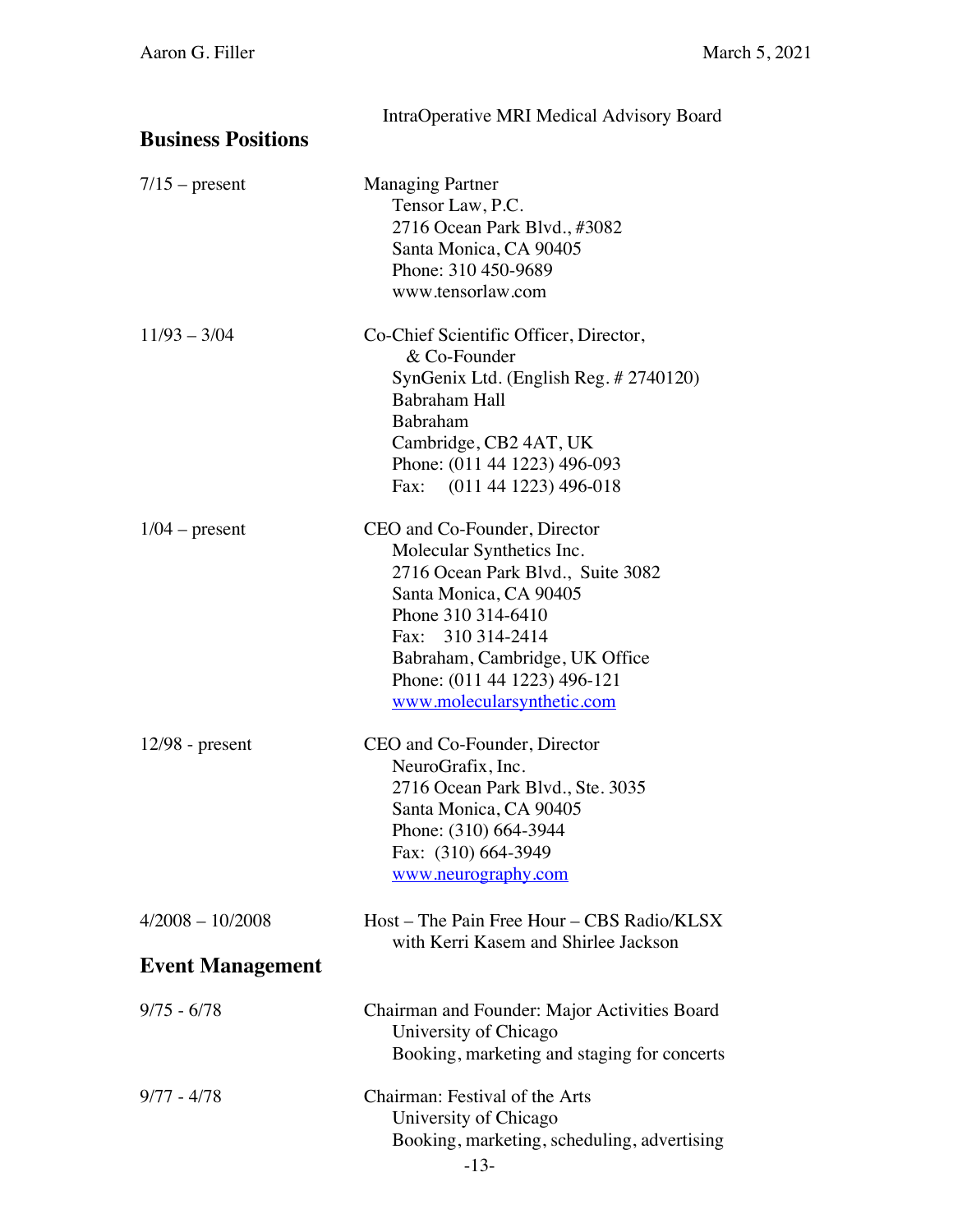| $9/73 - 9/74$ | International Vice President<br>United Synagogue Youth<br>Convention Planning, Budget Planning                                                    |
|---------------|---------------------------------------------------------------------------------------------------------------------------------------------------|
| $9/73 - 4/74$ | Chairman: Conference on American Civilization<br>National Association of Student Councils<br>Booking, scheduling, supervision of committee staffs |

# **Non-Technical Writing**

| $9/75 - 6/77$  | <i>Chicago Maroon</i> (University of Chicago) |
|----------------|-----------------------------------------------|
|                | General reporting                             |
| $6/77 - 10/79$ | Chicago Reader                                |
|                | Freelance feature writer                      |

# **Technical Theater Experience**

| $3/74 - 5/74$              | Stage Manager<br>Walt Whitman High School Talent Show                                                               |
|----------------------------|---------------------------------------------------------------------------------------------------------------------|
| $6/75 - 9/75$              | <b>Technical Lighting and Construction Assistant</b><br>Court Theatre, Chicago                                      |
| $9/75 - 6/78$              | Technical Manager, Stage Manager, Director<br>University Theatre, University of Chicago                             |
| $1/75 - 6/78$              | Technical Manager, Stage Manager, Director<br>Blackfriars, University of Chicago                                    |
| <b>Athletic Leadership</b> |                                                                                                                     |
| $9/73 - 6/74$              | Co-Team Captain<br>Walt Whitman High School Track and Field Team                                                    |
| $9/73 - 6/74$              | Varsity Letterman<br>Cross Country Team, Walt Whitman High School<br>Track and Field Team, Walt Whitman High School |
| $11/10 - 6/11$             | Referee Coordinator<br>AYSO Pacific Palisades All Stars Soccer                                                      |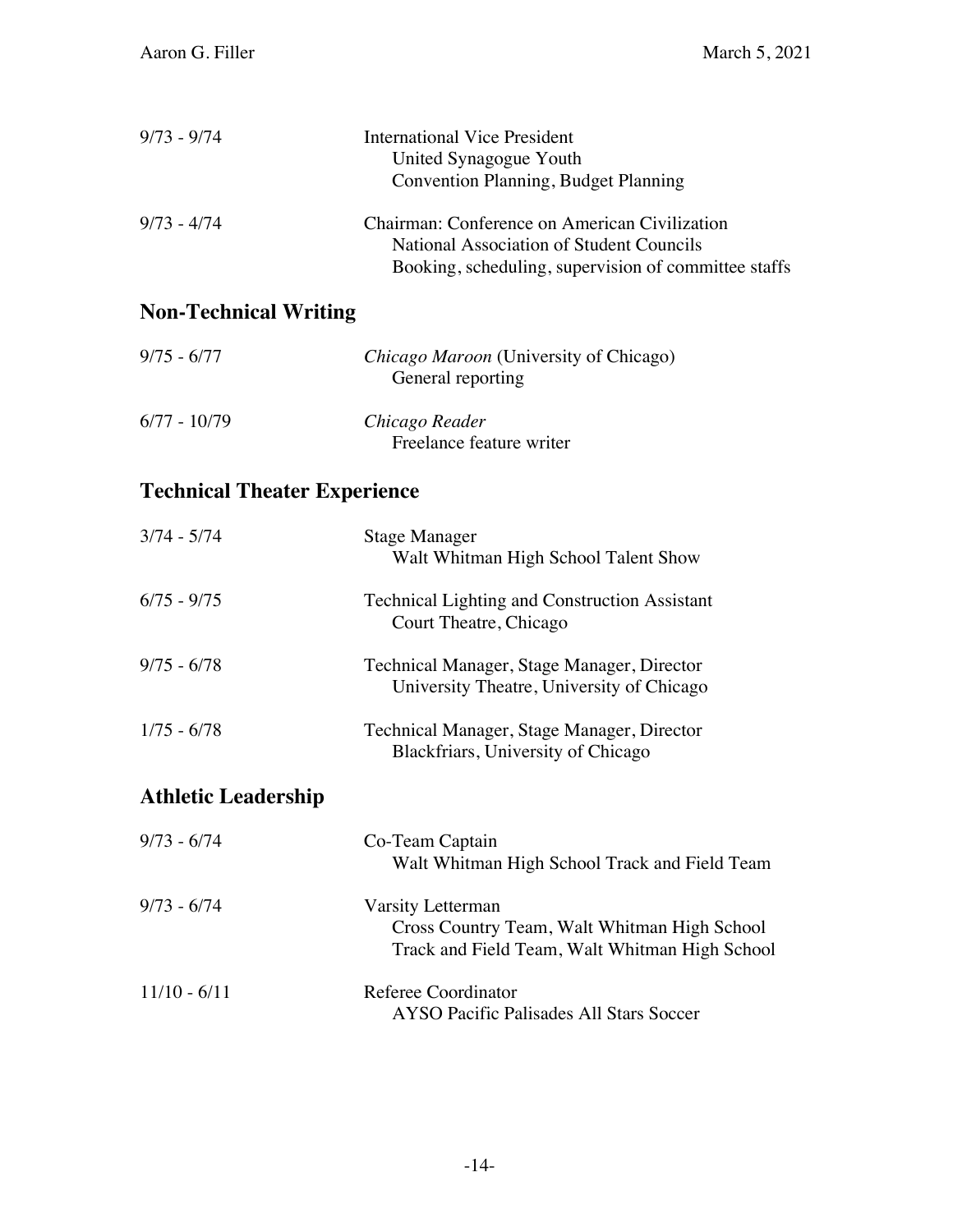# **Military Service**

| $7/94 - 2/97$     | Commander                                                                                  |
|-------------------|--------------------------------------------------------------------------------------------|
|                   | 1466th Med. Detachment, Neurosurgery                                                       |
|                   | and Major, Medical Corps                                                                   |
|                   | <b>United States Army Reserve</b>                                                          |
|                   | Fort Lawton, Bldg. S-544                                                                   |
|                   | Seattle, WA 98199                                                                          |
|                   | Phone: 206 281-3081, Fax: 206 281-3499                                                     |
| $3/97 - 08/01$    | Major, United States Army Reserve, Medical Corps<br><b>Independent Ready Reserve</b>       |
| $08/01 - 10/02$   | Lieutenant Colonel, United States Army Reserve, Medical<br>Corps Independent Ready Reserve |
| $10/02$ – present | Lieutenant Colonel, United States Army Reserve, Medical<br>Corps, Retired.                 |

# **Publications**

Published Articles

- Filler AG, Bell BA. Axonal transport and nerve compression. *Brit. J. Neurosurg.* 6:(4) 293-295 (1992). (PMID: 1382450)
- Howe FA, Filler AG, Bell BA, Griffiths JR. Magnetic resonance neurography. *Magn. Reson. Med.* 28: 328-338 (1992). (PMID: 1461131)

Filler AG, Howe FA, Hayes CE, Kliot M, Winn HR, Bell BA, Griffiths JR, Tsuruda JS. Magnetic resonance neurography. *Lancet* 341:659-661 (1993). (PMID: 8095572)

- Filler AG. Reverse transcriptase microassay. *Matrix Application Notes, Packard Instrument Company*. PAN0035/MAN-016:1-8 (1993).
- Filler AG. Axonal transport and MRI: prospects for contrast agent development. *JMRI* 4:259-267 (1994). (PMID: 7520308)
- Howe FA, Saunders D, Filler AG, McLean MA, Heron C, Brown MM, Griffiths JR. Magnetic resonance neurography of the median nerve. *Brit. J. Radiol.* 67:1169-1172 (1994). (PMID: 7874414)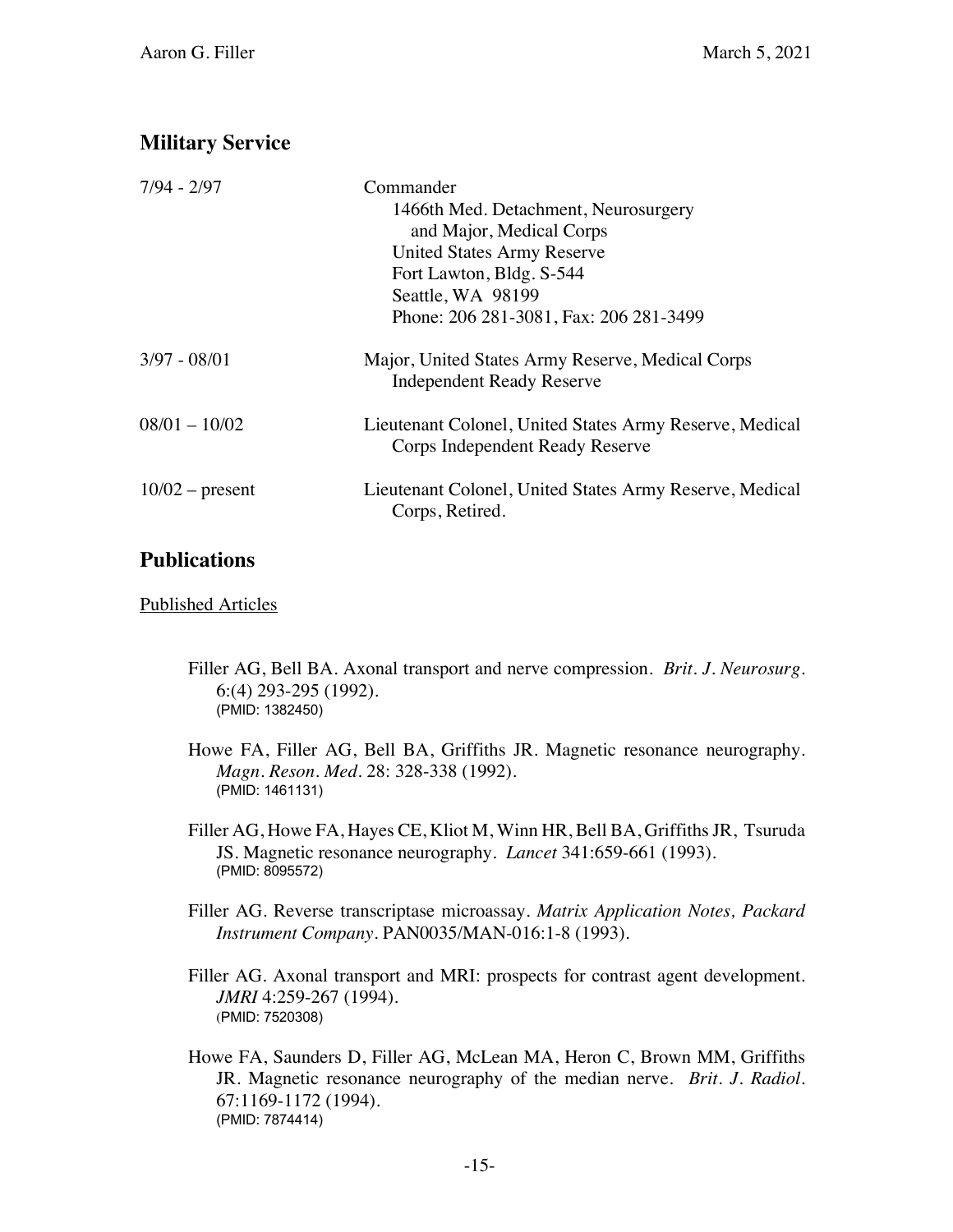- Filler AG, Britton JA, Uttley D, Marsh HT. Adult post-repair myelo-meningocoele & tethered cord syndrome: Good surgical outcome after abrupt neurological decline. *Brit. J. Neurosurg.* 9:659-666 (1995). (PMID: 8561939)
- Britz GW, Dailey AT, West GA, Kuntz C, Grant GA, Filler AG, Tsuruda JS, Goodkin R, Haynor DR, Maravilla K, Kliot M. Magnetic resonance imaging in the evaluation and treatment of peripheral nerve problems. *Perspectives in Neurosurgery* 6:53-66 (1995).
- Dailey AT, Tsuruda JS, Goodkin R, Haynor DR, Filler AG, Hayes CE, Kliot M. Magnetic resonance neurography for cervical radiculopathy: a preliminary report. *Neurosurgery* 38:488-492 (1996). (PMID: 8837800)
- Filler AG, Kliot M, Hayes CE, Howe FA, Saunders DE, Bell BA, Winn HR, Griffiths JR, Tsuruda JS. Application of magnetic resonance neurography in the evaluation of patients with peripheral nerve pathology*. Journal of Neurosurgery* 85:299-309 (1996). (PMID: 8755760)
- Kuntz C, Blake L, Britz G, Filler A, Goodkin R, Tsuruda J, Hayes C, Maravilla K, Kliot M. Magnetic resonance neurography of peripheral nerve lesions in the lower extremity. *Neurosurgery* 39:750-757 (1996). (PMID: 8880769)
- Filler AG, Lever AML. Effects of cation substitution on reverse transcriptase and on human immunodeficiency virus production*. AIDS Research and Human Retroviruses* 13:291-299 (1997). (PMID: 9071428)
- Hayes CE, Tsuruda JS, Mathis CM, Maravilla KR, Kliot M, and Filler AG. Brachial plexus: MR imaging with a dedicated phased array surface coils. *Radiology* 203:286-289 (1997). (PMID: 9122409)
- Dailey A, Tsuruda JS, Filler AG, Maravilla K, Goodkin R, Kliot M. Magnetic resonance neurography of peripheral nerve degeneration and regeneration. *Lancet* 350: 1221-1222 (1997). (PMID: 9652565)
- Johnson, JP, Ahn SS, Choi WC, Masciopinto JE, Kim KD, Filler AG, DeSalles AAF. Thoracoscopic sympathectomy: techniques and outcomes. *Neurosurgical Focus* 4 (2): Article4 (1998). (PMID: 17206769)
- Johnson JP, Filler AG, McBride DC, Batzdorf U. Anterior cervical foraminotomy for unilateral radicular disease. *Spine* 25 (8): 905-909 (2000). (PMID: 10767800)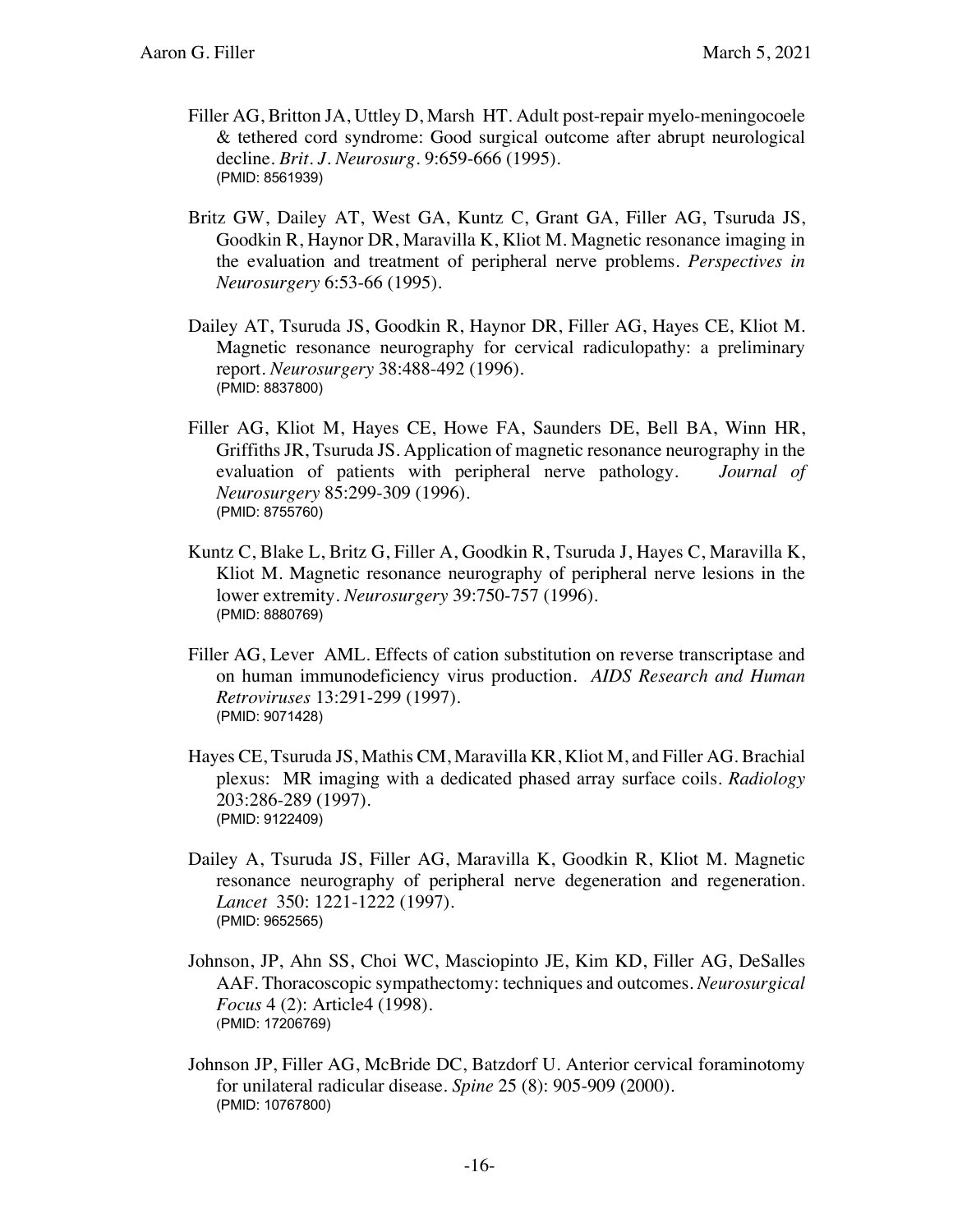- Johnson JP, Filler AG, McBride DC. Endoscopic thoracic discectomy. *Neurosurg. Focus* 9(4): Article 11 (2000). (PMID: 16833241)
- Filler AG, Maravilla KR, Tsuruda JS. MR Neurography and muscle MR imaging for image diagnosis of disorders affecting the peripheral nerves and musculature. *Neurologic Clinics* 22(3):643-682, (2004). (PMID: 15207879)
- Filler AG, Haynes J, Jordan S, Prager J, Villablanca JP, Farahani K, McBride DQ, Tsuruda JS, Morisoli B, Batzdorf U, Johnson JP. Sciatica of Non-Disk Origin & Piriformis Syndrome: Diagnosis by MR Neurography and Interventional MRI with Outcome Study of Resulting Treatment. *Journal of Neurosurgery – Spine* 2:99-115 (2005). (PMID: 15739520)
- Filler AG. The emergence and optimization of upright posture among hominiform hominoids and the evolutionary pathophysiology of back pain. *Neurosurgical Focus* 23(1):E4 (2007). (PMID: 17961059)
- Filler AG. The first recorded neurosurgical operation An historical hypothesis: Isis, Osiris, Thoth & the origin of the died cross spinal symbol. *Neurosurgical Focus* 23(1):E6 (2007). (PMID: 17961051)
- Filler AG. Homeotic evolution in the Mammalia: Diversification of Therian axial seriation and the morphogenetic basis of human origins. PLOS ONE 2(10): e1019, (2007). (PMID: 17925867)
- Filler AG. Diagnosis and management of pudendal nerve entrapment syndromes: Impact of MR Neurography and open MR-guided injections. Neurosurgery Quarterly 18:1-6 (2008).
- Filler AG. Piriformis and related entrapment syndromes: Diagnosis and management. Neurosurgery Clinics of North America. 19:609-622, (2008). (DOI: 10.1016/j.nec.200907.029) (PMID: 19010285)
- Filler AG. Diagnosis and treatment of pudendal nerve entrapment syndrome subtypes: imaging, injections, and minimal access surgery. Neurosurg Focus 26 (2) E9: (2009). (PMID: 19323602)
- Filler AG. Minimal access nerve surgery and interventional MRI. Neurosurgery 65: (4 Suppl), pA212-A221 (2009). (DOI: 10.1227/01.NEU.0000346253.89837.6C) (PMID: 19927071)
- Filler AG. MR Neurography and Diffusion Tensor Imaging: Origins, history, & clinical impact of the first 50,000 cases with an assessment of efficacy and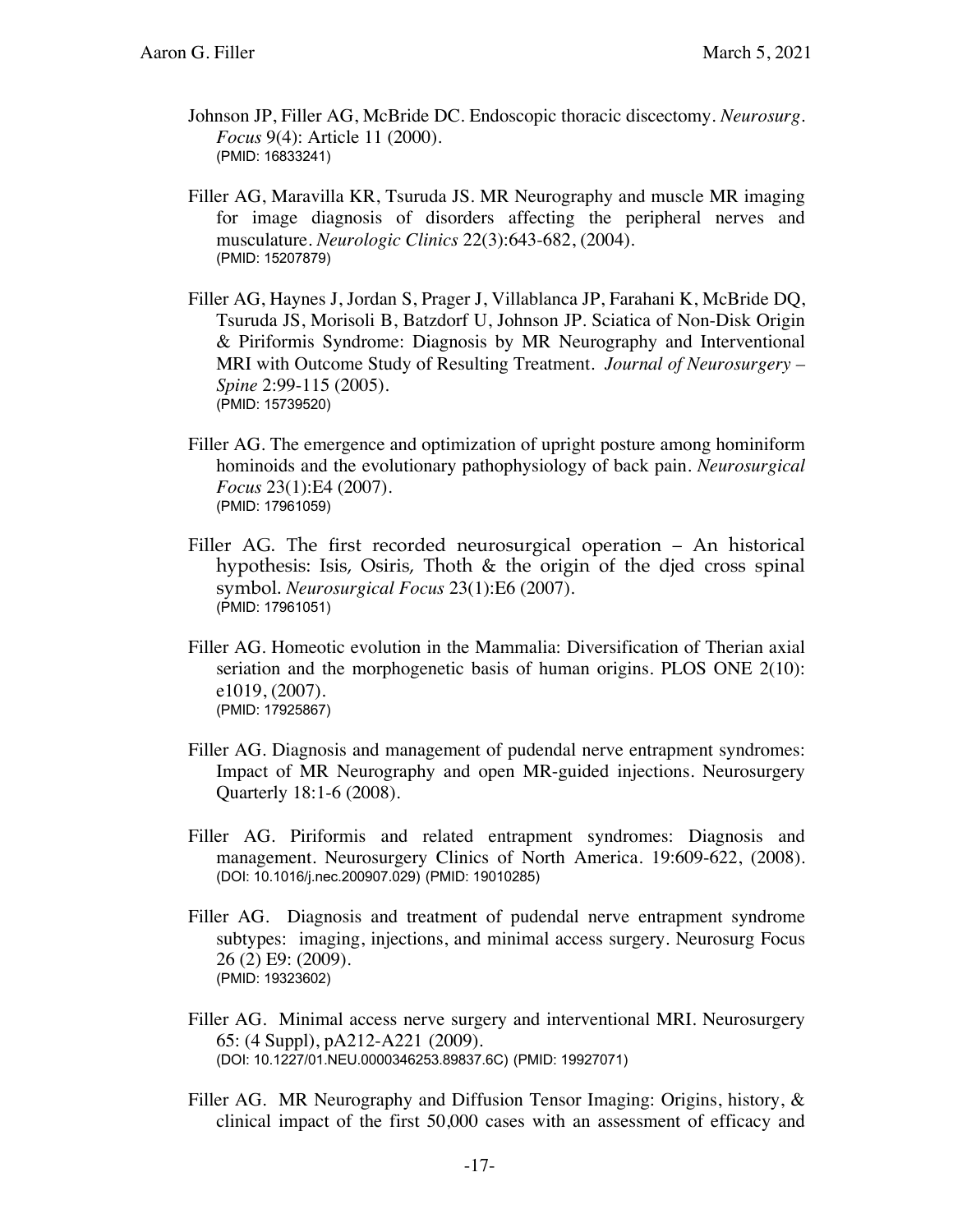utility in a prospective 5,000 patient study group. Neurosurgery 65: (4 Suppl), pA29-A43 (2009). (DOI: 10.1227/01.NEU.0000351279.78110.00) (PMID: 19927075)

- Filler AG. The history, development and impact of computed imaging in neurological diagnosis and neurosurgery: CT, MRI, DTI. Internet Journal of Neurosurgery, 7:(1) (2010) http://ispub.com/IJNS/7/1/12184
- Filler AG, Lever AML, Bacon M, Munglani R, Abell C, Frederickson M, and Whiteside G. Tri-partite complex for axonal transport drug delivery achieves pharmacological effect. BMC Neuroscience 11:8 (2010). (DOI: 10.1186/1471-2202-11-8) (PMID: 20085661)

### **Granted Patents**

- Filler AG, Tsuruda JS, Richards TL, Howe FA. Image neurography and diffusion anisotropy imaging. PCT - US 93/02036 (filed 3/93), WO 93/18415 (1993). , *European Patent* EP0 630481 B1 issued 6/30/99. Japanese Patent #3457310 issued 8/1/03. *US Patent* #5,560,360 issued 10/1/96. http://www.google.com/patents/US5560360
- Filler AG, Lever AML. Nucleic acid amplification using scandium and lanthanum ions. Application: PCT - GB 92/01599 (filed 9/92), WO 93/05714 (1993). *European Patent* EPO 601010 B1 issued 6/14/2000. *US Patent* #5,554,498 issued 9/10/96. http://www.google.com/patents/US5554498
- Filler AG, Lever AML. Particulates for antiviral therapy. Application PCT-EP92/00021 (filed 1/4/92), WO 92/11846, priority date 1/91. *European Patent* EP0 566590 B1 issued 3/19/97. *US Patent* #5,614,652 issued 3/25/97. http://www.google.com/patents/US5614652
- Filler AG, Howe FA. Focal neurographic MRI system. PCT US 94/06337 (filed 6/94). *European Patent* EPO 737 319 B1, issued 4/22/98. *US Patent* #5,706,813 issued 1/13/98. http://www.google.com/patents/US5706813
- Filler AG. Therapeutic pharmaceuticals for delivery by axonal transport. PCT EP 91/01780 (filed 9/91), WO 92/04916 (1992). *European Patent* EPO 548157 B1 issued 5/20/1998. *US Patent* #5,948,384 issued 9/7/99. http://www.google.com/patents/US5948384
- Filler AG, Lever AML. Compositions comprising a tissue glue and therapeutic agent. Divisional of PCT - EP 91/01780 (filed 1/91), WO 92/04916 (1992), *European Patent* EPO 804153B1, issued 10/1/2003. (filed 12/01) US Patent #6,919,067 issued 7/19/2005. http://www.google.com/patents/US6919067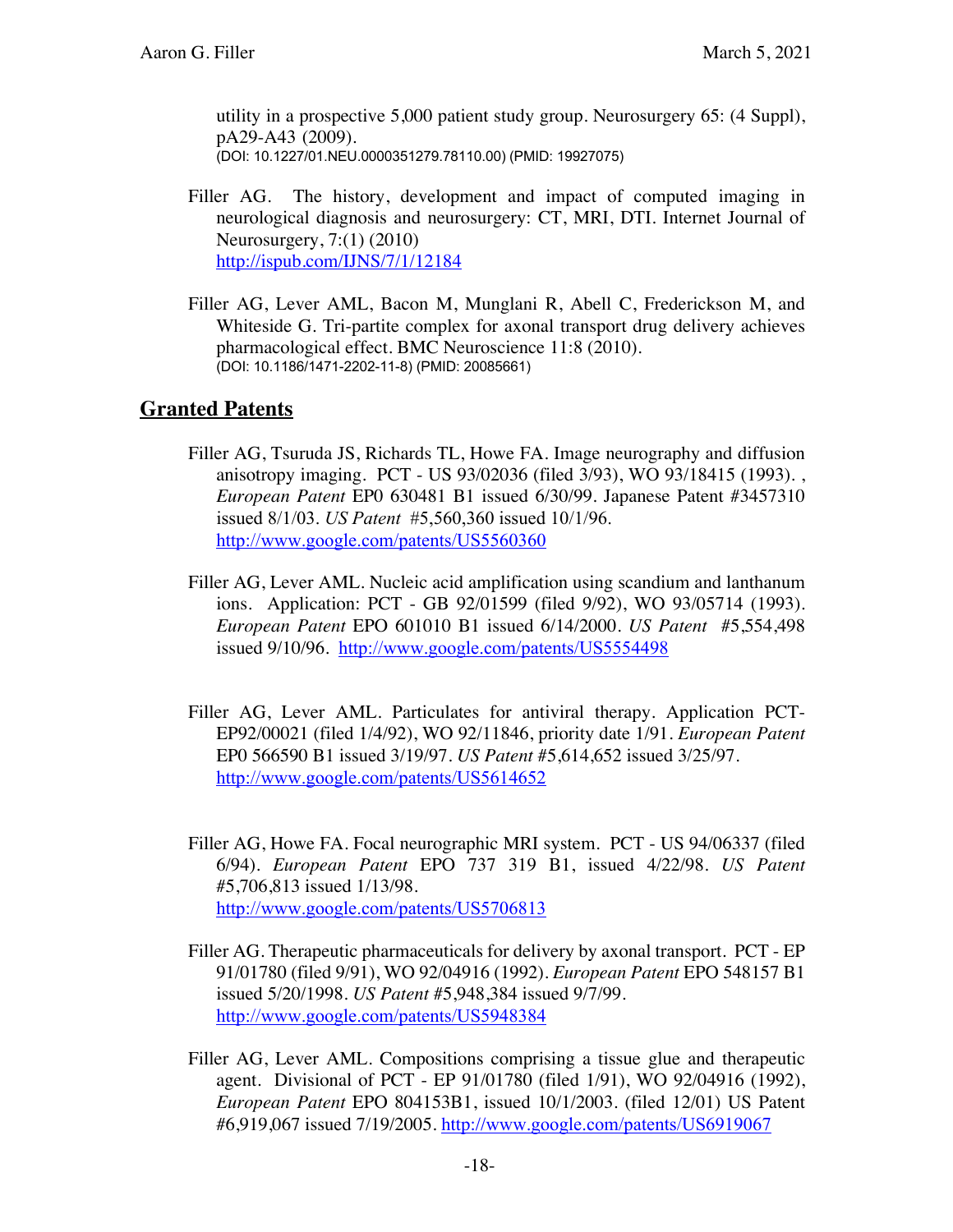- Filler AG, Lever AML. Hydroxide-free ferrites (Ceramic particles and their preparation). Divisional of PCT - GB 92/01703 (filed 9/92), WO 93/05815 (1993). *European Patent* EPO 640350 B1, issued 4/10/2002. https://data.epo.org/publication-server/pdf-document?PN=EP0640350%20EP%200640350&iDocId=5279977&iepatch=.pdf
- Filler AG, Lever AML. Synthetic transfection vectors. Divisional of PCT GB 92/01703. *US Patent* # 6,153,598 issued 11/28/2000. http://www.google.com/patents/US6153598
- Filler AG. Drug Delivery via Axonal Transport. Divisional of PCT EP 91/01780 (filed 9/91), WO 92/04916 (1992). US Patent 6,562,318, issued 5/13/2003. http://www.google.com/patents/US6562318
- Filler AG. Joint imaging system utilizing magnetic resonance imaging and associated methods. *US Patent*# 6,560,477 issued 5/6/2003. http://www.google.com/patents/US6560477
- Filler AG. Needle Guide. US Provisional Application 60/546,664 filed 2/20/04. US Patent Application Publication 20050187533A1. Filed 11/20/04. US 7,059,368. Issued 6/13/2006. http://www.google.com/patents/US7059368

### **Patent Applications Pending**

- Filler AG. Positron systems for energy storage, production and generation. USPTO Provisional Application #62/026707 (filed 7/21/2014).
- Filler AG and Lever AMLL. Trivalent and Divalent Cations as Administerable Agents for Increased Processivity and Improved Fidelity of Reverse Transcriptase in Telomerase, and in Nucleic Acid Polymerases. USPTO Provisional Application #62/739,347 (filed 10/01/2018).
- Filler AG and Lever AMLL. Trivalent Cations for High Speed High Accuracy Home Tests For COVID-19 and Other Viruses by Isothermal RNA Genome Reciprocal Amplification and Individual User Portable Lab System. USPTO Provisional Application #63/113,988 (filed 11/601/2020)

#### **Academic Book Chapters**

- Filler AG. Evolution of the sacrum in hominoids. In: *Surgical Disorders of the Sacrum*, JR Doty and SS Rengachary eds. Thieme Medical Publishers, New York pp.13-20 (1994).
- Filler AG, Principles of MRI and other imaging techniques for studying peripheral nerve and muscle. . Ch. 37*: Neuromuscular Function and Disease: Basic, Clinical, and Electrodiagnostic Aspects*. Brown W., Bolton C., and Aminoff M., eds. W.B. Saunders, Philadelphia; p. 661-674, 2002.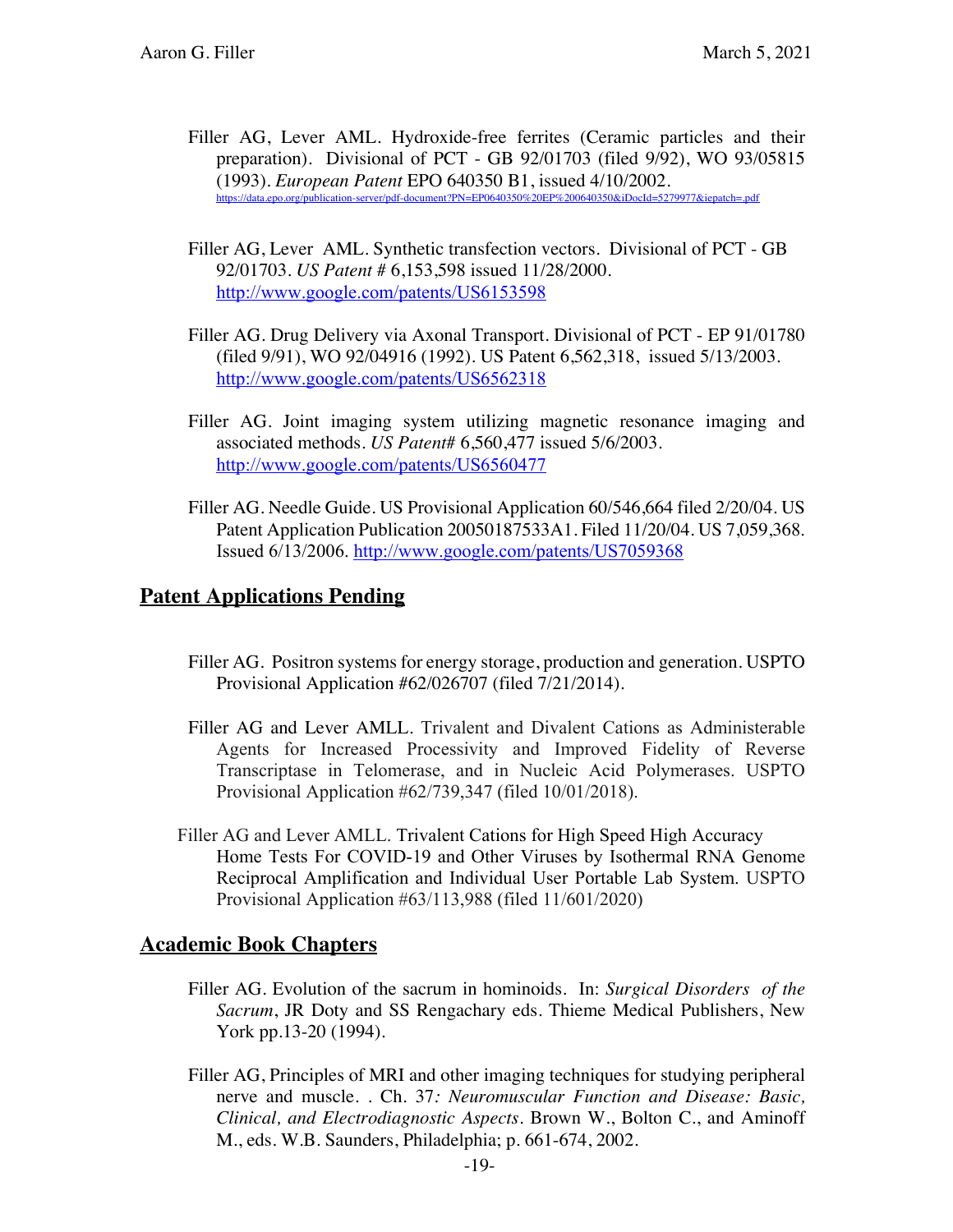- Filler AG. Applications of MRI and other imaging techniques to the study of peripheral nerve and muscle diseases. Ch. 38*: Neuromuscular Function and Disease: Basic, Clinical, and Electrodiagnostic Aspects*. Brown W., Bolton C., and Aminoff M., eds. W.B. Saunders, Philadelphia; p.675-692, 2002.
- Filler AG. Imaging of peripheral nerve. In: *Neuromuscular Disorders in Clinical Practice*, Katirji B, Kaminski H, Preston D, Ruff R, and Shapiro B eds. Butterworth Heinemann, Woburn MA, p266-282, 2002.
- Filler AG. MR Neurography and Brachial Plexus Neurolysis in the Management of Thoracic Outlet Syndromes. *Advances in Vascular Surgery*. JST Yao & WH Pearce Eds., Precept Press, Chicago, IL p499-523, 2002.
- Filler AG, Kline DG. General Principles in Evaluating and Treating Peripheral Nerve Pathology, Injuries, and Entrapments and Their Historical Context. Ch. 229, In: *Youmans Neurological Surgery*, 6th edition. Winn HR editor, Elsevier, Philadelphia, PA; Vol. 3, p2361-2367, 2011.
- Campbell W, Filler AG. Peripheral Neuropathies Ch. 233, In: *Youmans Neurological Surgery*, 6th edition. Winn HR editor, Elsevier, Philadelphia, PA; Vol. 3, p2398-2409, 2011.
- Filler AG. Imaging for peripheral nerve disorders. Ch. 235, In: *Youmans Neurological Surgery*, 6th edition. Winn HR editor, Elsevier, Philadelphia, PA; Vol. 3, p2413-2426, 2011.
- Filler AG, Gilmer-Hill H. Piriformis syndrome, obturator internus syndrome, pudendal nerve entrapment and other pelvic entrapments. Ch. 238 , In: *Youmans Neurological Surgery*, 6th edition. Winn HR editor, Elsevier, Philadelphia, PA; Vol. 3, p2447-2455, 2011.
- Tiel R, Filler AG. Nerve Injuries of the Lower Extremity Ch. 243, In: *Youmans Neurological Surgery*, 6th edition. Winn HR editor, Elsevier, Philadelphia, PA; Vol. 3, p2504-2517, 2011.
- Filler AG. Imaging of the Peripheral Nerve Disorders. Ch. 196, In. *Schmidek & Sweet's Operative Neurosurgery*, 6<sup>th</sup> Edition, Elsevier, 2012.
- Filler AG. Non-Extremity Nerve Entrapment Syndromes. In: *Sunderland's Nerves and Nerve Injuries*, Elsevier, 3rd Edition, Ed. Shane Tubbs, Elsevier, (2015).
- Filler AG, Belzberg AJ, Malessy Martijn JA, Chen L. Overview and Controversies Evaluating and Treating Peripheral Nerve Pathology, Injuries, and Entrapments and Their Historical Context., In: *Youmans & Winn Neurological Surgery*, 7th edition. Winn HR editor, Elsevier, Philadelphia, PA; Vol. 3, p1961-1965, 2017.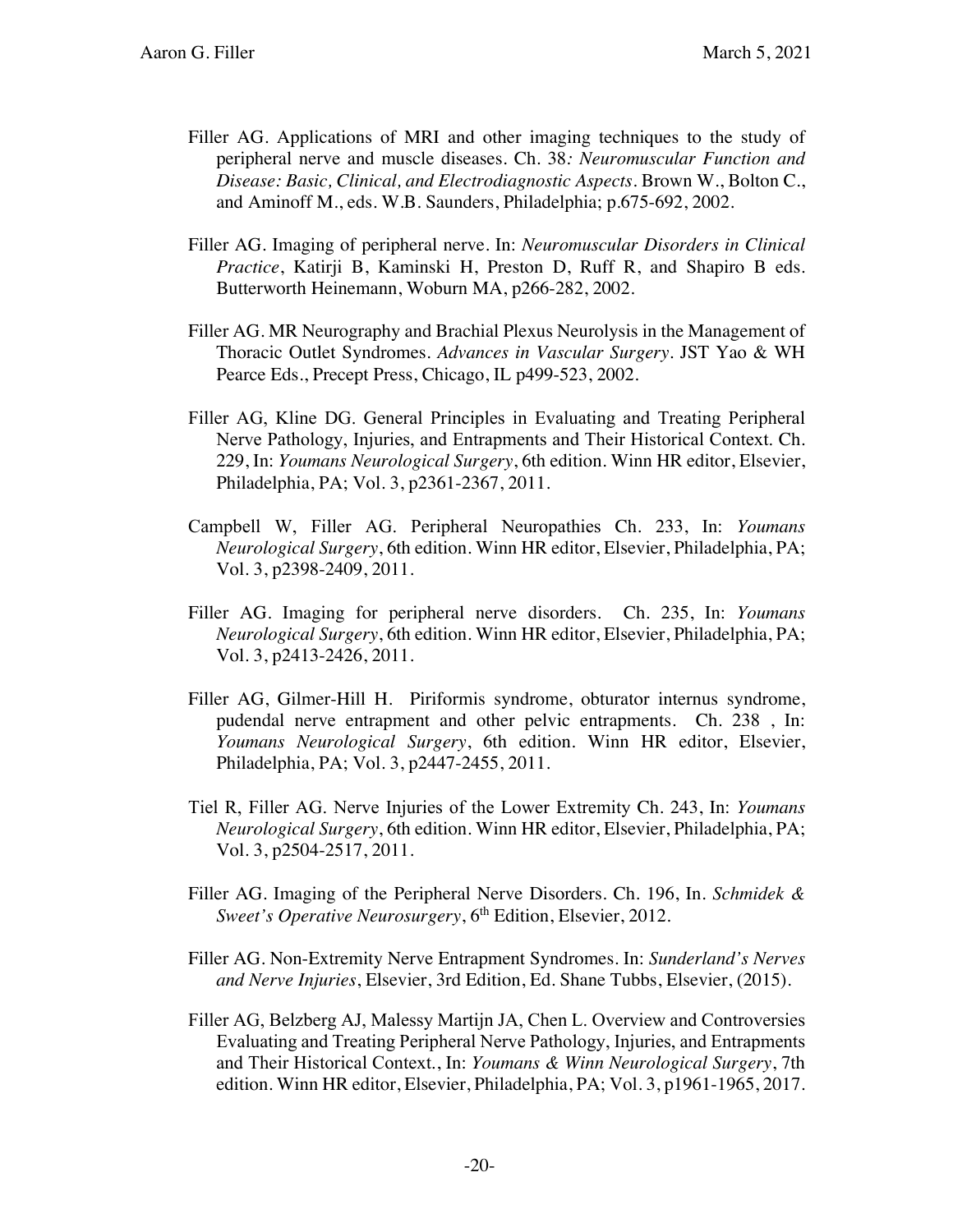- Filler AG. Imaging for peripheral nerve disorders. Ch. 248, In: *Youmans & Winn Neurological Surgery*, 7th edition. Winn HR editor, Elsevier, Philadelphia, PA; Vol. 3, p2004-2018, 2017.
- Filler AG. Thoracic Outlet Syndrome and Entrapments of the Brachial Plexus. Ch. 250 , In: *Youmans & Winn Neurological Surgery*, 7th edition. Winn HR editor, Elsevier, Philadelphia, PA; Vol. 3, p2032-2040, 2017.
- Filler AG, Gilmer-Hill H. Piriformis syndrome, obturator internus syndrome, pudendal nerve entrapment and other pelvic entrapments. Ch. 251 , In: *Youmans* & *Winn Neurological Surgery*, 7<sup>th</sup> edition. Winn HR editor, Elsevier, Philadelphia, PA; Vol. 3, p2041-2050, 2017.
- Filler AG, Maniker AH & Russell SM. Pain, Complications, and Iatrogenic Injury in Nerve Surgery. Ch. 259 , In: *Youmans & Winn Neurological Surgery*, 7th edition. Winn HR editor, Elsevier, Philadelphia, PA; Vol. 3, p2117-2123, 2017.
- Filler AG. Piriformis Syndrome and Related Nerve Entrapments of the Posterior Pelvis. Neurosurgery Case Series – Peripheral Nerve, Oxford University Press  $(in prep-2018 est.).$
- Filler AG. Diffusion Tensor Imaging. Chapter 14, in: *Youmans & Winn Neurological Surgery*, 8th edition. Winn HR editor, Elsevier, Philadelphia, PA; in press (2021).
- Filler AG, Belzberg AJ, Malessy Martijn JA, Chen L. Overview and Controversies Evaluating and Treating Peripheral Nerve Pathology, Injuries, and Entrapments and Their Historical Context., In: *Youmans & Winn Neurological Surgery*, 8th edition. Winn HR editor, Elsevier, Philadelphia, PA; (in press), 2021.
- Filler AG. Imaging for peripheral nerve disorders. Ch. 248, In: *Youmans & Winn Neurological Surgery*, 8th edition. Winn HR editor, Elsevier, Philadelphia, PA; (in press), 2021.
- Filler AG. Thoracic Outlet Syndrome and Entrapments of the Brachial Plexus. Ch. 250 , In: *Youmans & Winn Neurological Surgery*, 8th edition. Winn HR editor, Elsevier, Philadelphia, PA; (in press), 2021.
- Filler AG, Gilmer-Hill H. Piriformis syndrome, obturator internus syndrome, pudendal nerve entrapment and other pelvic entrapments. Ch. 251 , In: *Youmans* & *Winn Neurological Surgery*, 8<sup>th</sup> edition. Winn HR editor, Elsevier, Philadelphia, PA; (in press), 2021.
- Filler AG, Maniker AH & Russell SM. Pain, Complications, and Iatrogenic Injury in Nerve Surgery. Ch. 259 , In: *Youmans & Winn Neurological Surgery*, 8th edition. Winn HR editor, Elsevier, Philadelphia, PA; (in press), 2021.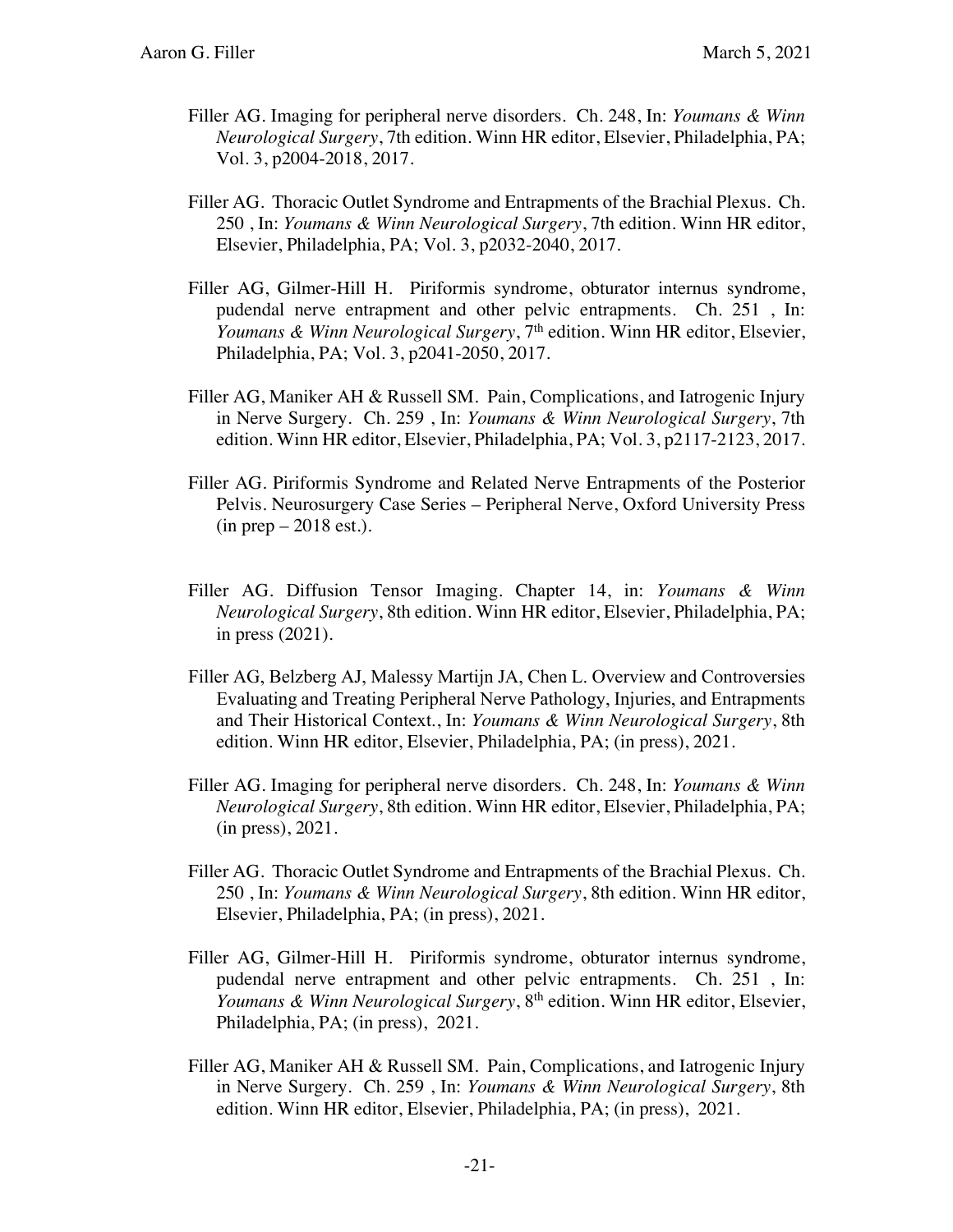Filler AG. Imaging of the Peripheral Nerve Disorders. Ch. 184, In. *Schmidek & Sweet's Operative Neurosurgery*, Karim ReFaey & Alfredo Quiñones-Hinojosa Eds, 7<sup>th</sup> Edition, Elsevier, 2021.

#### **Academic/Professional Meeting Presentation Abstracts**

- Filler AG. Anatomical evidence for the "hylobatian" model of hominoid evolution. Amer. Assoc. Phys. Anthro, 49<sup>th</sup> Annual Mtg., Niagra Falls, NY; April 17, 1980 *Am. J. Phys. Anthro.* 52:226 (1980).
- Filler AG. Anatomical specializations in the hominoid lumbar region. Amer. Assoc. Phys. Anthro, 50<sup>th</sup> Annual Mtg., Detroit, MI; April 24, 1981, Am. J. Phys. *Anthro.* 54:218 (1981).
- Kramer M, Deacon T, Sokoloff A, Filler A. Organization of motorneurons innervating epaxial and hypaxial musculature in the frog, rat, and monkey. *Soc. Neurosci. Abs.* 13:526 (1987).
- Filler AG, Britton JA, Uttley D, Marsh HT. Acute paraplegia as an extreme presentation of adult tethered cord syndrome in a post-myelomeningocoele patient. Presented 4/91, Society for British Neurological Surgeons. *J. Neurol. Neurosurg. Psych.* 55:81 (1992).
- Filler AG, Winn HR, Howe FA, Griffith JR, Bell BA, Deacon TW. Axonal transport of superparamagnetic metal oxide particles: Potential for magnetic resonance assessments of axoplasmic flow in clinical neuroscience. Published (Aug. 10, 1991). In: Proceedings, Society of Magnetic Resonance in Medicine, 10th Annual Meeting, San Francisco, *Book of Abstracts,* 10:985 (1991).
- Filler AG, Bell BA, Howe FA, Griffiths JR, Flowers M, Sharma H, Winn HR, Deacon TW. Imaging of Axonal Transport: Is the Axoplasmic Flow Clinically Relevant. Presented Sept. 19, 1991, Joint meeting of New England Neurosurgical Society and Society for British Neurological Surgeons. Queens Square National Neurological Hospital. *J. Neurol. Neurosurg. Psych.* 55:515- 516 (1992).
- Filler AG, Winn HR, Westrum LE, Sirrotta P, Krohn K, Deacon TW. Intramuscular injection of WGA yields systemic distribution adequate for imaging of axonal transport in intact animals. Presented November 15, 1991 *Soc. Neurosci. Abs.*  17:1480 (1991).
- Howe FA, Filler AG, Bell BA, Griffiths JR. Magnetic resonance neurography: optimizing imaging techniques for peripheral nerve identification. In: Proceedings, Society of Magnetic Resonance in Medicine, 11th Annual Meeting, Berlin, *Book of Abstracts,* 11: 1701 (1992).
- Filler AG, Howe FA, Bell BA, Winn HR, Griffiths JR. Image neurography on standard gradient MR imagers, RSNA. *Radiology* 185(P): Suppl.:152 (1992).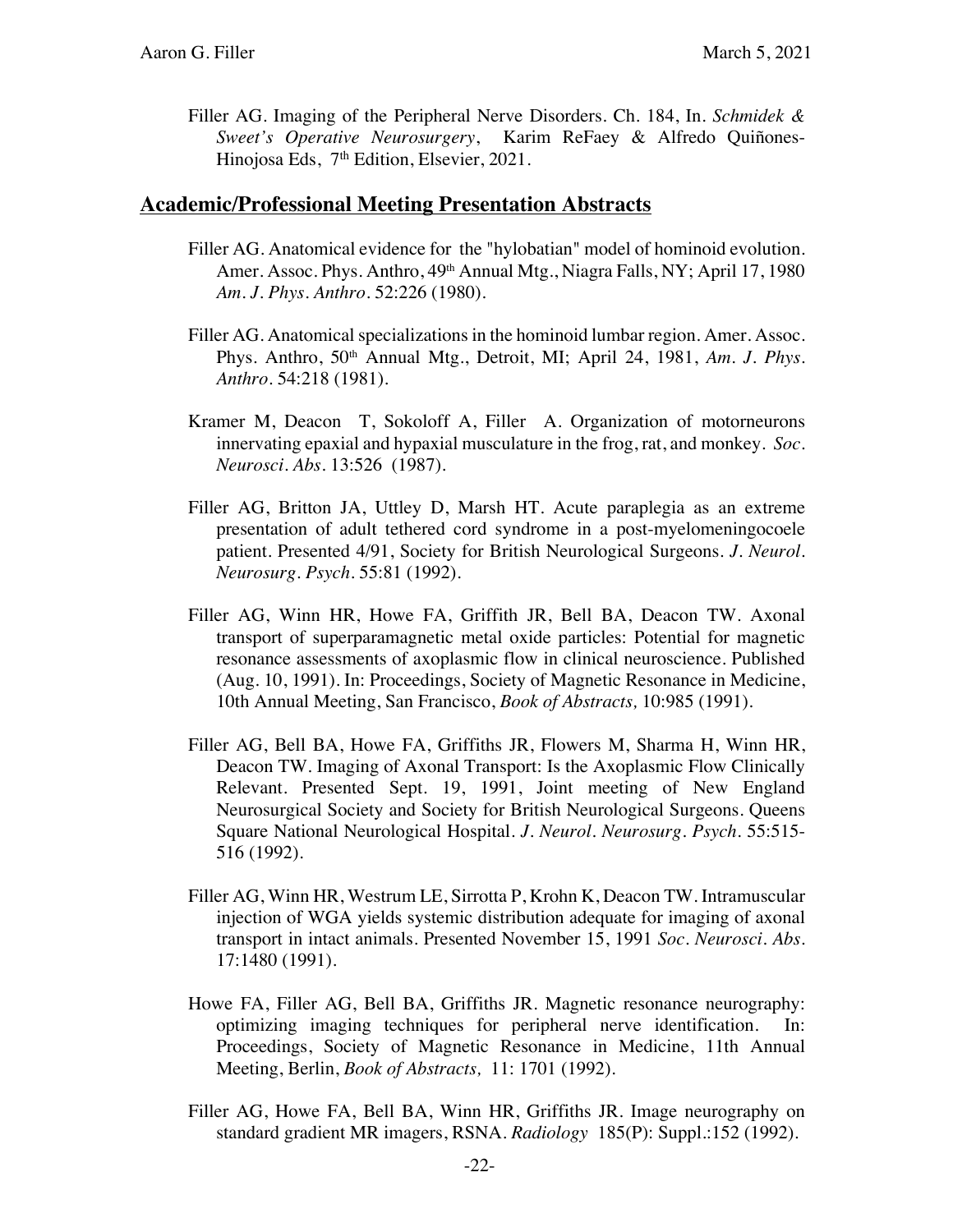- Filler AG, Howe FA, Winn HR, Bell BA, Griffiths JR. Design considerations for axonal transport of intraneural MR contrast agents. Joint Section for Peripheral Nerve and Spine, AANS/CNS, 2/93, Tucson, Arizona, (1993).
- Filler AG, Howe FA, Golden RN, Tsuruda JS, Winn HR. Magnetic resonance neurography for diagnosis of nerve compression. American Association of Neurological Surgeons 1993 Annual Meeting, 4/93. *J. Neurosurg.* 78:368A (1993).
- Filler AG, Kliot M, Hayes CE, Tsuruda J, Howe FA. MR Neurography of peripheral nerve abnormalities. American Society for Neuroradiology, Proceedings of 31st Annual Meeting, 5/93, Vancouver, B.C., Canada; (1993).
- Filler AG, Hayes CE, Howe FA, Tsuruda JS, Kliot M. MR Neurography for improved characterization of peripheral nerve pathology. In: Proceedings, Society of Magnetic Resonance in Medicine, 12th Annual Meeting, New York, *Book of Abstracts,* 12: 101 (1993).
- Filler AG, Golden RN, Howe FA, Tsuruda JS, Richards TL. High resolution diffusion gradient imaging for neurography in human subjects. In: Proceedings, Society of Magnetic Resonance in Medicine, 12th Annual Meeting, New York, *Book of Abstracts,* 12: 602 (1993).
- Howe FA, Saunders DE, McLean MA, Filler AG, Moddares H, Brown MM, Griffiths JR. Neurography of the median nerve. In: Proceedings, Society of Magnetic Resonance in Medicine, 12th Annual Meeting, New York, *Book of Abstracts,* 12: 102 (1993).
- Kliot M, Filler A, Hayes CE, Howe FA, Goodkin R, Tsuruda JS. MRI of nerve and muscle in the evaluation and treatment of peripheral nerve problems. Congress of Neurological Surgeons, Vancouver, B.C. 10/93 Meeting (1993).
- Filler AG, Tsuruda JS, Hayes CE, Kliot M. Magnetic resonance neurography reveals spin-spin relaxation rate (T2) changes correlated with onset and recovery from symptoms in traumatic & compressive neuropathy. *Soc. Neurosci. Abs.* 19:1486 (611.7) (1993).
- Tsuruda JS, Filler AG, Hayes CE, Kliot M. Phased array neurography of peripheral nerve pathology. *Radiology* ;189(P)Suppl.328 (1993).
- Peters RJ, Tsuruda JS, Hayes CE, Yuan C, Filler AG, M Kliot, Terry V, Echelard D. MR Neurography: A technologists perspective to nerve imaging. Society of Magnetic Resonance. 4/94
- Blake LC, Tsuruda JS, Filler AG, Kliot M. Phased array MRI Neurography of the sacral plexus, the sciatic nerve, and its major branches. American Society for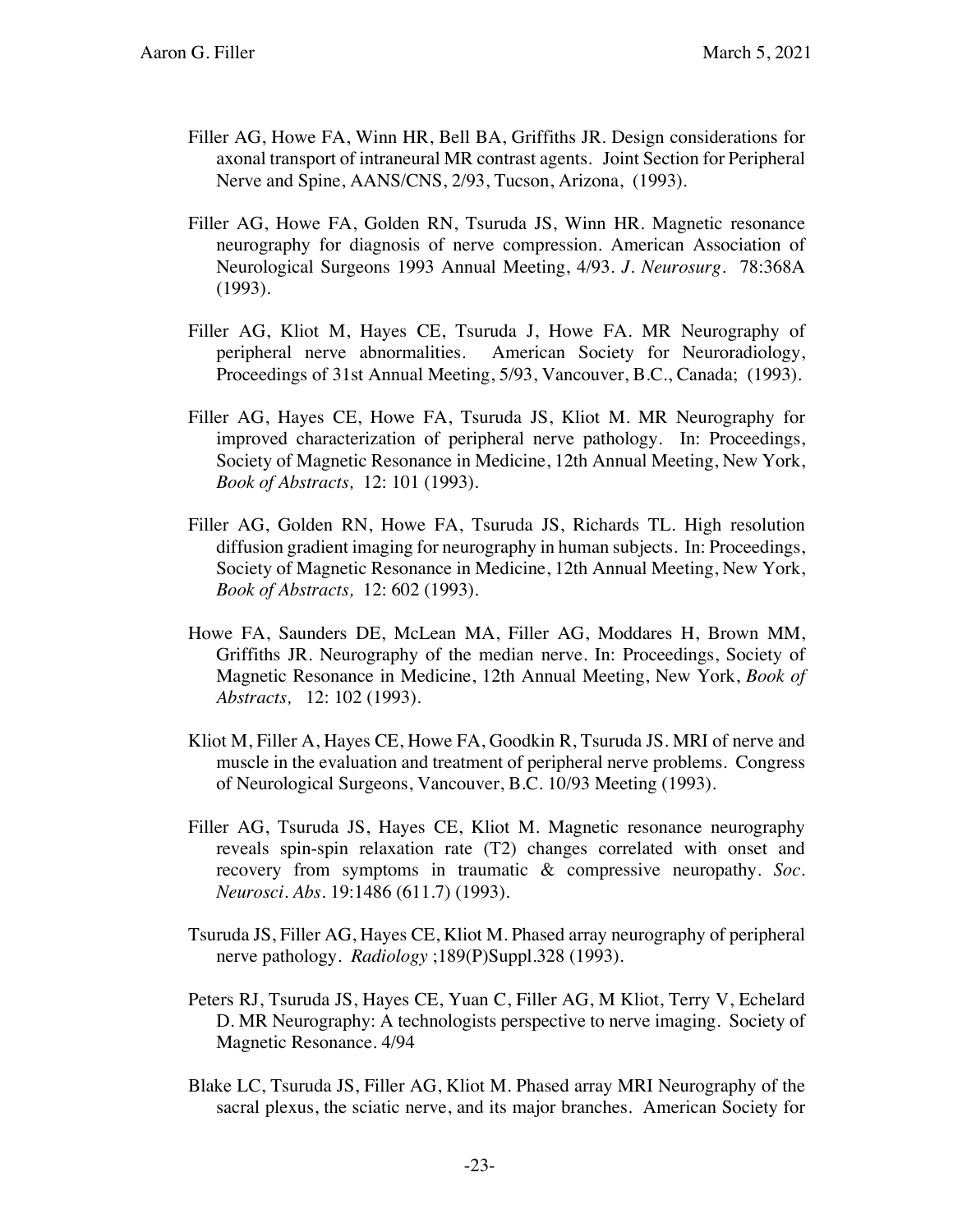Neuroradiology, Proceedings of 32nd Annual Meeting, 5/94, Nashville, Tennessee; (1994).

- Filler AG, Howe FA, Hayes CE, Griffiths JR, Bell BA, Tsuruda JS. MR Neurography of cervical roots and brachial plexus. 125th Meeting of the Society of British Neurological Surgeons, 9/94, Dundee, Scotland, U.K., J. Neurol. Neurosurg. Psych. 58:123, (1995).
- Howe FA, Saunders DE, Filler AG, McLean MA, Heron C, Brown MM, Griffiths JR. An evaluation of fat-suppressed fast spin echo imaging of the median nerve in carpal tunnel syndrome. British Institute of Radiology: Progress in Magnetic Resonance. London, 10/94 (1994).
- Kliot M, Filler A, Geil G, Schultz RA, Tsuruda J. Three-dimensional holographic representation of MR neurograms. Congress of Neurological Surgeons. Chicago, IL. 10/94 (1994).
- Filler AG, Bell BA, Britton JA, Tsuruda JS, Kliot M, Hayes CE, Howe FA, Heron C, Foote S, Savy L, Griffiths JR, Clifton A. MR Neurography at 0.5 Tesla and 1.5 Tesla for imaging of cervical roots and brachial plexus. Ninth European Congress of Radiology. Vienna, 3/95. European Radiology 5(S):227, (1995).
- Kliot M, Dailey A, Goodkin R, Filler A, McKhann G, Hayes C, Tsuruda J. MR Neurography for cervical radiculopathy: correlation with clinical and electrodiagnostic findings. Amer. Assoc. Neurol. Surgeons, 4/95, Orlando, Florida (1995).
- Dailey AT, Filler AG, Hayes CE, Goodkin R, Tsuruda J, Kliot M. MR Neurography of degenerating, regenerating and grafted peripheral nerve. Amer. Assoc. Neurol. Surgeons, 4/95, Orlando, Florida (1995).
- Kliot M, Filler A, Dailey A, Kuntz C, Goodkin R, McKhann G, Tsuruda J. Magnetic resonance neurography in evaluating and treating peripheral nerve problems. Amer. Assoc. Neurol. Surgeons, 4/95, Orlando, Florida (1995).
- Howe FA, Saunders DE, Filler AG, McLean MA, Nussey SJ, Griffiths JR. Fatsuppressed fast spin echo imaging in carpal tunnel syndrome: a comparison of diabetic and non-diabetic patients. Society for Magnetic Resonance, 8/95, Nice, France (1995).
- Grant GA, Britz GW, Slimp J, Goodkin R, Haynor DR, Robertson B, Kuntz C, Filler AG , Kliot M. Use of Magnetic Resonance Neurography (MRN) with preoperative and intraoperative elctrophysiological monitoring in evaluating peripheral nerve lesions. Congress of Neurological Surgeons, 45th Annual Meeting, San Francisco 10/95 (1995).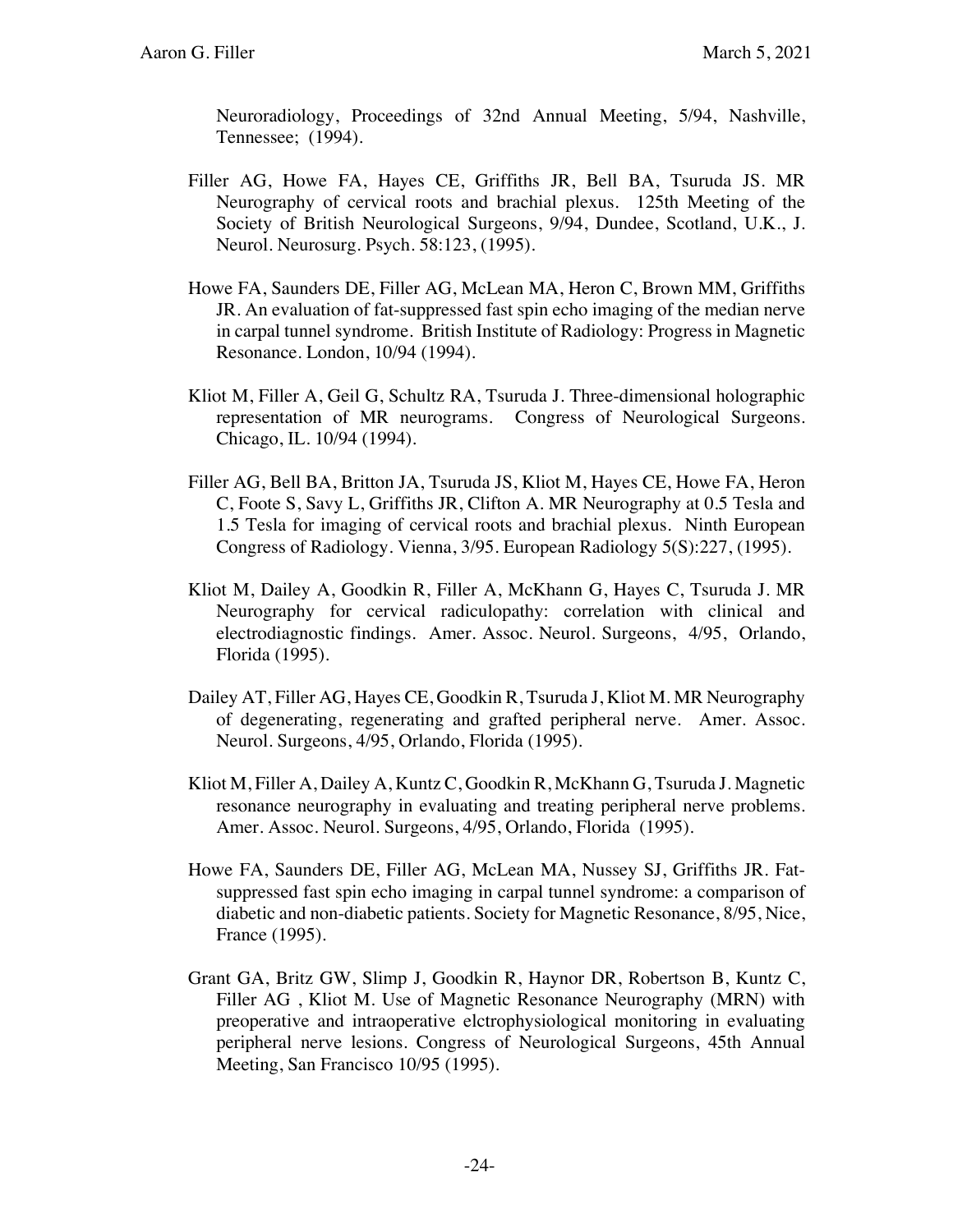- Filler AG, Farahani K, Harris Y, Lufkin RB, Johnson JP. Turbo spin echo for MR neurography. American Roentgen Ray Society, 1996 Annual Meeting, May 5- 10, San Diego, CA (1996).
- Farahani K, Filler A, Atkinson D, Johnson JP, Lufkin R. MR Neurography of the lumbar spine: application of 3D turbo spin echo imaging. International Society for Magnetic Resonance in Medicine, 4th Annual Meeting, April 27- May 3, 1996, New York, NY (1996).
- Filler AG, Howe FA, Farahani K, Johnson JP, Griffiths JR, Kennedy A, Lufkin RB, Haynor DR, Maravilla K, Goodkin R, Hayes CE, Tsuruda JS, Kliot M. Diagnosis of brachial plexus pathology by MR Neurography. American Society for Neuroradiology, 34th Annual Meeting, June 21-27, 1996, Seattle, WA (1996).
- Kliot M, Grant G, Kuntz C, Blake L, Hayes C, Goodkin R, Filler A, Tsuruda J, Maravilla K. Magnetic Resonance Neurography in the evaluation and surgical treatment of peripheral nerve tumors. American Society for Neuroradiology, 34th Annual Meeting, June 21-27, 1996, Seattle, WA (1996).
- Filler AG, Johnson JP, Farahani K, Lufkin RB. Neurography of the lumbar and sacral spinal nerves: three dimensional turbo spin echo imaging with phased array coils. North American Spine Society, 11th Annual Meeting, October 23- 26, 1996, Vancouver, BC (1996).
- Filler AG, Jabour B, Kliot M, Lufkin RB, Johnson JP. MR Neurography: Imaging Characteristics of the Sciatic Nerve at the Level of the Pyriformis Muscle in Patients with Leg Pain. Joint Section on Disorders of the Spine and Peripheral Nerves, AANS/CNS, February 19-22, 1997, Newport Beach, CA, *J. Neurosurg*. 86:416A (1997).
- Dailey AT, Tsuruda JS, Filler AG, Maravilla KR, Goodkin R, Kliot M. Magnetic Resonance Neurography of peripheral nerve degeneration and regeneration: A clinical case presentation. Joint Section on Disorders of the Spine and Peripheral Nerves, AANS/CNS, February 19-22, 1997, Newport Beach, CA, *J. Neurosurg*. 86:416A (1997).
- Johnson JP, Filler AG, Pare LS, McBride DQ, Batzdorf U. Anterior cervical foraminotomy. Joint Section on Disorders of the Spine and Peripheral Nerves, AANS/CNS, February 19-22, 1997, Newport Beach, CA, *J. Neurosurg*. 86:417A (1997).
- Johnson JP, Tabor EN, Filler AG, McBride DQ, Becker DP. Craniovertebral junction stabilization after transoral odontoidectomy. Annual Meeting of the American Association of Neurological Surgeons, April 12-17, 1997 Denver, CO (1997).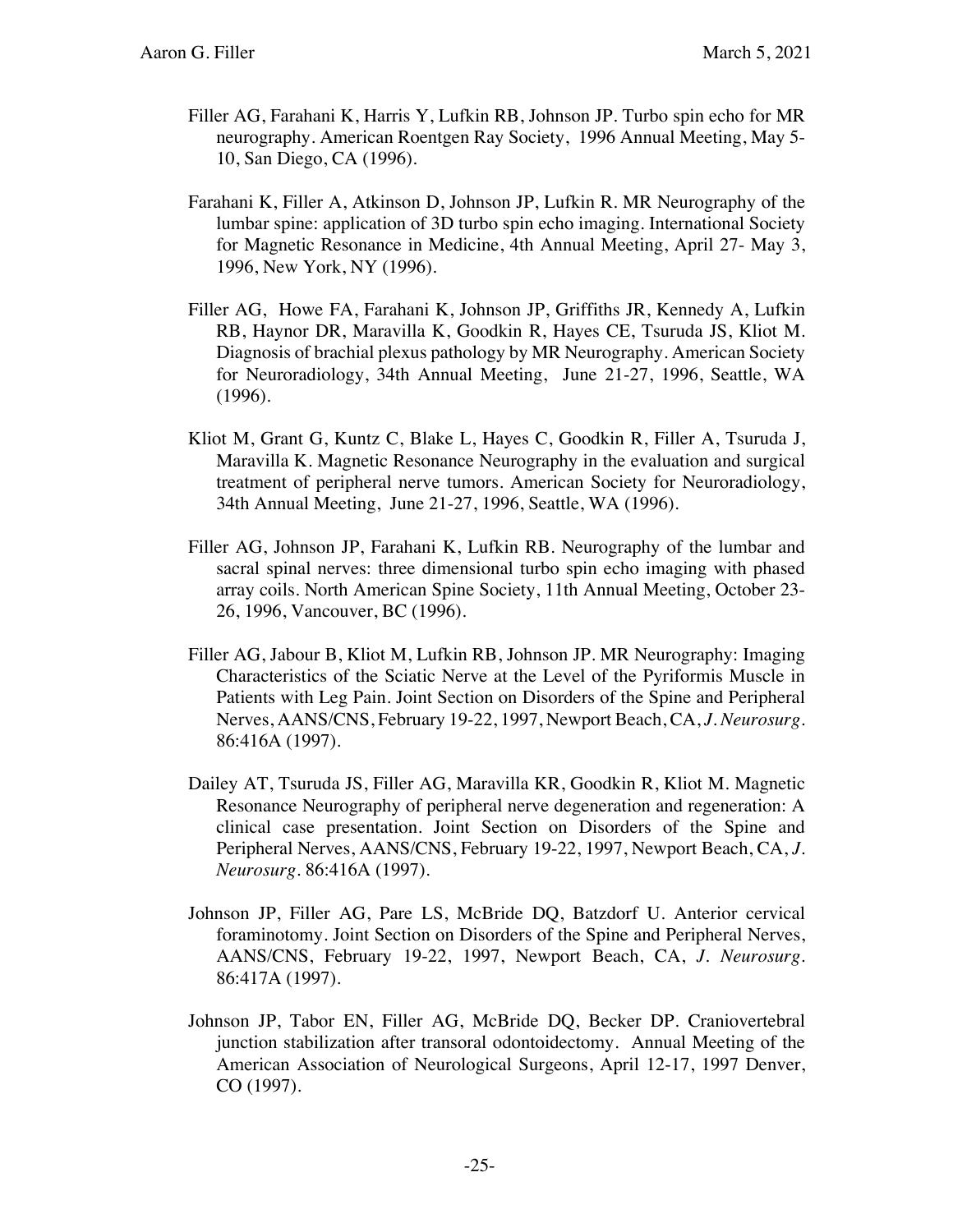- Filler AG, Johnson JP, Machleder H, Jabour BA, Trent J, Kioumehr F, Villablanca P, Lufkin RB, Tsuruda JS, Hayes CE, Maravilla K, Kliot M. Image Findings With MR Neurography in Diagnosis of Thoracic Outlet Syndrome. International Society for Magnetic Resonance in Medicine, 5th Annual Meeting, April 12- 18, Vancouver, B.C. (1997).
- Filler AG, Johnson JP, Machleder H, Trent J, Villablanca P, Lufkin RB, Tsuruda JS, Hayes CE, Maravilla K, Kliot M. MR Neurography in diagnosis of thoracic outlet syndrome. American Neurological Association, 122nd Annual Meeting, September 28 - October 1, San Diego, CA (1997).
- Filler AG, Johnson JP, Machleder H, Villablanca P, Lufkin RB, Hayes CE, Maravilla K, Farahani K, Kliot M. MR Neurographic findings in diagnosis of thoracic outlet syndrome. Congress of Neurological Surgeons Annual Meeting, September 27 - October 2, New Orleans, LA. *Neurosurgery* 41:724 (1997).
- Choi WW, Johnson JP, Filler AG, McBride DQ, Sandhu HS. Simultaneous versus staged anterior and posterior spinal reconstruction: a comparative study. Congress of Neurological Surgeons Annual Meeting, September 27 - October 2, New Orleans, LA. *Neurosurgery* 41:724 (1997).
- Filler AG, Lufkin RB, Villablanca P, Farahani K, Prager J, Johnson JP. MR Neurography & interventional MRI in diagnosis and treatment of sciatica from piriformis syndrome. 2nd Interventional MRI Symposium. European Society for Magnetic Resonance in Medicine and Biology, October 17-18, Düsseldorf, Germany. *European Radiology* 7:1159-60 (1997).
- Filler AG, Villablanca P, Lufkin RB, Prager J, Johnson JP. MR Neurography and open MRI in management of piriformis syndrome. 12th Annual Meeting, North American Spine Society. October 22-25, New York, NY. (1997).
- Villablanca P, Filler AG, Haynes JA, Tarlo KS. Black blood contrast agents for improved neural selectivity in MR Neurography. American Society for Neuroradiology, 36th Annual Meeting. May 17-21. Philadelphia, PA. (1998).
- Johnson JP, Ahn S, Choi W, Masciopinto J, Kim K, Filler A, DeSalles A. Thoracoscopic sympathectomy: techniques and outcomes. Congress of Neurological Surgeons 48th Annual Meeting. October 3-8. Seattle, WA. (1998).
- Masciopinto JE, Kim K, Johnson JP, Filler A, Pare L, McBride D, Batzdorf U. Anterior cervical foraminotomy. Congress of Neurological Surgeons 48th Annual Meeting. October 3-8. Seattle, WA. (1998).
- Masciopinto JE, Kim KD, Johnson JP, Choi WW, Filler AG, Sandhu HS, McBride DQ, Gelabert H. Simultaneous versus staged anterior and posterior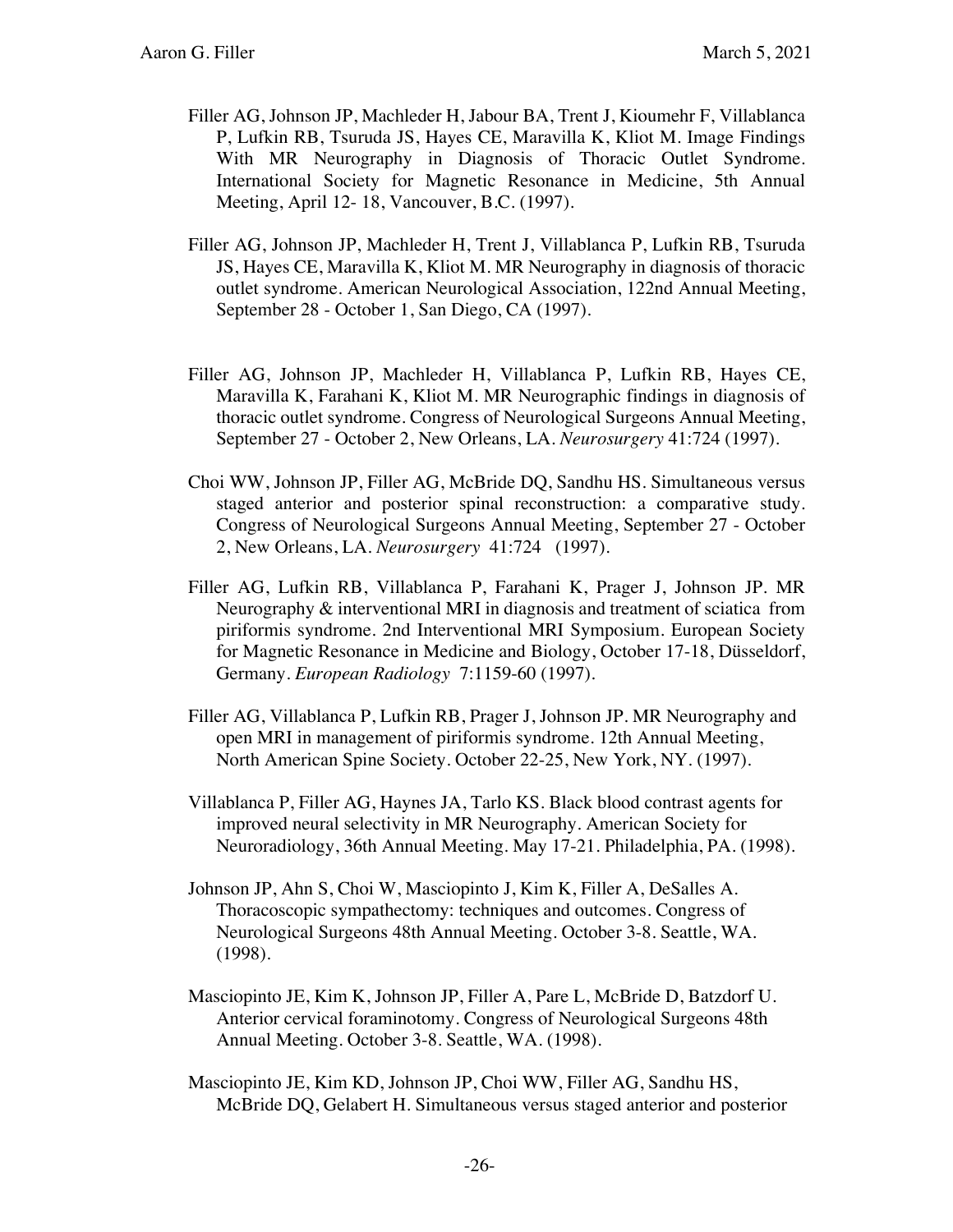spinal reconstruction: A comparative study. North American Spine Society, 13th Annual Meeting. October 28-31. San Francisco, CA. (1998).

- Johnson JP, Ahn SS, Kim KD, Filler AG, DeSalles AAF. Techniques and outcomes of thoracoscopic sympathectomy. American Association of Neurological Surgeons. April 1999.
- Johnson JP, Ahn SS, Choi WW, Masciopinto JE, Kim KD, Filler AG, DeSalles AAF. Techniques and outcomes of thoracoscopic sympathectomy. Joint Section for Spine and Peripheral Nerve AANS/CNS. Orlando, Florida, February 1999.
- Villablanca JP, Gupta R, Filler A. Experimental neurography in rats at 1.5T compressive nerve injury model. American Association for Hand Surgery & International Society for Reconstructive and Microsurgery. Los Angeles, California, June 1999.
- Johnson JP, Hahn MS, Obasi C, Choi W, Filler A, Sandhu V, McBride DQ, Gelabert H. Simultaneous versus staged anterior and posterior spinal reconstruction: a comparative study. Congress of Neurological Surgeons 43rd Annual Meeting, Boston, MA, November 1999.
- Johnson JP, Hahn MS, Obasi C, Choi W, Filler AG, McBride DQ, Batzdorf U. Anterior cervical foraminotomy for unilateral radicular disease. Congress of Neurological Surgeons 43rd Annual Meeting, Boston, MA, November 1999.
- Obasi C, Johnson JP, Filler A, Park J. Failure of Screw-Plate Fixation in Patients with Osteoporosis and 3-Column Instability. Danek: Spine, Science, Management, New Orleans, LA, November 19, 1999.
- Filler AG, Tarlo KS, Haynes JA, Villablanca JP. Iron oxide black blood contrast agent improves nerve image selectivity in MR Neurography. Int. Society for Magnetic Resonance in Medicine, Annual Meeting, Denver, CO, April 2000.
- Whiteside G, Bacon M, Filler AG, Frederickson M, Abell C, Munglani R, Lever AML. Treatment of neuropathic pain by axonal transport. Society for Neuroscience Annual Meeting, New Orleans, LA, November 7, 2000.
- Filler AG, Haynes J, Villablanca JP, Prager J, McBride D, Batzdorf U, Johnson JP. Sciatica of Non-Disk Origin: Diagnosis by MR Neurography and Interventional MRI with Outcome Study of Resulting Treatment. Congress of Neurological Surgeons, San Diego, CA, October 2, 2001.
- Filler AG, Haynes J. Brachial plexus neurolysis with adhesiolytic agents for neurogenic thoracic outlet syndrome patients diagnosed by MR Neurography: Outcome study results. American Society for Peripheral Nerve. Cancun, Mexico, January 13, 2002.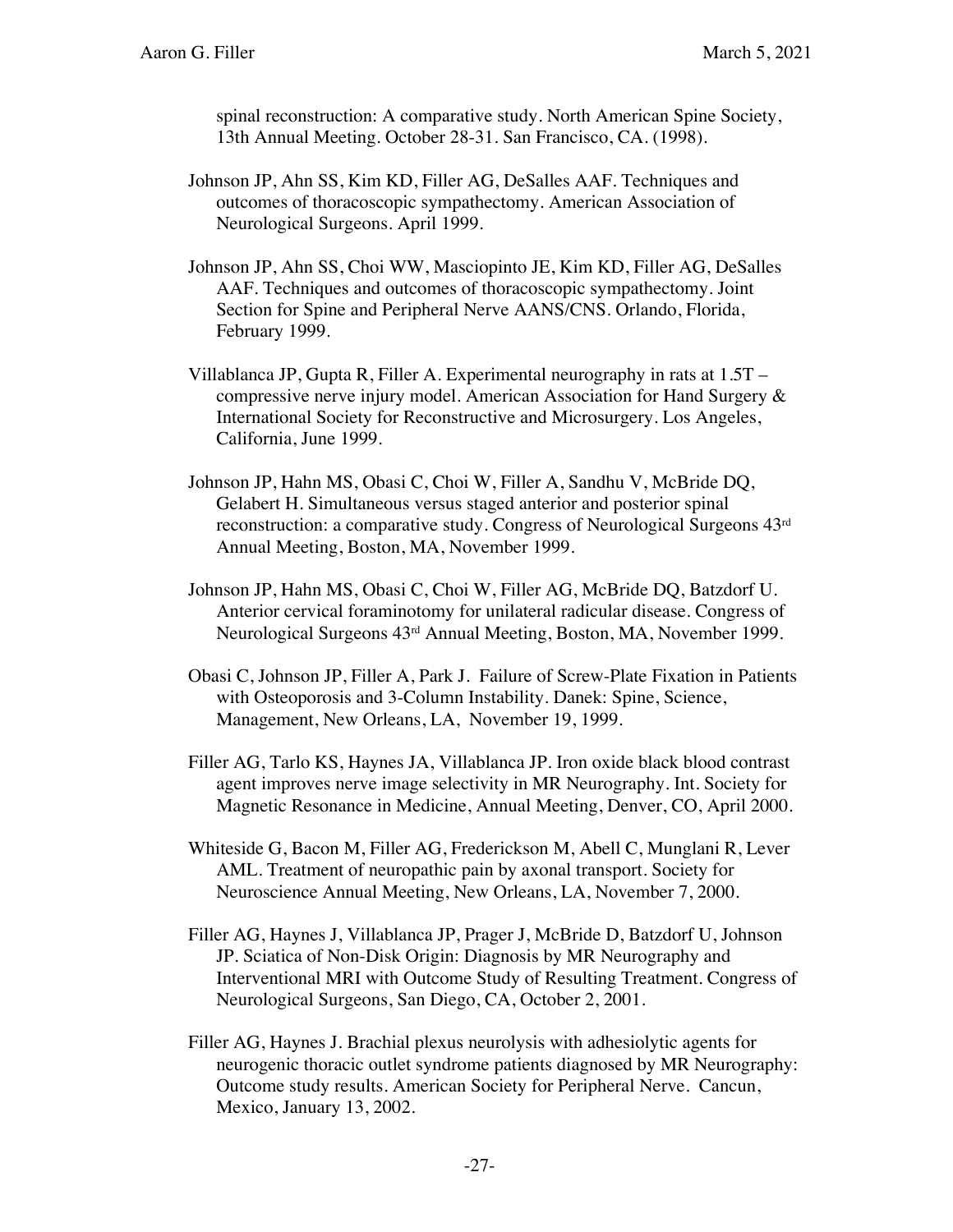- Filler AG, Haynes J, Villablanca P, Prager J, McBride D, Farahani, K, Batzdorf U, Johnson, JP. Sciatica of Non-Disk Origin: Diagnosis by MR Neurography and Interventional MRI with Outcome Study of Resulting Treatment. American Society for Peripheral Nerve. Cancun, Mexico, January 13, 2002.
- Filler AG, Whiteside G, Bacon M, Frederickson M, Abell C, Munglani R, & Lever AMLL. Treatment of neuropathic pain by axonal transport. Joint Section for Disorders of Spine and Peripheral Nerve, AANS/CNS. Orlando, Florida, March 3, 2002.
- Filler AG. Brachial Plexus Neurolysis with Adhesiolytic Agents for Neurogenic Thoracic Outlet Syndrome Diagnosed by MR Neurography: Outcome Study Results. Joint Section for Disorders of Spine and Peripheral Nerve, AANS/CNS. Orlando, Florida, March 2002.
- Filler AG. Minimally Invasive Surgical Approach for Decompression of the Sciatic Nerve at the Piriformis Muscle. Congress of Neurological Surgeons, 52nd Annual Meeting, Philadelphia, Pennsylvania, September 21-25, 2002.
- Filler AG. MRI Demonstration of reinnervation of muscle by sprouting from a severed nerve in a human subject. 32<sup>nd</sup> Annual Meeting, Society for Neuroscience, Orlando, FL, November 4-7, 2002.
- Tsuruda JS, Filler AG: MR Neurography findings of the bipartite piriformis muscle in the evaluation of sciatica. ASNR 2004.
- Filler AG: The utility of MR Neurography in brachial plexus imaging. Joint Section for Disorders of Spine and Peripheral Nerve, AANS/CNS, 22nd Annual Meeting, Orlando, Florida, March 15, 2006
- Filler AG. MR Neurography of the brachial plexus for identification of surgically responsive neurogenic thoracic outlet syndrome. Congress of Neurological Surgeons, 56th Annual Meeting, Chicago, IL October 7, 2006.
- Filler AG. Real time optical guidance integrated with real time Open MRI for spine and nerve interventions. Congress of Neurological Surgeons, 56<sup>th</sup> Annual Meeting, Chicago, IL October 7, 2006.
- Filler AG. Open MRI for diagnosis and therapeutic interventional procedures in nerve and spine related pain. Joint Section for Disorders of Spine and Peripheral Nerve, AANS/CNS, 23nd Annual Meeting, Phoenix, Arizona March 8, 2007.
- Filler AG. Diagnosis and management of pudendal neuralgia. American Association of Neurological Surgeons. 75<sup>th</sup> Annual Meeting. Washington, DC; April 17, 2007.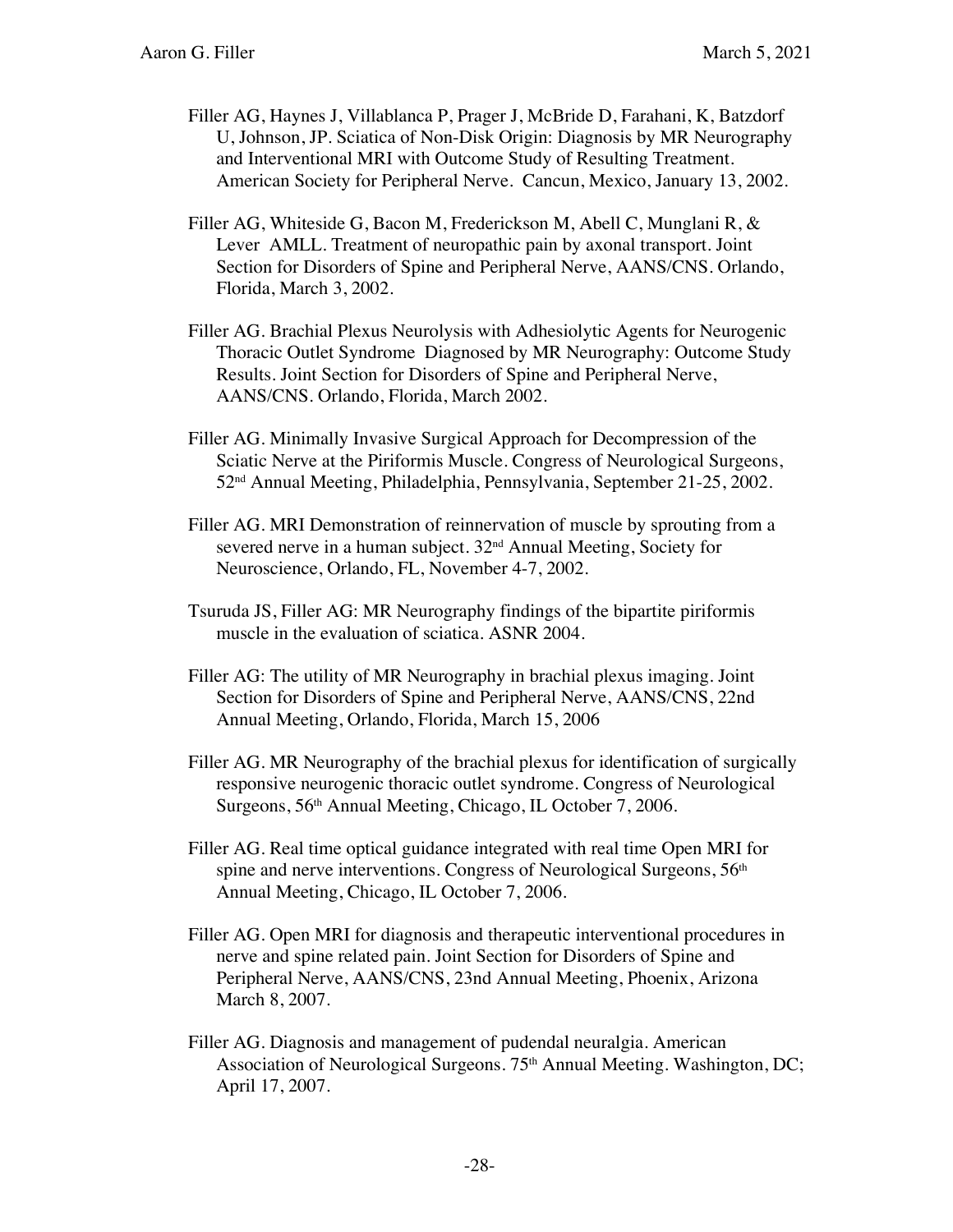- Filler AG, Lever AML. Molecular evidence for environmental trigger of mass evolutionary acceleration: An experimental model for the Cambrian explosion. American Association for the Advancement of Science, 88<sup>th</sup> Annual, Pacific Regional Meeting, Boise, Idaho. June 19, 2007.
- Filler AG. A Humanian Model of Human Evolution: Evidence that habitual upright bipedality is a synapomorphy that defines a hominiform clade of hominoids including humans and all extant apes. American Association of Physical Anthropology, 77th Annual Meeting, Columbus, Ohio April 10, 2008. AJPA 135 (S46): p.96
- Filler AG. Impact of Cycle Time in Minimal Access Nerve Surgery and Interventional MRI. International Brain Mapping & Intraoperative Surgical Planning Society – World Congress. 5<sup>th</sup> Annual Meeting. Los Angeles. August 26, 2008.
- Filler AG. The anti-symmetric dyadic tensor model, the arctangent tractographic function and their role in the past  $\&$  intra-operative future of diffusion tensor imaging. International Brain Mapping & Intraoperative Surgical Planning Society – World Congress. 6<sup>th</sup> Annual Meeting. Harvard Medical School, Boston, MA. August 29, 2009.
- Filler AG. Fractional anisotropy and DTI tractography enhance nerve identification in MR Neurography of the lumbo-sacral plexus. Joint Section for Disorders of Spine and Peripheral Nerve, AANS/CNS, 26th Annual Meeting, Orlando, FL, February 18, 2010.
- Filler AG. Fractional anisotropy and DTI tractography enhance nerve identification in MR Neurography of the brachial plexus. 2010 Annual Meeting, American Association of Neurological Surgeons, Philadelphia, PA, May 1-5, 2010.
- Filler AG. Integration of High Field DTI Data with Real Time Intraoperative Low Field MRI for Millimeter Scale Guidance – When is High Field DTI Guidance Contra-Indicated? International Brain Mapping & Intraoperative Surgical Planning Society – World Congress. 7<sup>th</sup> Annual Meeting. Uniformed Services University of the Health Sciences, Bethesda, MD. May 24, 2010.
- Filler AG. High Field DTI Data in the Setting of Real Time Intraoperative Low Field MRI for Millimeter Scale Guidance – Effects of Mechanical Tissue Distortion by Surgical Instruments. 8<sup>th</sup> International Interventional MRI Symposium. Leipzig, Germany, Sept. 24-25, 2010.
- Filler AG. Interventional MRI Percutaneous Procedures for Extended Relief and Cure of Thoracic Outlet Syndrome. International Brain Mapping & Intraoperative Surgical Planning Society – World Congress. 8th Annual Meeting. UCSF, San Francisco, CA. June 8-10, 2011.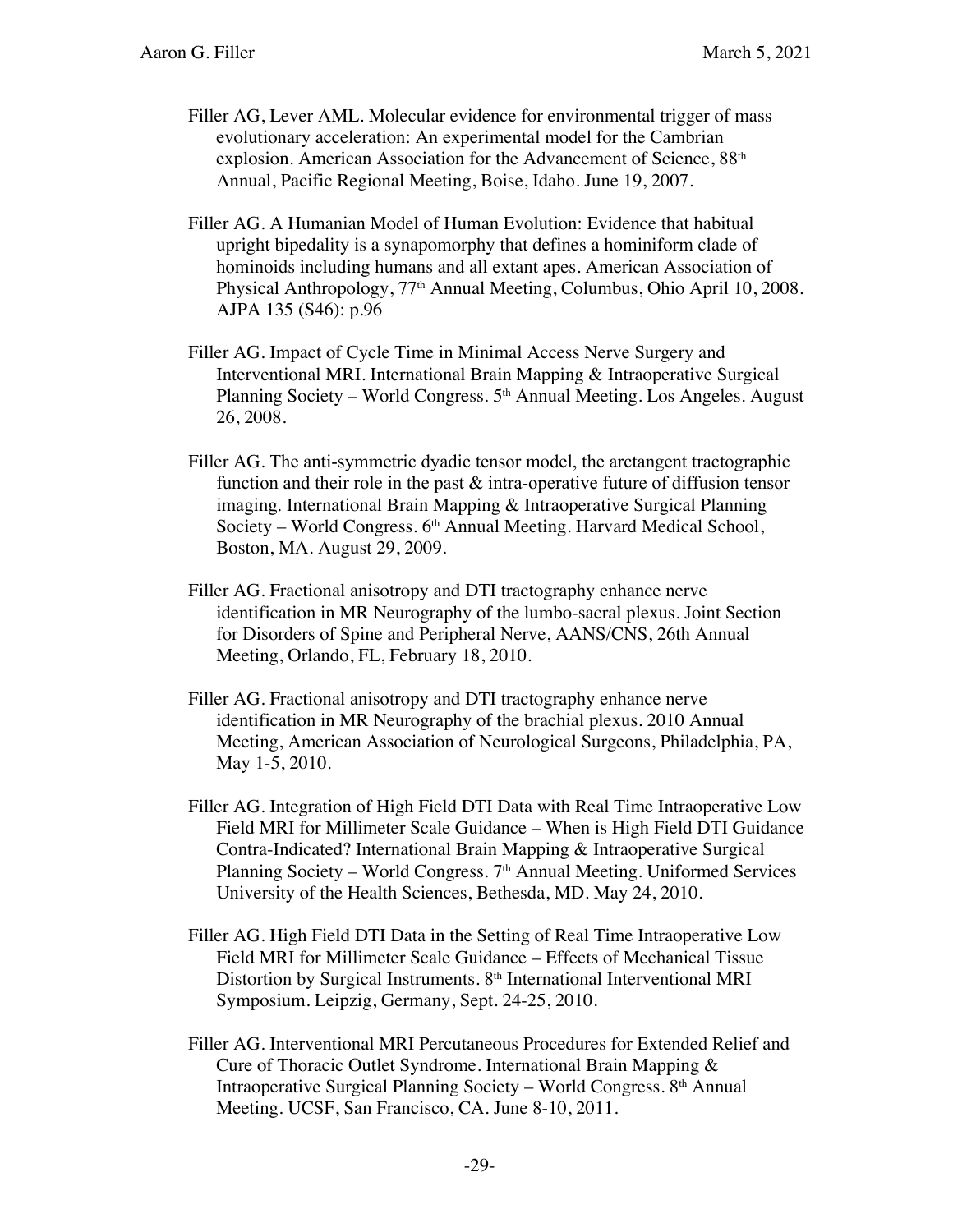- Filler AG. Interventional MRI Percutaneous Procedures for Extended Relief and Cure of Thoracic Outlet Syndrome. Congress of Neurological Surgeons, Washington Convention Center, Washington, DC October 1-6, 2011.
- Filler AG. Real time Open MRI Guidance for Percutaneous Nerve Decompression. Society for Brain Mapping & Therapeutics,  $10<sup>th</sup>$  Annual World Congress. Baltimore Convention Center, Baltimore, MD. May 12-14, 2013.

#### **Presentations and Invited Lectures**

- Filler AG. Axial Function in Terrestrial Amniotes. The Amniote Seminar. Museum of Comparative Zoology, Romer Library, Harvard University, 10/7/80.
- Filler AG. Bipedal Apes Before the Dawn of Man. Presented at the Darwin Festival (on Darwin's Birthday), Dept. of Biology, The Biology Society, Salem State College, Salem, Mass. 2/12/82.
- Filler AG. Evolutionary origins of the human upright spine. Presented at 5th annual meeting, Joint Section for Peripheral Nerve and Spine, AANS/CNS, 2/12/89.
- Filler AG. Imaging of Axonal Transport. Grand Rounds. Department of Neurological Surgery, University of Washington Medical Center, Seattle, WA, 12/15/89.
- Filler AG. Progress in the design of axonally transported intraneural contrast agents for peripheral nerve imaging with MRI. Royal Post-Graduate Medical School, NMR Unit, Hammersmith Hospital, London, UK. 9/24/90.
- Filler AG. Mathematical analysis of multiple diffusion gradients for neuronal tract tracing. Resident Research Rounds, Harborview Medical Center, Dept. of Neurol. Surg., University of Washington, Seattle, WA, 8/7/91
- Filler AG. Sir Richard Owen, Sir Arthur Keith, and the lost styloid process: Serial homology and the evolution of the human spine. Section of Neurology, Royal Society of Medicine, Registrar's Meeting, London, February 6<sup>th</sup>, (1992)
- Filler AG. Spinel Ferrites and Superparamagnetism in MR Imaging. Division of Biochemistry, Department of Cell & Molecular Biology, St. George's Hospital Medical School, London, 3/15/92.
- Magnetism, Spinels, and the Design of Tracers for In Vivo Imaging of Axoplasmic Flow. Neuroscience Seminar, Department of Neurological Surgery, University of Washington, Seattle, 7/25/92.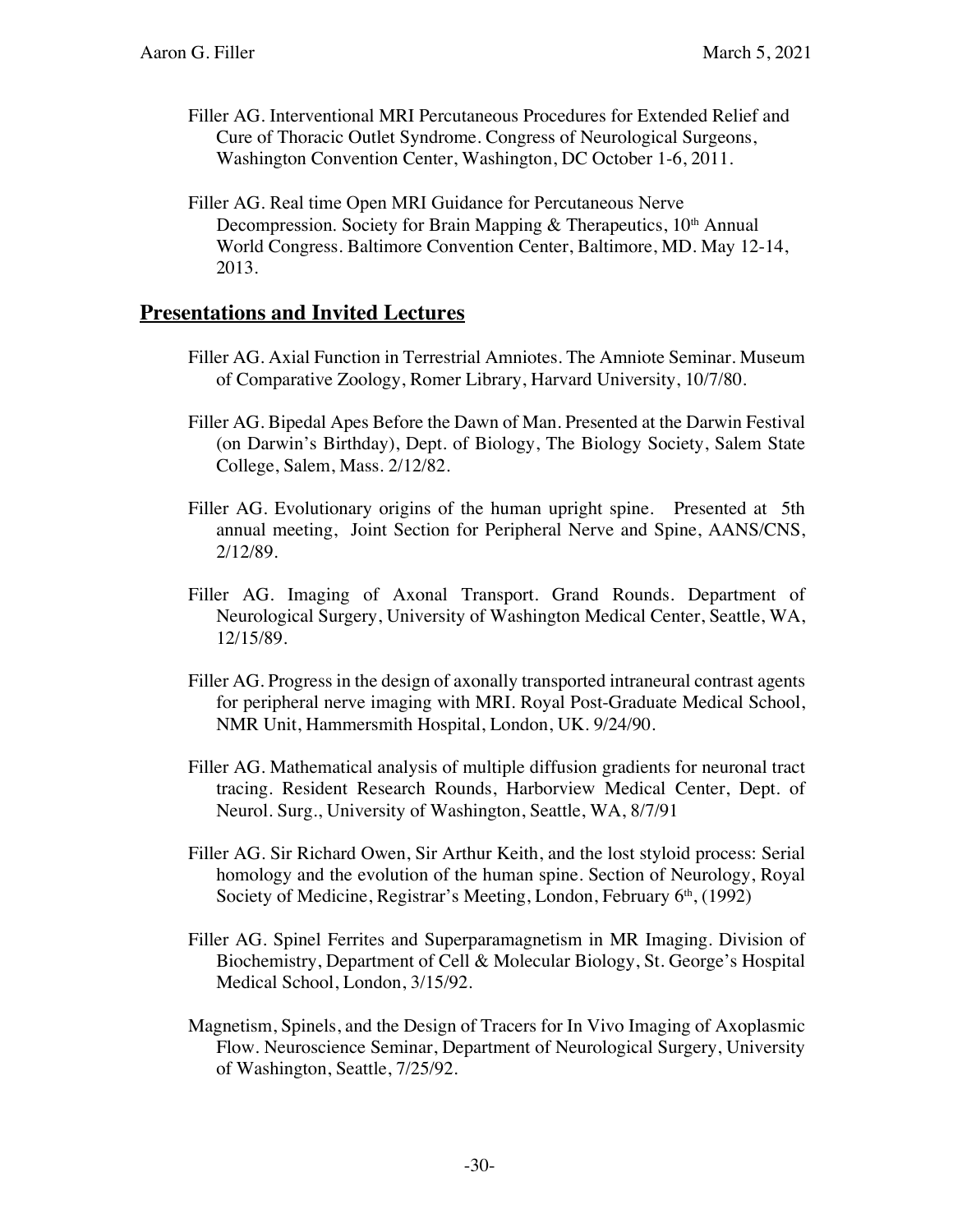- Filler AG. Diffusion Anisotropy in Magnetic Resonance: Neurography and In Vivo Neural Tract Imaging. Neuroscience Seminar, Department of Neurological Surgery, University of Washington, Seattle, 12/30/92.
- Filler AG. Axonal Transport of MR Contrast Agents. Nycomed Imaging, Oslo, Norway, 4/10/93.
- Filler AG. MR Neurography in Clinical Medicine. Department of Neurology and Neurosurgery, Columbia University Neurologic Institute, New York, New York, 8/12/93
- Filler AG. Evolution of the Axial Skeleton in the Hominoid Apes and Man. Department of Orthopedics, Harborview Medical Center, Seattle, WA, 10/16/93
- Filler AG. MR Neurography for Peripheral Nerve Diagnosis. Department of Orthopedics, Harborview Medical Center, Seattle, WA, 1/19/94
- Filler AG. Diffusion Anisotropy and Axonal Transport in MR Imaging of Neural Structures. Neurology Study Unit, Seattle, WA, 2/8/94
- Filler AG. Diffusion Anisotropy and MR Neurography. Department of Radiology, Addenbrooke's Hospital, Cambridge University, Cambridge, U.K., 11/17/94.
- Filler AG. MR Neurography: Clinical Prospects. Presented at meeting of the South of England Neurosciences Association, London, 5/19/95.
- Filler AG. Diffusion Anisotropy, Axonal Transport and Endoneurial Fluid in Clinical Magnetic Resonance Neurography. Section of Neurosurgery, Yale University, New Haven, CT, 12/20/95.
- Filler AG. New Techniques in MR Imaging: MR Neurography. The role of MRI neurography in imaging of the brachial plexus. Medical Imaging Center of Southern California, Santa Monica, CA, 7/1/96.
- Filler AG. Interpretation of MR Neurograms. Long Beach Memorial MRI Center. 11/11/96.
- Filler AG. Diffusion Imaging and T2 Neurography in MR Diagnosis of Peripheral Nerve Pathology. UCLA Department of Neurology Outpatient Conference. 11/20/96.
- Filler AG, Johnson JP, Farahani K, Lufkin RB. Neurography of the lumbar and sacral spinal nerves. Federation of Spine Associations, American Academy of Orthopaedic Surgeons, February 16, 1997, San Francisco, CA (1997).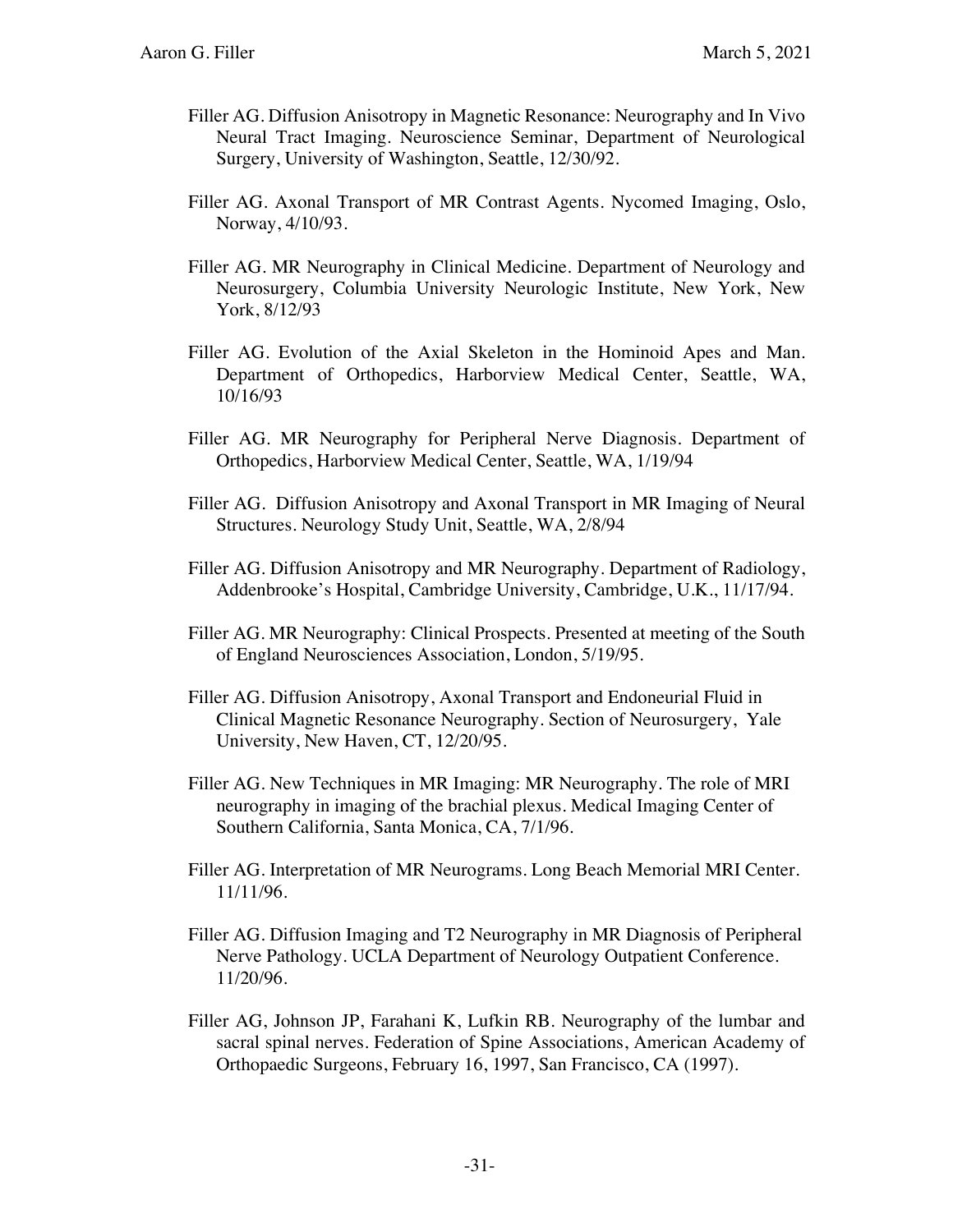- Filler AG. Case Presentation: MR Neurography in the Diagnosis of Thoracic Outlet Syndrome in a Patient with Bilateral Hand Pain. Chairman's conference, UCLA Department of Neurology, 3/97.
- Filler AG. The Role of Black Blood Contrast Agents and Intraneural Contrast Agents in Magnetic Resonance Neurography. Nycomed Torsten Almen Research Center (TARC), Wayne PA., 6/24/97.
- Filler AG. Black Blood Contrast Agents and Intraneural Contrast Agents in Magnetic Resonance Neurography. Nycomed Imaging, Oslo, Norway. 10/14/97.
- Filler AG. MR Neurography and Open MRI in the Diagnosis and Management of Extremity Pain. Atkinson Morley's Hospital, London, England, U.K. 10/21/97.
- Filler AG. MR Neurography and Interventional MRI in the Diagnosis and Management of Spine and Peripheral Nerve Disorders. General Electric Medical Systems, IntraOperative MRI Medical Advisory Board. Chicago, IL 11/10/97.
- Filler AG. MR Neurography for the Evaluation of Nerve Tumors and the Effects of Cancer on Nerves. UCLA Advances in Neurosurgery. 11/15/97.
- Filler AG. Progress in the Use of MRI for Management of Peripheral Nerve Disorders. Department of Radiology, UCLA Medical Center. 5/1/98.
- Filler AG. Magnetic Resonance Neurography: Application to the Study of Peripheral Nerve Pathology. American Association of Electrodiagnostic Medicine. Orlando, FL. 10/14/98.
- Filler AG. MR Neurography and interventional MRI in the diagnosis of sciatica. Department of Surgery Grand Rounds, UCLA Medical Center, 11/18/98.
- Filler AG. Imaging of peripheral nerve tumors. Symposium on Peripheral Nerve Tumors. 15th Annual Meeting. Joint Section on Disorders of the Spine and Peripheral Nerves of the AANS/CNS. Orlando, FL 2/11/99.
- Filler AG. Open MRI in the management of spine and peripheral nerve pathology. UCLA iMR Program Presentation. Los Angeles, CA 2/17/99.
- Filler AG. Imaging of brachial plexus lesions. XIIth Symposium on Brachial Plexus Surgery (A. Narakas Club). Barcelona, Spain 3/14/99.
- Filler AG. Magnetic Resonance Neurography for improved preoperative evaluation of brachial plexus disorders. Brachial Plexus Symposium, Obstetrical and Adult. American Association of Hand Surgery & International Society for Reconstructive Microsurgery. Los Angeles, CA 6/22/99.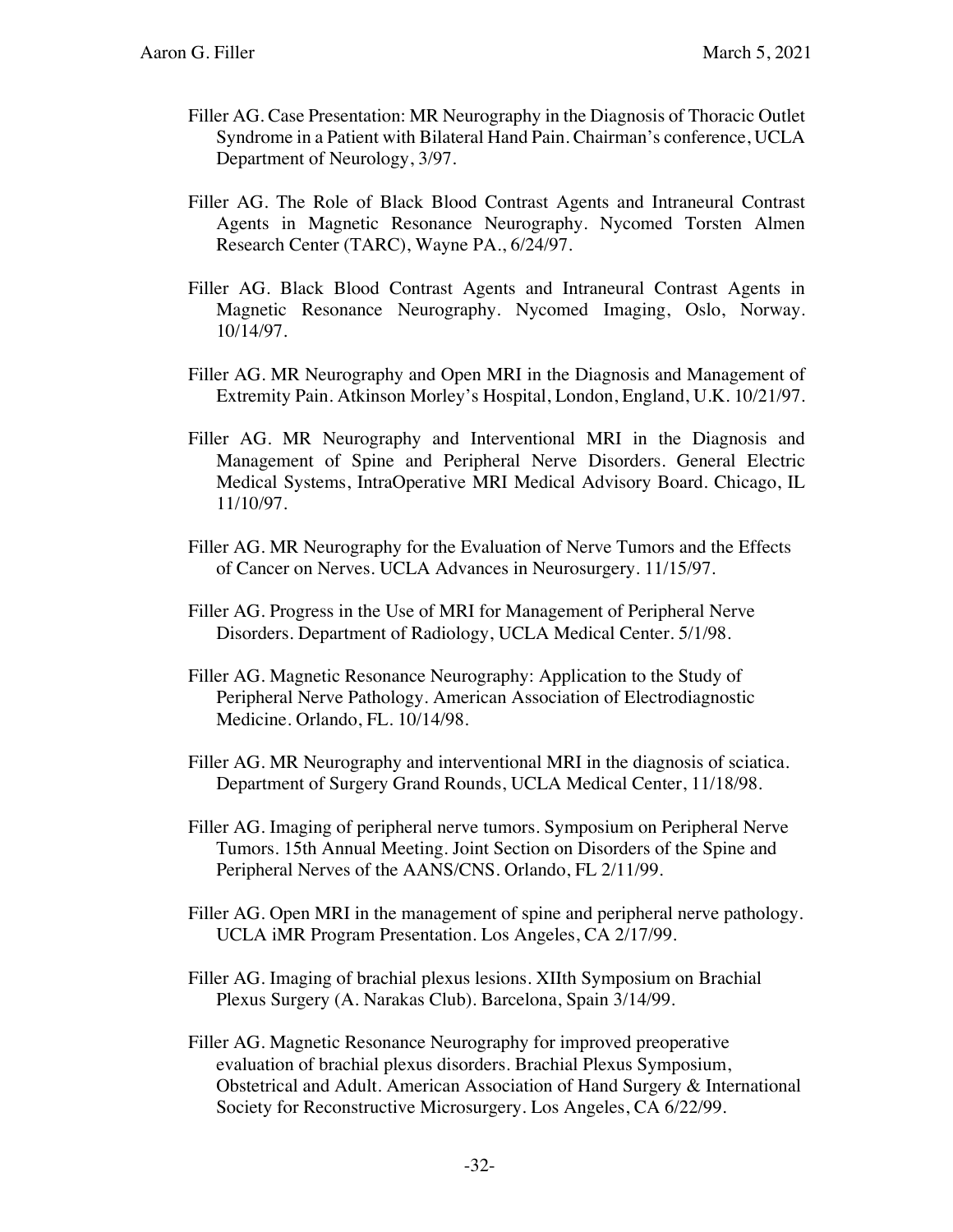- Filler AG. MR Neurography and open MRI in the management of spine and extremity pain. Grand Rounds, Department of Orthopedics, UCLA Medical Center, Los Angeles, CA 10/9/99.
- Filler AG. MR Neurography and Open MRI in the Management of Spine and Extremity Pain. Visiting Professor, Department of Anesthesia, Beth Israel/Deaconess Hospital, Boston, MA 11/3/99.
- Filler AG. Diffusion Anisotropy, CNS Tract Tracing and MR Neurography. Research Meeting of Professor John Mazziotta's Brain Mapping Group, December 8, 1999.
- Filler AG. Nerve imaging. AANS/CNS Joint Section on Disorders of the Spine and Peripheral Nerves, Annual Meeting, Indian Wells, CA 2/24/00.
- Filler AG. Evolution of the human spine. UCLA Comprehensive Spine Program, Joint Spine Conference, Los Angeles, CA 3/00.
- Filler AG. MR Neurography & Open MRI for diagnosis and treatment of spine and peripheral nerve pathology. American Association of Neurological Surgeons, Annual Meeting, San Francisco, CA, 4/12/00.
- Filler AG. Neurography for peripheral nerve diagnosis. Department of Neurology Grand Rounds, West Los Angeles Veterans Administration Medical Center. Los Angeles, CA 4/21/00.
- Filler AG. MR Neurography, open MRI, and axonally delivered therapy. Millenium Sir Wylie McKissock Neuroscience Lecture. Atkinson Morley's Hospital, Wimbledon, UK. 11/24/2000.
- Filler AG. Outcome study of diagnosis and treatment for sciatic of non-disk origin. UCLA Comprehensive Spine Center, UCLA, Los Angeles, CA 3/5/01.
- Filler AG. Advances in the diagnosis and treatment of nerve disorders. Department of Surgery Grand Rounds, UCLA, Los Angeles, CA. 4/4/01.
- Filler AG. MR Neurography in the diagnosis and treatment of thoracic outlet syndromes. Medical staff grand rounds, Los Robles Regional Medical Center, Thousand Oaks, CA, 5/4/01.
- Filler AG. Advances in the diagnosis and treatment of nerve disorders. Medical Center Grand Rounds, Daniel Freeman Memorial Hospital, Los Angeles, CA  $6/4/01$ .
- Filler AG. Advances in the diagnosis and treatment of nerve disorders. UCLA Department of Surgery Third Year Medical Student Lecture Series, UCLA Medical Center, Los Angeles, CA 6/8/01.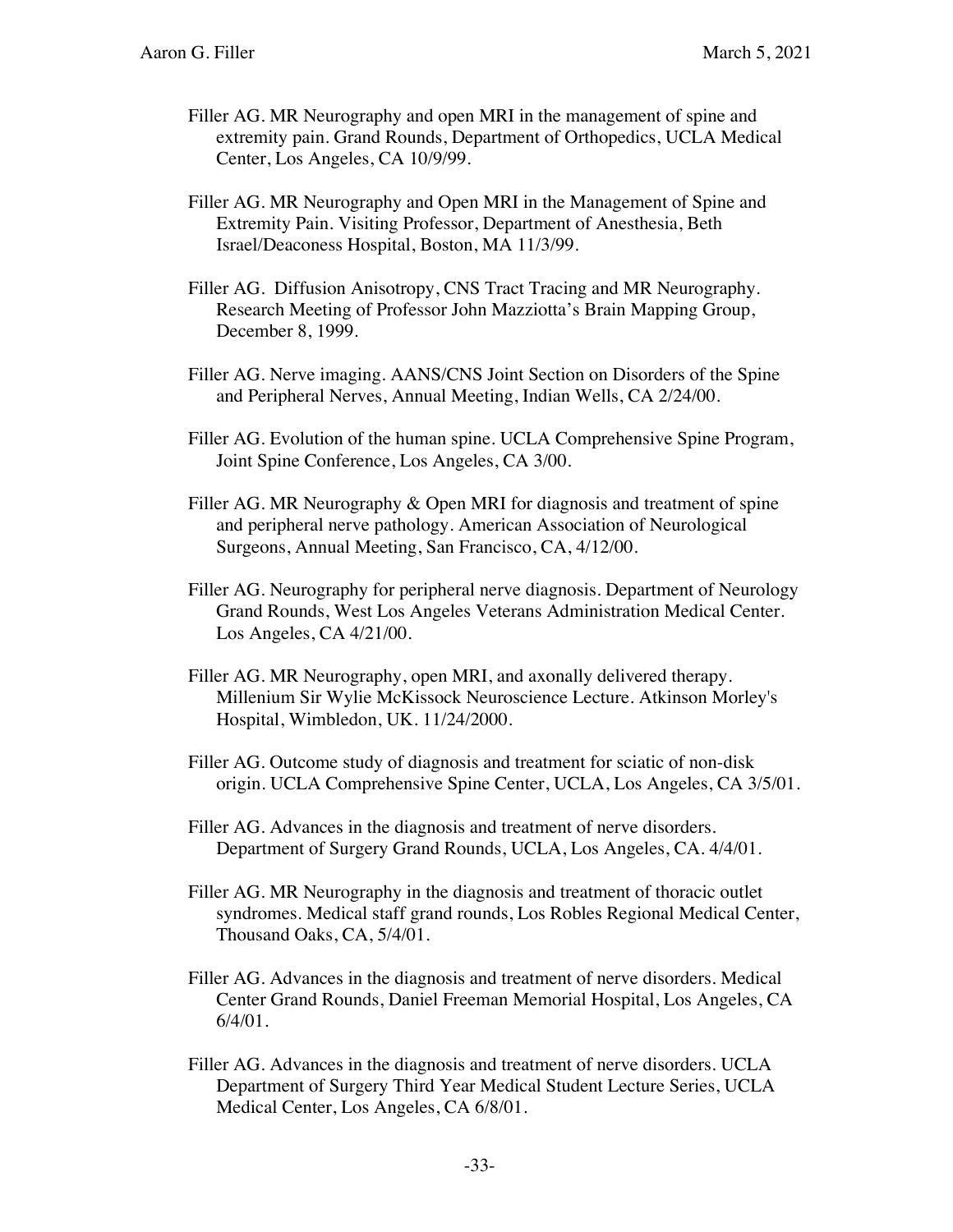- Filler AG. MR Neurography for diagnosis of spine and peripheral nerve disorders. Institute for Spinal Disorders, Cedars Sinai Medical Center, Los Angeles, CA 8/16/01.
- Filler AG. MR Neurography, Open MRI and Axonal Transport in Advanced Diagnosis and Treatment of Nerve Disorders. Grand Rounds, Department of Neurosurgery, Massachusetts General Hospital, Harvard University, Boston, MA, November 1, 2001.
- Filler AG. Image diagnosis and surgical neurolysis for neurogenic thoracic outlet syndrome. Symposium on Advances in Vascular Surgery, Chicago, IL, December, 2001.
- Filler AG. MR Neurography for the diagnosis of peripheral nerve disorders. Panel Discussion: Innovations in Peripheral Nerve Surgery, American Society for Peripheral Nerve, Cancun, Mexico, January 2002.
- Filler AG. Failed lumbar spine surgery & sciatica of non-disk origin: Diagnosis, treatment & outcomes. Grand Rounds, Los Robles Regional Medical Center, Thousand Oaks, CA, June 21, 2002.
- Filler AG. Image diagnosis and neuroplasty for neurogenic thoracic outlet syndrome. Dept. of Vascular Surgery Grand Rounds, Cedars Sinai Medical Center, Los Angeles, CA July, 2002.
- Filler AG. Chaos and the evolutionary emergence of the human spinal design. Systems Biology Seminar, Santa Monica, CA August, 2002.
- Filler AG. MSD Review of Potential for Neurography in Surgical Image Guidance. Philadelphia, PA, September 24, 2002.
- Filler AG. MR Neurography and Open MRI in the Diagnosis and Treatment of Disorders Affecting the Spine and Nerves. Grand Rounds, Department of Neurosurgery, University of California Irvine, Orange, CA, April 22, 2003.
- Filler AG. Intraneural Drug Delivery via Axonally Transported Molecular Carriers: Novel Pharmaceutical Designs for Intractable Pain Problems. Discovery Research Seminar. Purdue Pharma, Cranbury, New Jersey, September 12, 2003.
- Filler AG. MR Neurography and Open MRI for Diagnosis and Treatment of Spine and Nerve Disorders. CME Spine Conference, Institute for Spinal Disorders, Cedars Sinai Medical Center, Los Angeles, CA, December 3, 2003.
- Filler AG. Thoracic Outlet Syndrome Does Exist. Controversies in Peripheral Nerve. Joint Section on Spine and Peripheral Nerve AANS/CNS, San Diego, CA, March 20, 2004.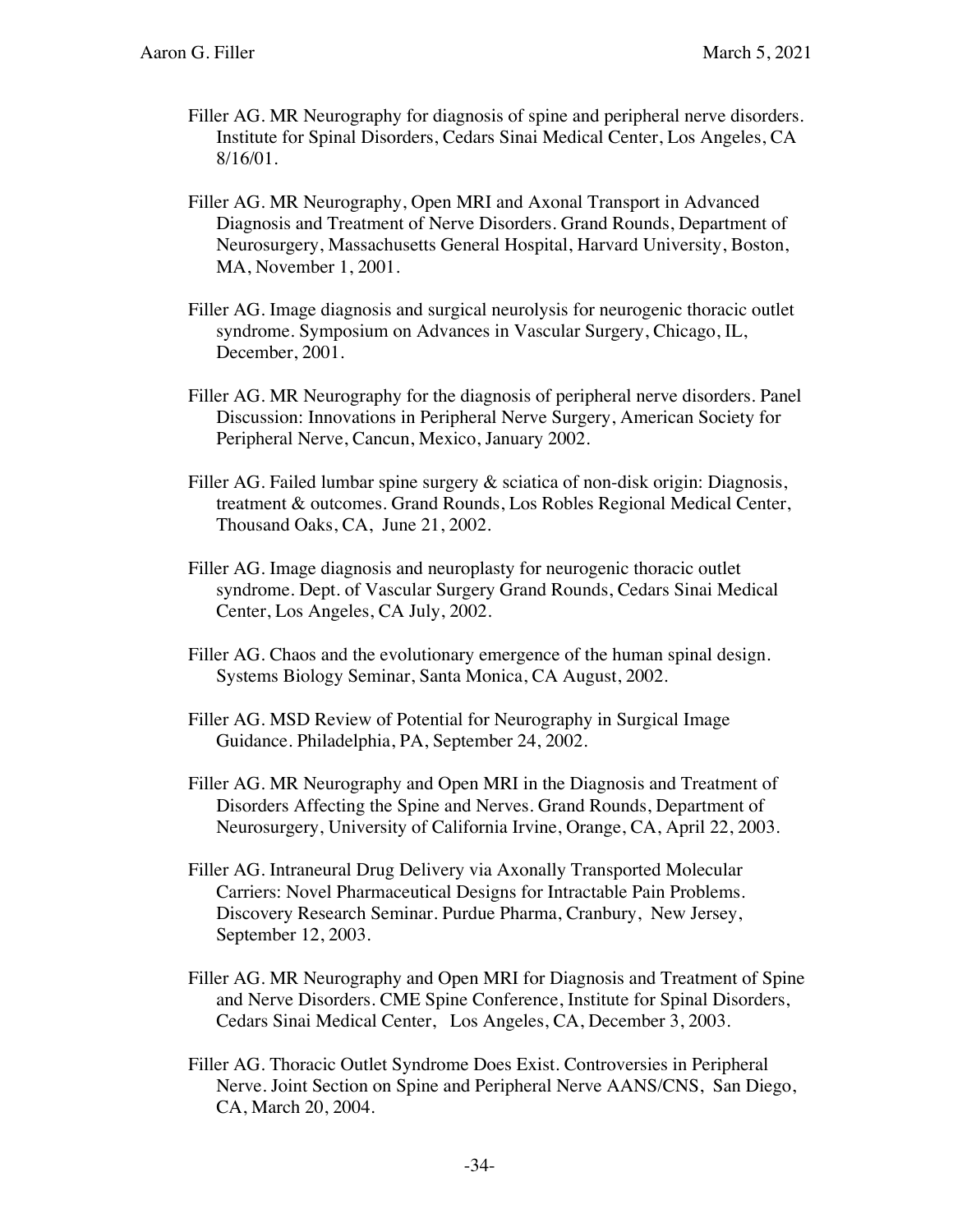- Filler AG. MR Neurography and Open MRI Guided Procedures for Diagnosis and Treatment of Nerve Disorders. Grand Rounds, University of California at San Diego, San Diego, CA, January 13, 2005.
- Filler AG. New Developments in Nerve Imaging. Course 202. American Society for Peripheral Nerve, 14th Annual Meeting, Fajardo, Puerto Rico. January 16, 2005.
- Filler AG. Diagnosis and Treatment of Sciatica from Piriformis Syndrome: The Impact of New Methods on 'Spine-Related' Peripheral Nerve Symptoms. Current Concepts in Spinal Disorders: Clinical Symposia Series, Cedars Sinai Institute for Spinal Disorders, February 9, 2005.
- Filler AG. MR Neurography and Open MRI Guided Procedures for Diagnosis and Treatment of Nerve Disorders. San Diego Neurological Society, San Diego, CA, February 17, 2005.
- Filler AG. Open MR Guided Injections in Spine, Nerve and Neuromuscular Disorders. American Society for Spine Radiology, Isla Verdes, Puerto Rico February 24, 2005.
- Filler AG. MR Neurography and Open MRI Guided Procedures for Diagnosis and Treatment of Nerve Disorders. AANS Section on Peripheral Nerve, Special Symposium, New Orleans, LA 4-19-05 (2005).
- Filler AG. MR Neurography and Open MRI Guided Procedures for Diagnosis and Treatment of Nerve Disorders. San Diego Academy of Neurological Surgery, San Diego, CA 5-25-05. (2005)
- Filler AG. Evolution and Comparative Anatomy of Vertebrae in Reptiles and Mammals and the Emergence of Upright Posture in the Apes and Early Ancestors of Humans. Visiting Professor. Cedars Sinai Medical Center, Los Angeles, CA 6-1-05 (2005)
- Filler AG. MR Neurography, Open MR Injections & Minimal Access Surgery in the Management of Thoracic Outlet Syndrome. Department of Neurosurgery Grand Rounds, University of California at Irvine, Orange, CA 8-3-05 (2005)
- Filler AG. Nerve Imaging Techniques. American Society for Peripheral Nerve, Tucson, Arizona, 1-16-06 (2006)
- Filler AG. New Advanced Imaging Techniques In the Diagnosis of Pain Syndromes – Update Session 402: Sciatica of Non-Disc Origin and Piriformis Syndrome. American Academy of Pain Medicine – Annual Meeting, San Diego, CA 2-25-06 (2006)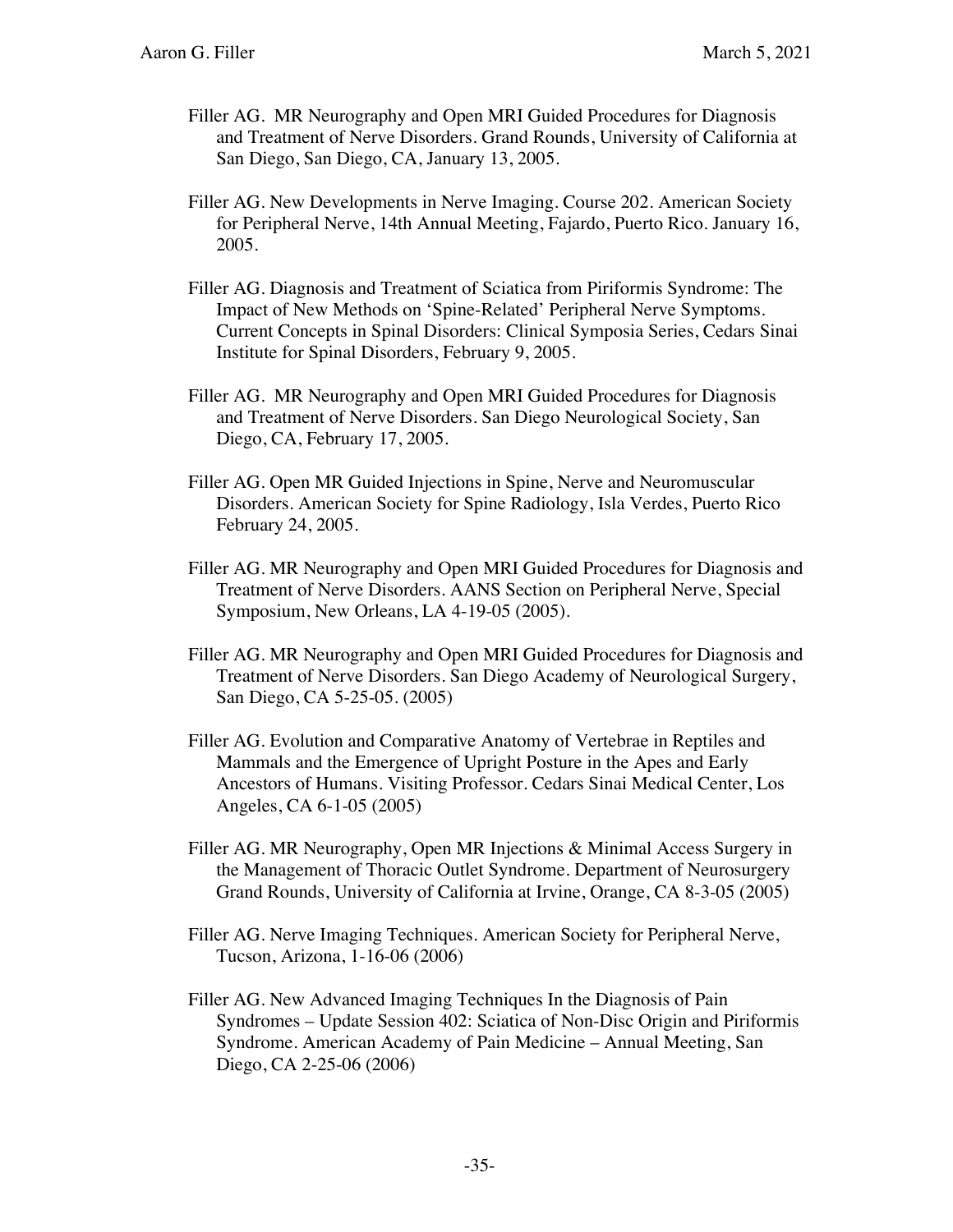- Filler AG. How to read an MR Neurography Image. Joint Section for Disorders of Spine and Peripheral Nerve, AANS/CNS, 22nd Annual Meeting, Orlando, Florida, 3-17-06 (2006)
- Filler AG. Diagnosis and treatment of sciatica of non-disc origin and piriformis syndrome. In: Controversies in Peripheral Nerve Surgery: Piriformis syndrome – Is it real? American Association for Neurological Surgery, Annual Meeting, San Francisco, CA, 4-26-06, (2006)
- Filler AG. MR Neurography, Open MR intervention, minimal access operations and physical exam for brachial and lumbo-sacral plexus disorders. Cedars Sinai Medical Center Neurosurgery Residents Lecture. Cedars Sinai Medical Center, Los Angeles, CA 1-26-07 (2007)
- Filler AG. Advances in MR Neurography. ABCs of Peripheral Nerve Course, Joint Section for Disorders of Spine and Peripheral Nerve, AANS/CNS, 23rd Annual Meeting, Phoenix, Arizona 3-9-07, (2007)
- Filler AG. MR Neurography Assessment of the first 5,000 cases. The Kline Festschrift – an International Symposium on Nerve. LSU Health Sciences Center, New Orleans, Louisiana. 10-19-07. (2007)
- Filler AG. Minimal access surgery for pelvic nerve entrapments and thoracic outlet syndrome. The Kline Festschrift – an International Symposium on Nerve. LSU Health Sciences Center, New Orleans, Louisiana. 10-20-07 (2007)
- Filler AG. Diagnostic distinction lumbo-sacral radiculopathy vs sciatica of nondisc origin: When to consider piriformis syndrome. Cedars Sinai Medical Center, Institute for Spinal Disorders, Clinical Symposium, Los Angeles, CA 2-13-08 (2008)
- Filler AG. Piriformis Syndrome: Real or Not David Cahill Memorial Controversies Session, Joint Section for Spine and Peripheral Nerve of AANS and CNS. Orlando, FL 3-1-08 (2008).
- Filler AG. The Humanian Theory of Human Evolution. Evidence fore early homeotic origin of an upright bipedal hominiform lineage. Los Angeles, MENSA Society. Woodland Hills, CA 2-13-09 (2009).
- Filler AG. MR Neurography, open MR guided injections, and minimal access surgery in the management of peripheral nerve disorders. Grand Rounds – University of California at Irvine, Department of Neurosurgery. Irvine, CA 10-14-09 (2009)
- Filler AG. The Role of MRI in Diagnosis of Traumatic Lesions and Entrapment Syndromes. American Society for Peripheral Nerve. 2010 Annual Meeting, Boca Raton, FL 1-10-10 (2010).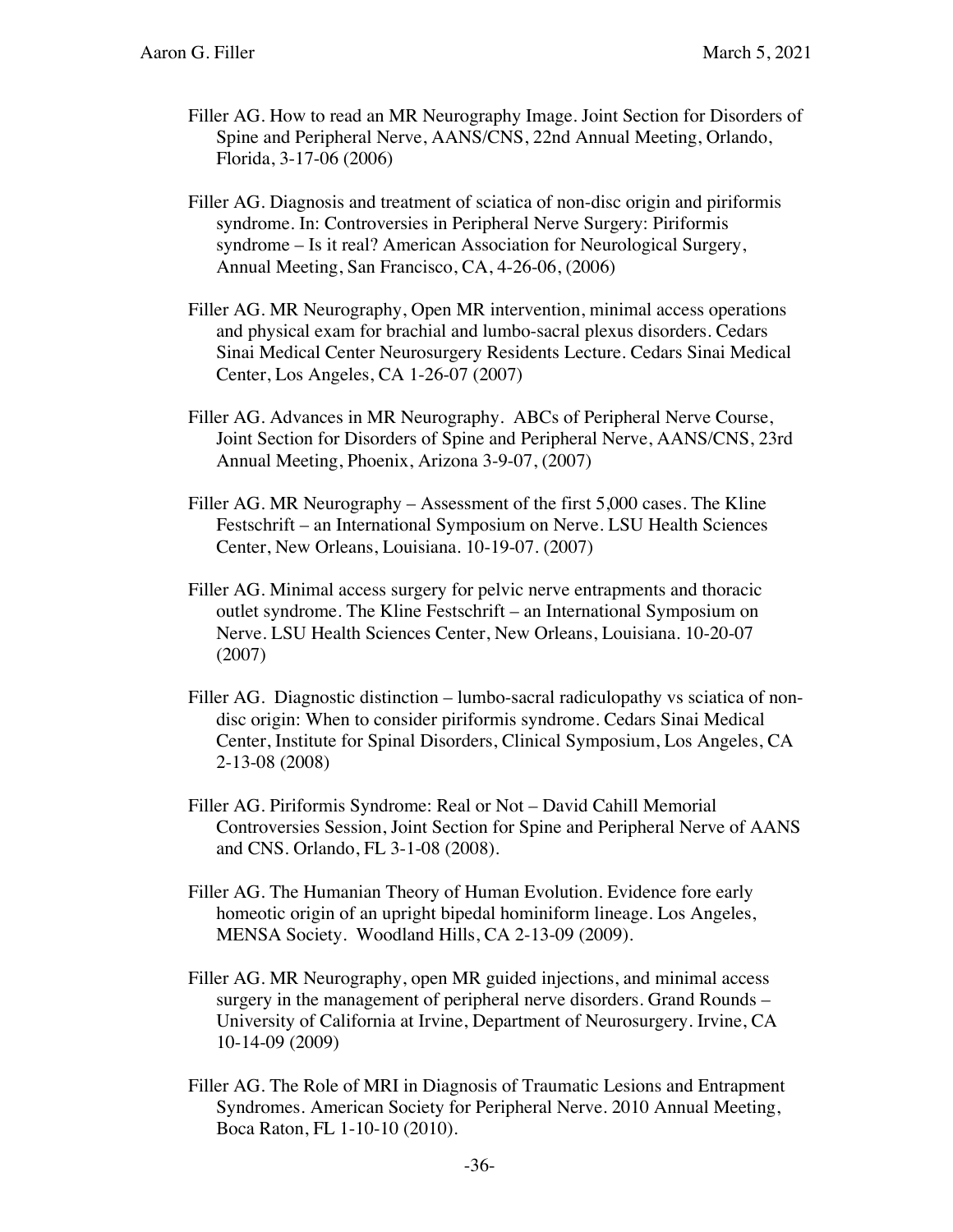- Filler AG. A historical hypothesis: The first recorded neurosurgical operation: Isis, Osiris, Thoth & the Origin of the Died Cross.  $2<sup>nd</sup>$  Chongqing International Clinical Neuroscience Forum & International NeuroDrug Conference, Chongqing, People's Republic of China, 3-20-10, (2010).
- Filler AG. Tri-partite complex for axonal transport drug delivery Development  $\&$  demonstration of clinical efficacy.  $2<sup>nd</sup>$  Chongqing International Clinical Neuroscience Forum & International NeuroDrug Conference, Chongqing, People's Republic of China, 3-20-10, (2010).
- Filler AG. Diffusion tensor imaging (DTI) & Magnetic Resonance Neurography (MRN): Origins, History & Clinical Impact. 2nd Chongqing International Clinical Neuroscience Forum & International NeuroDrug Conference, Chongqing, People's Republic of China, 3-20-10, (2010).
- Filler AG. Diffusion Tensor Imaging (DTI) & Magnetic Resonance Neurography (MRN): Origins, History, Physical Basis & Clinical Impact. NeuroTalk BIT 1<sup>st</sup> Annual Congress, Singapore. June 25, 2010.
- Filler AG. MRI Neurography, Open MRI Surgery in the Peripheral Nerve Setting & Minimal Access Proximal Plexus Surgery. Association of Extremity Nerve Surgeons. Annual Meeting 2011, Las Vegas Nevada, November 2011
- Filler AG. Neuroimaging MR Neurography, Diffusion Tensor Imaging, and Open MRI for Nerve and Neural Tract Imaging. American Society for Peripheral Nerve – Annual Meeting 2012, Las Vegas, Nevada, January 2012
- Filler AG. Diffusion Tensor Imaging, MR Neurography and High Resolution Axonal MRI Techniques for Mapping the Human Connectome & Peripheral Nervous System. International Neuroscience Conference – Omori Medical Center, Toho University, Tokyo, Japan, March 2012
- Filler AG. Diffusion Tensor Imaging, MR Neurography and High Resolution Axonal MRI Techniques for Mapping the Human Connectome & Peripheral Nervous System. 周围神经 - 核磁共振成像 - 扩散张量成像技术 International Neuroscience Conference – 2012 Shanghai International Forum on Neuroscience. 8th People's Hospital, Shanghai, Peoples' Republic of China, May 2012
- Filler AG. Diffusion Tensor Imaging, MR Neurography and High Resolution Axonal MRI Techniques for Mapping the Human Connectome & Peripheral Nervous System. 周围神经 - 核磁共振成像 - 扩散张量成像技术 International Neuroscience Conference  $-3<sup>rd</sup>$  Annual World Congress of NeuroTalk, Beijing, People's Republic of China, May 2012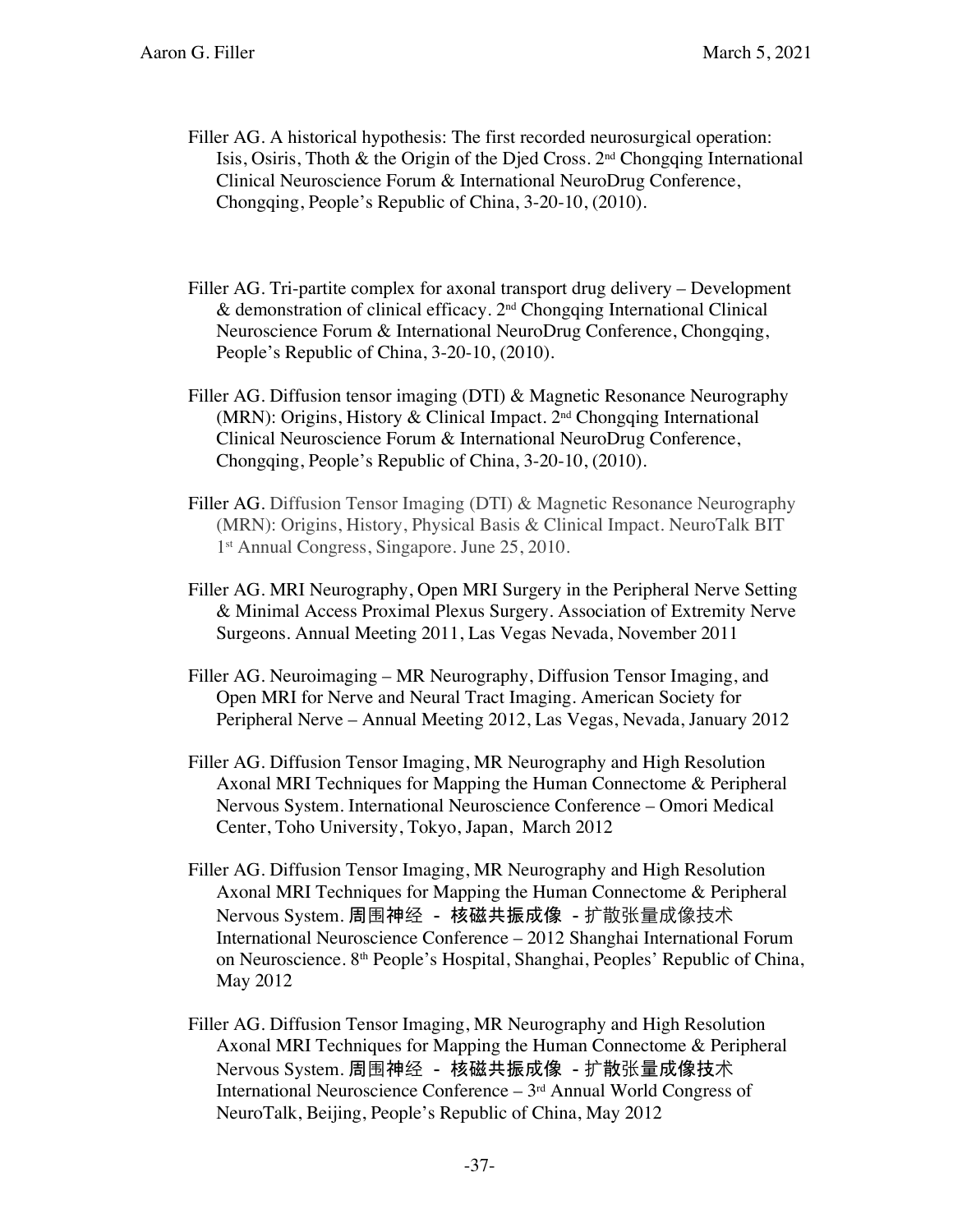- Filler AG. Advances in Diffusion Anisotropy Imaging New Mathematical Models: The Anti-symmetric Dyadic Tensor Model. Society for Brain Mapping  $\&$  Therapeutics,  $10<sup>th</sup>$  Annual World Congress. Baltimore Convention Center, Baltimore, MD. May 12-14, 2013.
- Filler AG. Medical and Legal Aspects of Coding and Billing for Peripheral Nerve Surgery. American Society for Peripheral Nerve, Maui, Hawaii, January 12, 2014
- Filler AG. Ultrasound and MRI in Nerve Injury. American Society for Peripheral Nerve, Paradise Island, Bahamas, January 24, 2015.
- Filler AG. Open MRI Guided Percutaneous Nerve Treatments. Society for Brain Mapping and Therapeutics, Los Angeles Convention Center, Los Angeles, California, March 7, 2015.
- Filler AG. Role of the G20+/N20+ Brain Mapping Initiative in the Future of Clinical Neuroscience – Invention and Innovation. Joint Session, Australian Parliament, Canberra, Australia, October 10, 2015
- Filler AG. Welcoming Address Society of Brain Mapping  $13<sup>th</sup>$  Annual Meeting The Role of Technological Advance and Multi-Disciplinary Collaboration in the Future of Neuroscience. Miami, Florida, April 8, 2016.
- Filler AG. Policy, Ethics and the Law: The Role of Daubert/Frye and Markman Type Evidentiary Hearings in the Application Neuroscience in the Courtroom. Society of Brain Mapping & Therapeutics, Miami, Florida, April 8, 2016.
- Filler AG. From the Laboratory to the Technology Start-Up: Invention, Patents, and Entrepreneurship. Society of Brain Mapping & Therapeutics, Miami, Florida, April 9, 2016.
- Filler AG. Role of the G20+/N20+ Brain Mapping Initiative in the Future of Clinical Neuroscience – Invention and Innovation. United States Congress, Brain Mapping Day, April 20, 2016.
- Filler AG. Response to Michel Kliot Diffusion Tensor Methods and Neurography for Imaging in Peripheral Nerve Management. American Association of Neurological Surgeons, Chicago, IL, May 3, 2016.
- Filler AG. Role of the Society for Brain Mapping in the Future of Clinical Neuroscience – Invention & Innovation –通过N20 推进神经科学创新 - N20 Joint Meeting with Chongqing International Neuroscience Forum. Chongqing, People's Republic of China, September 3, 2016.
- Filler AG. Diffusion Tensor Imaging & MR Neurography & High Resolution Axonal MRI Techniques for the Evaluation of Peripheral Nerve Entrapments.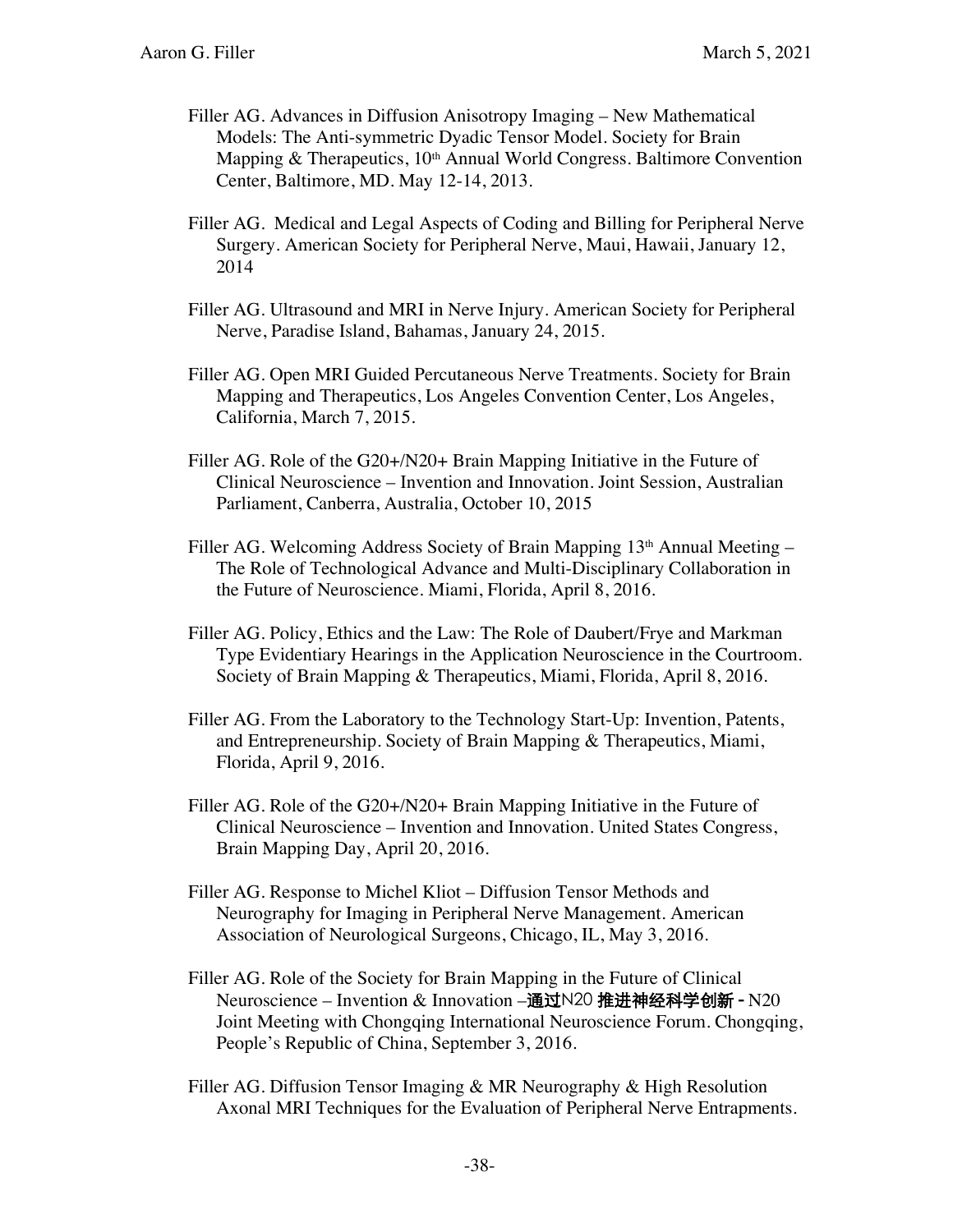American Society for Peripheral Nerve, 2017 Annual Meeting, Kona Hawaii, January 13, 2017.

- Filler AG. Methodology for Analysis of DTI Images in the Setting of Brain Injury with Memory Loss. Society for Brain Mapping and Therapeutics, 14<sup>th</sup> Annual Meeting, Los Angeles, CA; April 20, 2017
- Filler AG. Surgical Treatment of Peripheral Pain: Lower Extremity Nerve Entrapments. Annual Meeting of the AANS/CNS Section on Disorders of the Spine and Peripheral Nerves. Orlando, FL; March 14, 2018.
- Filler AG. Methodology for Analysis of DTI Images in the Setting of Brain Injury with Photophobia or Vertigo. Society for Brain Mapping and Therapeutics, 15th Annual Meeting, Los Angeles, CA; April 14, 2018

#### **Books**

Filler AG. *Apple Thesaurus* (technical text on Apple II microelectronics, lab interfaces, and machine level programming). Datamost, Chatsworth, California. pp. 893. (1984). For information on the book: http://www.amazon.com/Apple-Thesaurus-Aaron-Filler/dp/0881903469

Filler AG. *Do You Really Need Back Surgery: A Surgeon's Guide to Neck and Back Pain and How to Choose Your Treatment*. Oxford University Press. pp 352.(2004). http://www.amazon.com/You-Really-Need-Back-Surgery/dp/019532708X Hardcover 1<sup>st</sup> Edition May 2004 Paperback Edition May 2007 Paperback 2nd Edition January 2013

Filler AG. *The Upright Ape: A New Origin of the Species*. New Page Books, New Jersey, July 2007.

http://www.amazon.com/Upright-Ape-New-Origin-Species/dp/1564149331

Filler AG. *Axial Character Seriation in Mammals*: *An Historical and Morphological Exploration of the Origin, Development, Use, and Current Collapse of the Homology Paradigm*. Brown Walker Press, Boca Raton, FL, April 2007.

http://www.amazon.com/Axial-Character-Seriation-Mammals-Morphological/dp/1599424177

- Filler AG. Smart Guide to Patents SmartGuide Publications (September 2012) http://www.amazon.com/Smart-Guide-Patents-Aaron-Filler/dp/098344210X
- Filler AG. Guide to Back Pain, Neck Pain and Nerve Disorders Smart Guide Series (in prep)

Filler AG. Guide to Medical Imaging for Patients – Smart Guide Series (in prep)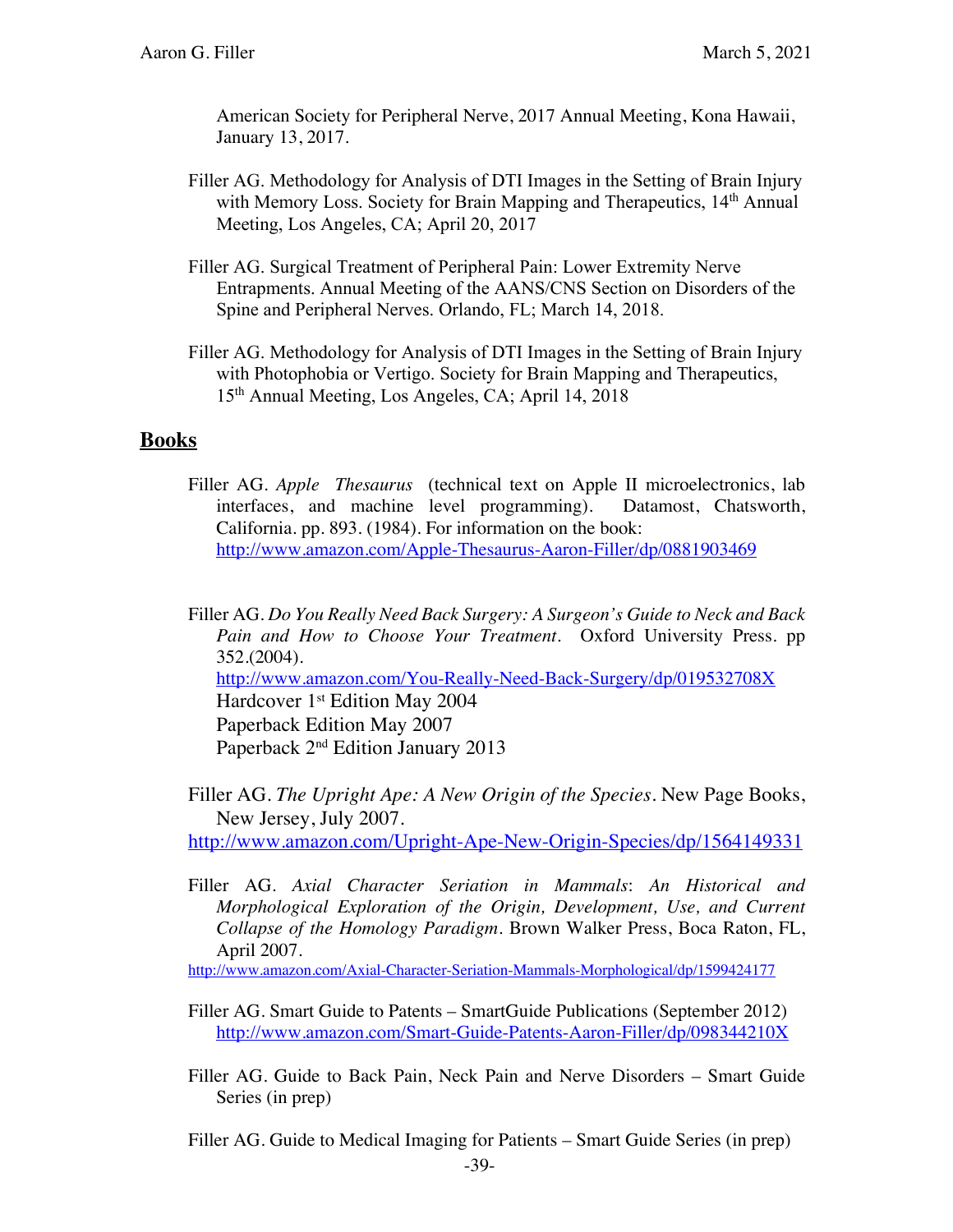#### **Theses**

- Filler, AG. *Brain Size and Social Behavior in East African Bovids: Application of Multivariate Statistics, Eigenvectors and Factor Analysis to Relate Behavioral and Morphometric Data.* (BA, University of Chicago) (1977) (Human Behavior & Institutions)
- Filler, AG. *Factor analysis and multivariate statistics for the evaluation of cranial morphometrics in Macropodids.* (Medical Student research project (1978) University of Chicago.
- Filler AG. *Functional and Evolutionary Perspectives on Axial Anatomy in Hominoids*. (MA, University of Chicago) (1979).
- Filler AG. *Axial Character Seriation in Mammals*: *An Historical and Morphological Exploration of the Origin, Development, Use, and Current Collapse of the Homology Paradigm.* (PhD, Harvard University) (1986).

# **Blog Posts**

| 1/29/2007  | Oxford University Press Blog                                                                                |
|------------|-------------------------------------------------------------------------------------------------------------|
|            | Is there an ethical crisis in spinal surgery?                                                               |
|            | http://blog.oup.com/2007/01/is there an eth/                                                                |
| 12/15/2007 | Anthropology.net                                                                                            |
|            | A human ancestor for the apes? – Morotopithecus $\&$ Homo                                                   |
|            | sapiens vertebrae                                                                                           |
|            | http://anthropology.net/2007/12/15/a-human-ancestor-for-the-<br>apes/morotopithecus-homo-sapiens-vertebrae/ |
|            |                                                                                                             |
| 12/24/2007 | Oxford University Press Blog                                                                                |
|            | Redefining the word "Human" $-$ Do some apes have human                                                     |
|            | ancestors?                                                                                                  |
|            | http://blog.oup.com/2007/12/human/                                                                          |
| 8/17/2009  | <b>Research Blogging</b>                                                                                    |
|            | Diagonal postures $&$ The descent from human to ape                                                         |
|            | http://www.researchblogging.org/blogger/home/id/1142                                                        |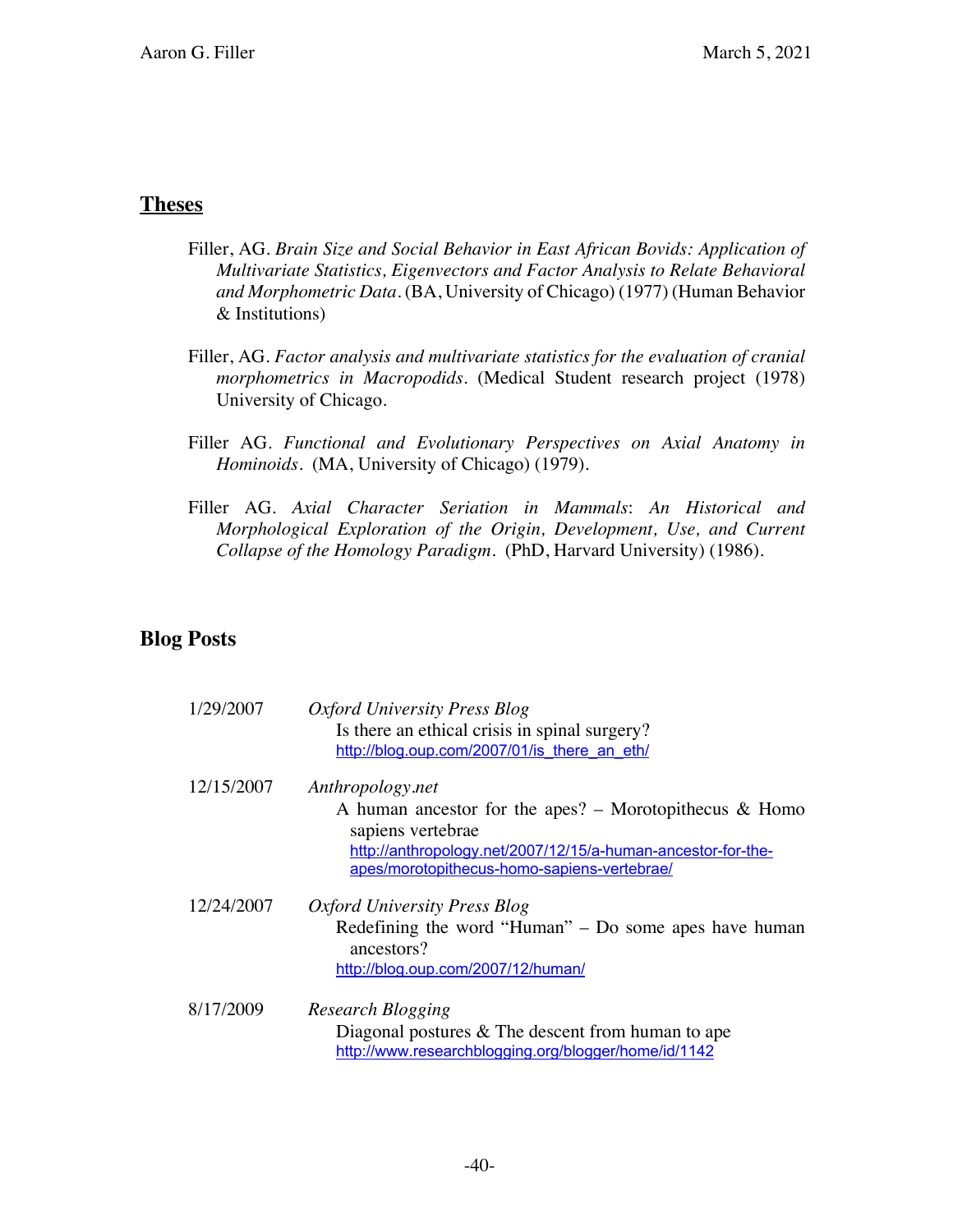# **Major Media Coverage of Academic Work**

|--|

| 3/16/93  | <b>New York Times - Magnetic Resonance Gives Better</b><br>Images of Nerves in the Body. Warren Leary. |
|----------|--------------------------------------------------------------------------------------------------------|
| 3/12/93  | LA Times - Nerve Imaging Could Revolutionize Treatment<br>of Pain. Thomas Maugh.                       |
| 3/12/93  | London Times - 3D images improve cancer treatment.<br>Nigel Hawkes.                                    |
| 3/21/93  | Die Welt - NMR-Tomographie spürt Nervenstränge auf. Werner<br>Schulz.                                  |
| 3/12/93  | Associated Press - New method lets doctors see nerves more<br>clearly.                                 |
| 3/20/93  | <i>Science News</i> - Seeing the nerves within us                                                      |
| 9/28/96  | Science News - Imaging method really shows some nerve                                                  |
| 7/31/96  | LA Times - Report touts new nerve imaging technique. Thomas<br>Maugh.                                  |
| 9/7/96   | <i>Lancet News</i> - MRI simplifies diagnosis of peripheral nerve<br>lesions.                          |
| 3/2001   | Discover - Pulling pain up by the roots. Paul D. Thacker page11.                                       |
| 3/24/01  | The Economist - Magic bullet for pain-killers. Technology<br>Quarterly, page 20                        |
| Internet |                                                                                                        |

| 4/18/1997 | CNN.com<br>Enhanced MRI reveals nerves that cause pain<br>http://cnn.com/HEALTH/9704/18/nfm/pain/index.html                                                   |
|-----------|---------------------------------------------------------------------------------------------------------------------------------------------------------------|
| 11/8/2000 | <b>BBC</b> News<br>A Step Forward in Killing Pain<br>http://news.bbc.co.uk/hi/english/health/newsid 1011000/1011780.stm                                       |
| 11/8/2000 | Web MD<br>New Techniques Get at Pain Where It Hurts: Nerves Carry<br>Pain Medication Directly To Its Target<br>http://my.webmd.com/content/article/1728.63588 |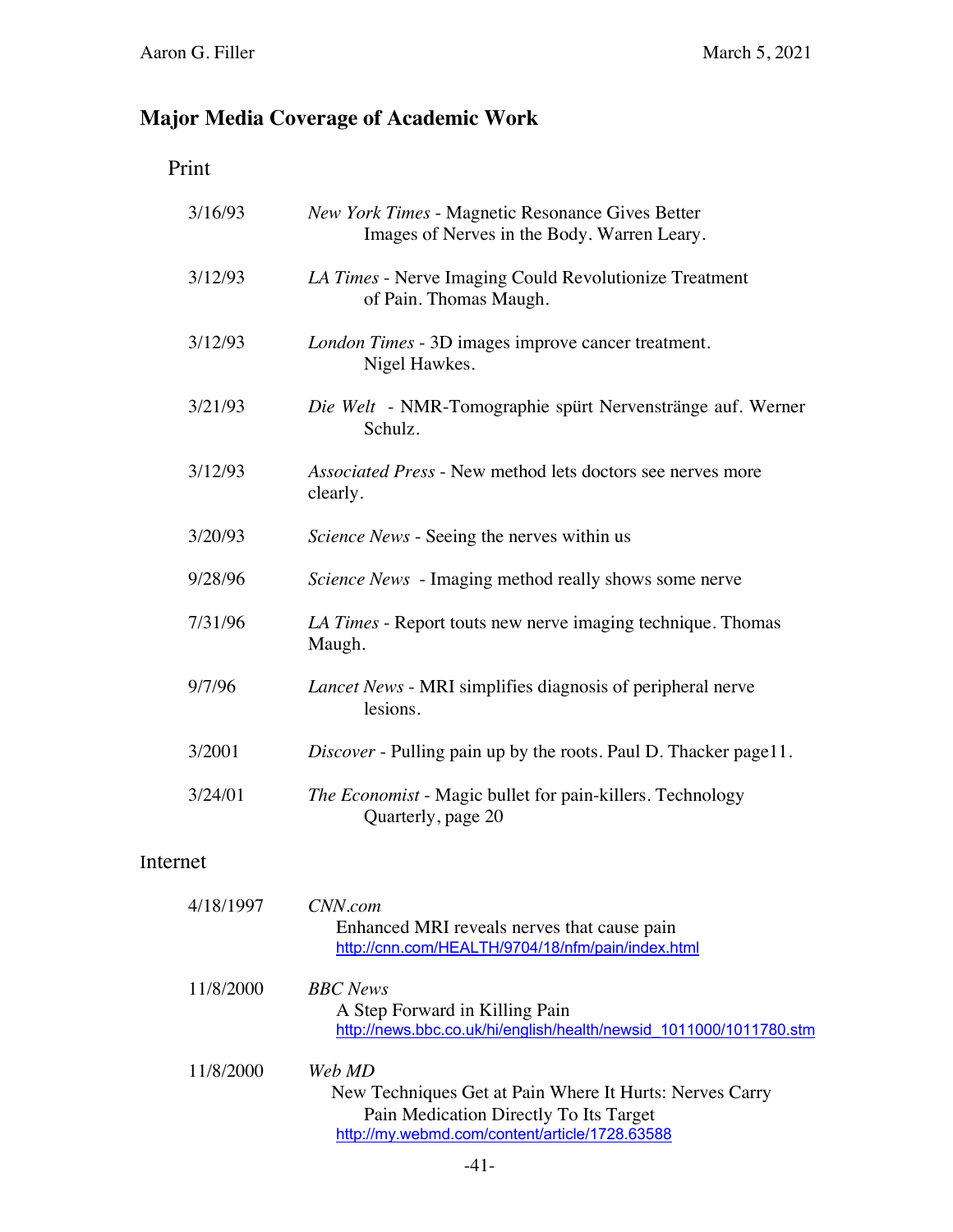| 11/8/2000  | <b>CBS</b> Healthwatch<br>New Drug Delivery Method May Target Pain Directly<br>http://cbshealthwatch.medscape.com/medscape/p/gcommunity/HN<br>ews/hnews.asp?RecID=226860&Channel=0                       |
|------------|----------------------------------------------------------------------------------------------------------------------------------------------------------------------------------------------------------|
| 11/8/2000  | <b>Reuters Health</b><br>Axonal Transport System Targets Drug to Site of Neuropathic<br>Pain in Rat Model<br>http://www.reutershealth.com/archive/2000/11/08/professional/links/2<br>0001108scie002.html |
| 11/8/2000  | <b>New Scientist:</b><br>Magic Bullet<br>http://www.newscientist.com/dailynews/news.jsp?id=ns9999156                                                                                                     |
| 11/8/2000  | <b>Associated Press</b><br>http://wire.ap.org/APnews/?SITE=JRC&FRONTID=HOME                                                                                                                              |
| 11/8/2000  | <b>Wired News</b><br>Pain Relief's New Delivery System<br>http://www.wirednews.com/news/technology/0,1282,40125,00.html                                                                                  |
| 1/31/2005  | Forbes.com<br>New Clues for Sciatica Pain Relief<br>http://news.healingwell.com/index.php?p=news1&id=523726                                                                                              |
| 7/15/2007  | <b>Reuters</b><br>Blame that bad back on your ancestors<br>http://uk.reuters.com/article/idUKN1427159120070715                                                                                           |
| 10/10/2007 | <b>MSNBC</b><br>Human ancestors walked upright, study claims<br>http://www.msnbc.msn.com/id/21223189/wid/11915829/                                                                                       |
| 5/20/2011  | <b>Reuters Legal News</b><br>Revenge of the Patent Holders<br>http://newsandinsight.thomsonreuters.com/Legal/NY/News/ViewNe<br>ws.aspx?id=16798&terms=%40ReutersTopicCodes+CONTAINS+                     |
| 10/7/2019  | <b>Bloomberg Law</b><br>Federal Circuit Reinstates Brainlab MRI Patent Dispute<br>https://news.bloomberglaw.com/health-law-and-business/fed-<br>cir-reinstates-brainlab-mri-software-patent-dispute      |
| 10/7/2019  | Law $360$<br>Federal Circuit Reverses Brainlab MRI Patent Win<br>https://www.law360.com/articles/1206835/fed-circ-reverses-<br>brainlab-mri-patent-win                                                   |